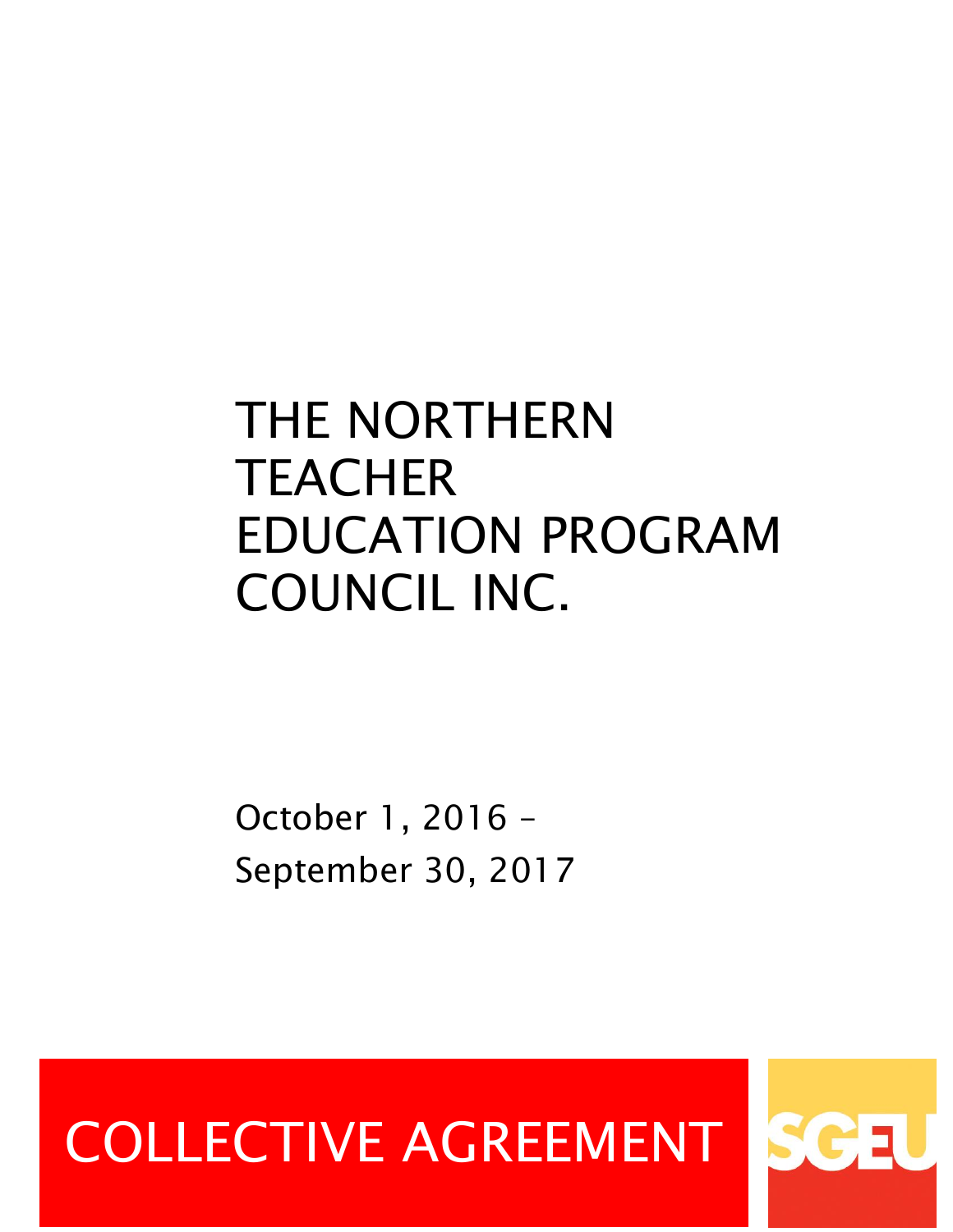# **ARTICLES OF A**

## **COLLECTIVE BARGAINING AGREEMENT**

# **BETWEEN**

# **NORTHERN TEACHER EDUCATION PROGRAM COUNCIL INC.**

**AND** 

**SASKATCHEWAN GOVERNMENT AND GENERAL EMPLOYEES' UNION LOCAL 4174**

**October 1, 2016 to September 30, 2017**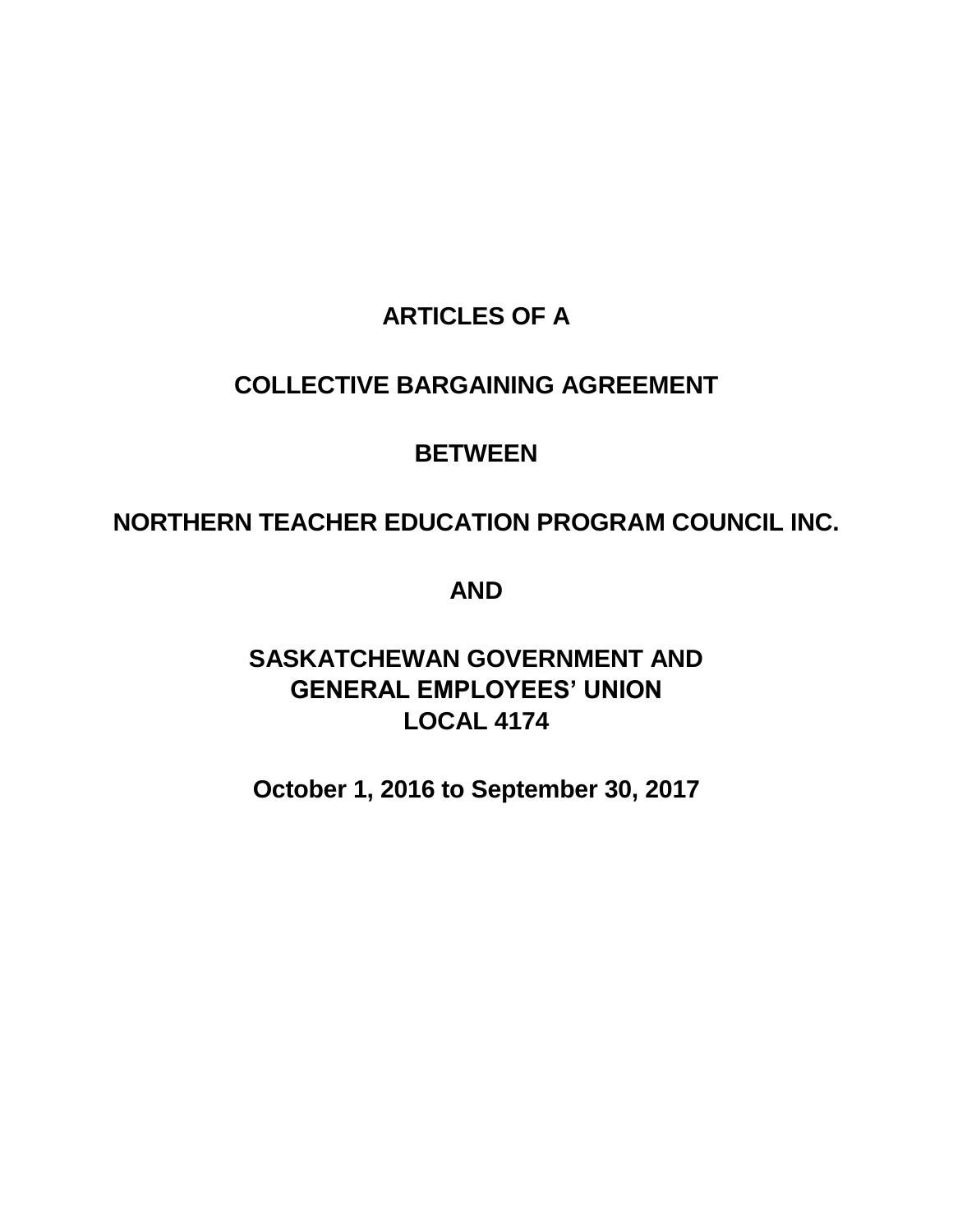## **TABLE OF CONTENTS**

## PAGE

| <b>ARTICLE 1</b>                                                                                   |                                                                |  |
|----------------------------------------------------------------------------------------------------|----------------------------------------------------------------|--|
| <b>ARTICLE 2</b>                                                                                   |                                                                |  |
| <b>ARTICLE 3</b>                                                                                   |                                                                |  |
| <b>ARTICLE 4</b>                                                                                   |                                                                |  |
| <b>ARTICLE 5</b>                                                                                   |                                                                |  |
| <b>ARTICLE 6</b>                                                                                   |                                                                |  |
| <b>ARTICLE 7</b><br>7.1<br>7.2<br>7.3<br>7.4<br>7.5<br>7.6                                         |                                                                |  |
| <b>ARTICLE 8</b><br>8.1<br>8.2<br>8.3                                                              | Group C Facilities Service Employees (Facility Employees):  12 |  |
| <b>ARTICLE 9</b><br>9.1<br>9.2<br>9.3                                                              |                                                                |  |
| <b>ARTICLE 10</b><br>10.3<br>10.4<br>10.5<br>10.6                                                  |                                                                |  |
| <b>ARTICLE 11</b><br>11.1<br>11.2<br>11.3<br>11.4<br>11.5<br>11.6<br>11.7<br>11.8<br>11.9<br>11.10 |                                                                |  |
| 11.11<br>11.12                                                                                     | Maternity, Paternity, Adoption and Guardianship Leave  20      |  |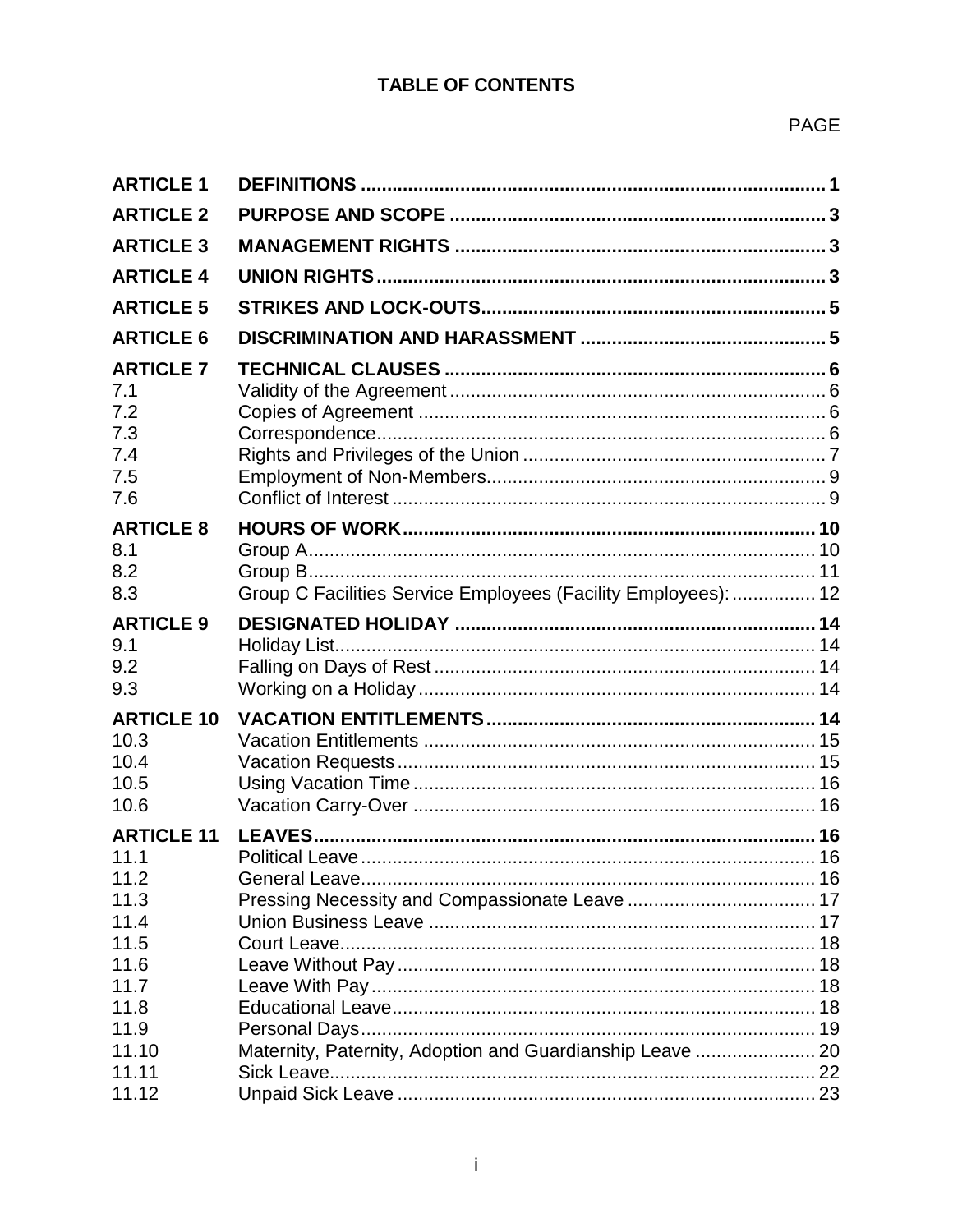## **TABLE OF CONTENTS**

| <b>ARTICLE 12</b><br>12.1                                                 |                                                   |  |
|---------------------------------------------------------------------------|---------------------------------------------------|--|
| <b>ARTICLE 13</b><br>13.2                                                 | Temporary Assignment of Higher Position Duties 24 |  |
| <b>ARTICLE 14</b><br>14.2<br>14.3                                         |                                                   |  |
| <b>ARTICLE 15</b>                                                         |                                                   |  |
| <b>ARTICLE 16</b><br>16.3<br>16.4<br>16.5                                 |                                                   |  |
| <b>ARTICLE 17</b>                                                         |                                                   |  |
| <b>ARTICLE 18</b>                                                         |                                                   |  |
| <b>ARTICLE 19</b>                                                         |                                                   |  |
| <b>ARTICLE 20</b><br>20.2<br>20.4<br>20.5<br>20.6<br>20.7<br>20.8<br>20.9 |                                                   |  |
| <b>ARTICLE 21</b>                                                         | INCREASE AND REDUCTION IN HOURS OF WORK 30        |  |
| <b>ARTICLE 22</b>                                                         |                                                   |  |
| <b>ARTICLE 23</b><br>23.1<br>23.2                                         |                                                   |  |
| <b>ARTICLE 24</b><br>24.6<br>24.7                                         |                                                   |  |
| <b>ARTICLE 25</b><br>25.2<br>25.3<br>25.4                                 |                                                   |  |
| <b>ARTICLE 26</b><br>26.1<br>26.2<br>26.3                                 |                                                   |  |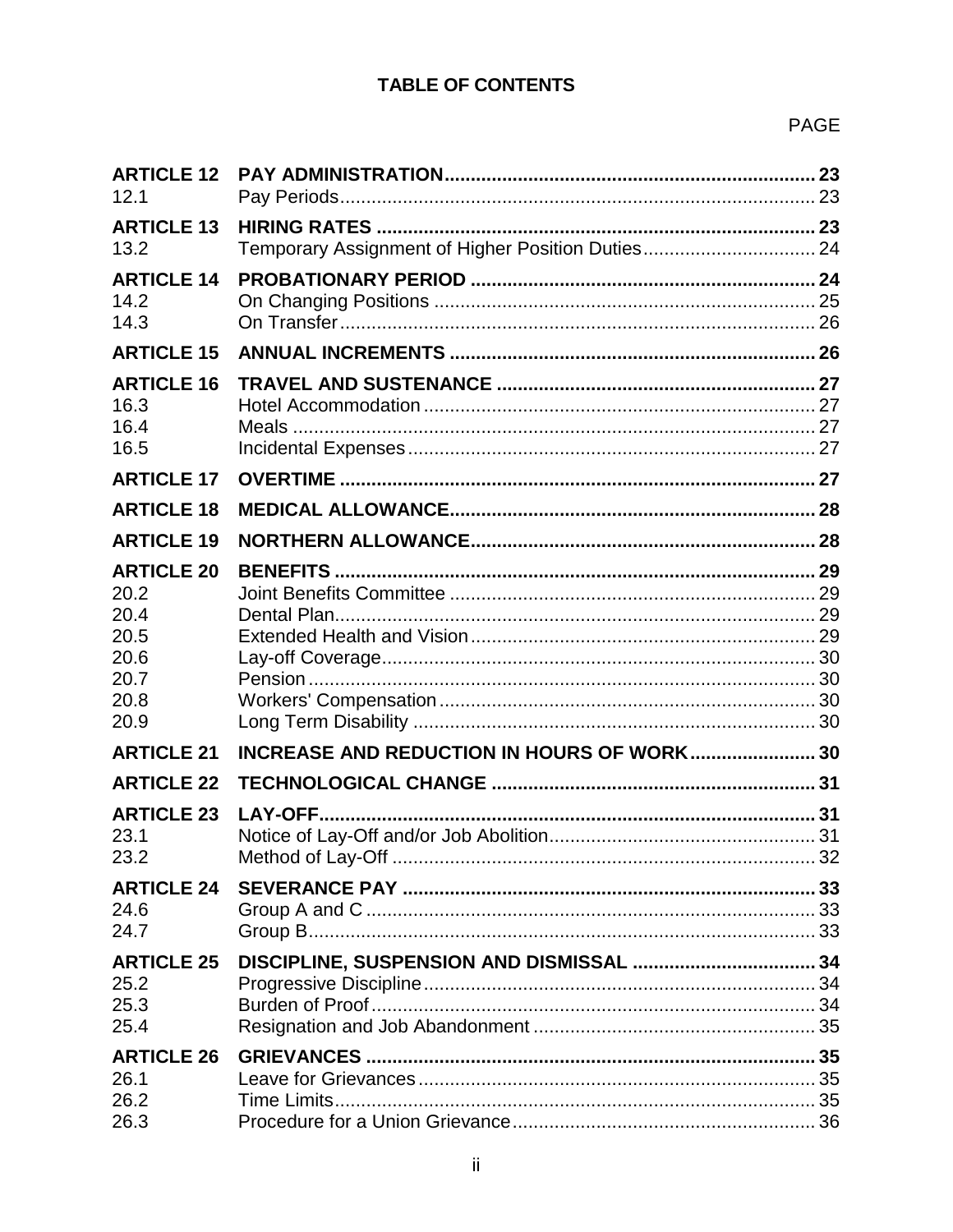## **TABLE OF CONTENTS**

| <b>ARTICLE 27</b><br>27.1<br>27.2<br>27.3<br>27.4                 |                                                           |  |  |  |  |
|-------------------------------------------------------------------|-----------------------------------------------------------|--|--|--|--|
| <b>ARTICLE 28</b><br>28.1<br>28.2                                 |                                                           |  |  |  |  |
| <b>ARTICLE 29</b>                                                 |                                                           |  |  |  |  |
| <b>ARTICLE 30</b><br>30.1<br>30.2<br>30.3<br>30.4<br>30.5<br>30.6 |                                                           |  |  |  |  |
| <b>ARTICLE 31</b>                                                 |                                                           |  |  |  |  |
| <b>ARTICLE 32</b><br>32.1<br>32.2                                 |                                                           |  |  |  |  |
|                                                                   |                                                           |  |  |  |  |
|                                                                   | APPENDIX B CERTIFICATION AND SALARY ADMINISTRATION:  44   |  |  |  |  |
|                                                                   | APPENDIX C CERTIFICATION AND SALARY ADMINISTRATION:  45   |  |  |  |  |
|                                                                   | APPENDIX D SPECIAL ALLOWANCES: PERFORMANCE MANAGEMENT  47 |  |  |  |  |
|                                                                   | APPENDIX E SPECIAL ALLOWANCES: PERFORMANCE MANAGEMENT  48 |  |  |  |  |
| APPENDIX F ADDITIONAL RESPONSIBILITIES ALLOWANCE  49              |                                                           |  |  |  |  |
|                                                                   |                                                           |  |  |  |  |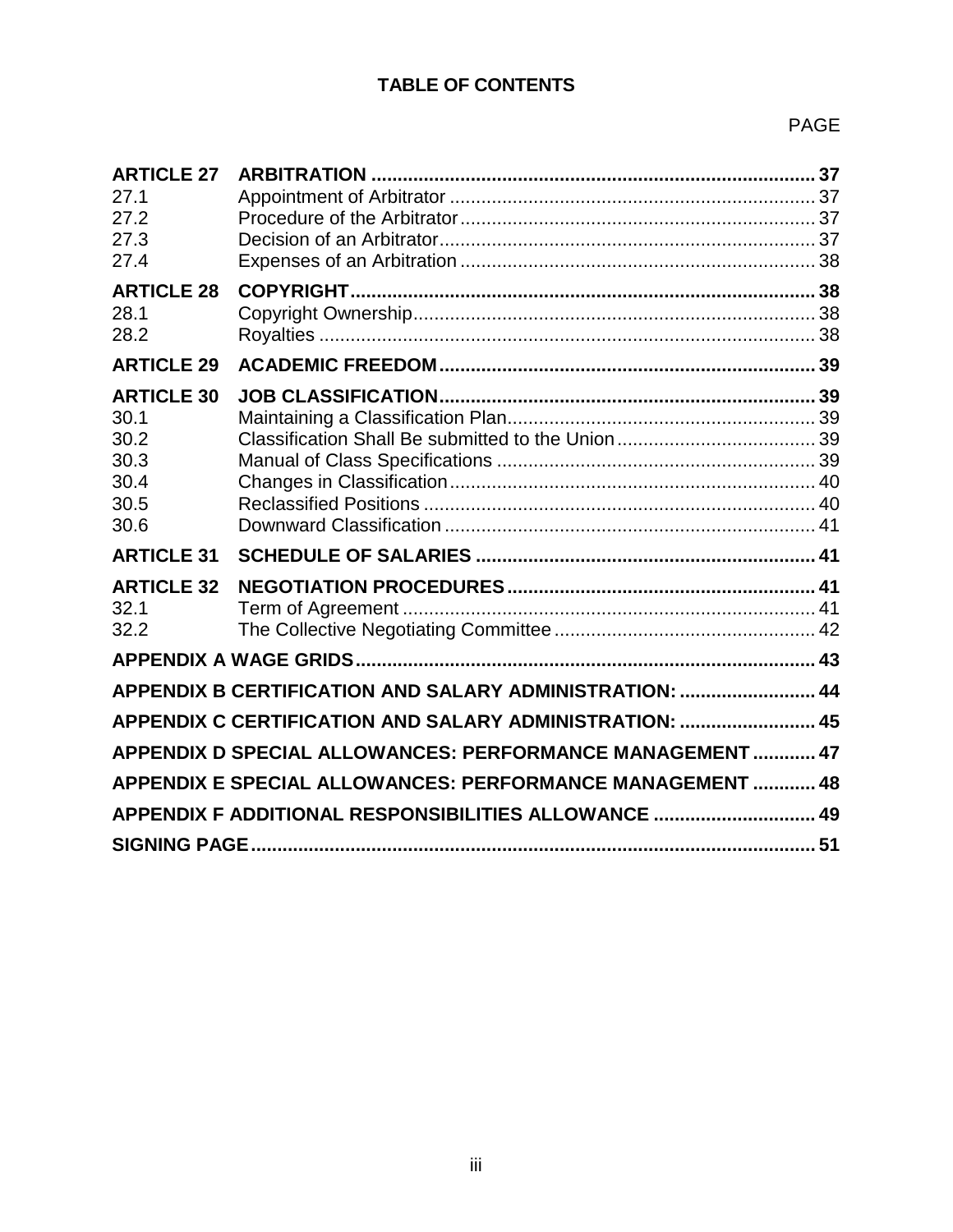#### **ARTICLES OF A COLLECTIVE BARGAINING AGREEMENT made in duplicate this \_\_\_\_ day of \_\_\_\_\_\_\_\_\_\_\_, 2017.**

#### **between**

## **NORTHERN TEACHER EDUCATION PROGRAM COUNCIL INC. hereinafter referred to as "the Employer"**

#### **PARTY OF THE FIRST PART**

**and**

## **SASKATCHEWAN GOVERNMENT AND GENERAL EMPLOYEES' UNION hereinafter referred to as "the Union"**

## **PARTY OF THE SECOND PART**

## **PREAMBLE**

The parties recognize that the goal of The Northern Teacher Education Program Council Inc. is to enable northerners to fulfil their educational, professional and employment aspirations while promoting the Aboriginal cultures and languages of Northern Saskatchewan and maintaining academic excellence in the pursuit and dissemination of knowledge, to be achieved principally through teaching. The parties have respect for and confidence in, the collegial decision making processes described in this Agreement. The parties recognize the need for the successful operation of the Program as a public institution of higher learning and pledge to co-operate within the purpose and scope of this Agreement and to encourage a climate of freedom, responsibility and mutual respect.

## <span id="page-5-0"></span>**ARTICLE 1 DEFINITIONS**

- 1.1 **Academic Term** means the period between the first and last day of lectures as stated in the Class schedule for the first (fall) term T1, the second (winter) term T2, or the third (spring/summer) term T3.
- 1.2 **Academic Year** means the period commencing on July 1 of a given calendar year and ending on June 30 of the succeeding calendar year, divided into 3 terms: T1, T2, and T3.
- 1.3 **Administrative Employees** are Employees who work office hours as referred to Article 8 as group A.
- 1.4 **Agreement** means the Collective Agreement between the Employer and the Union contained herein.
- 1.5 **Union** means the members of Saskatchewan Government and General Employees Union.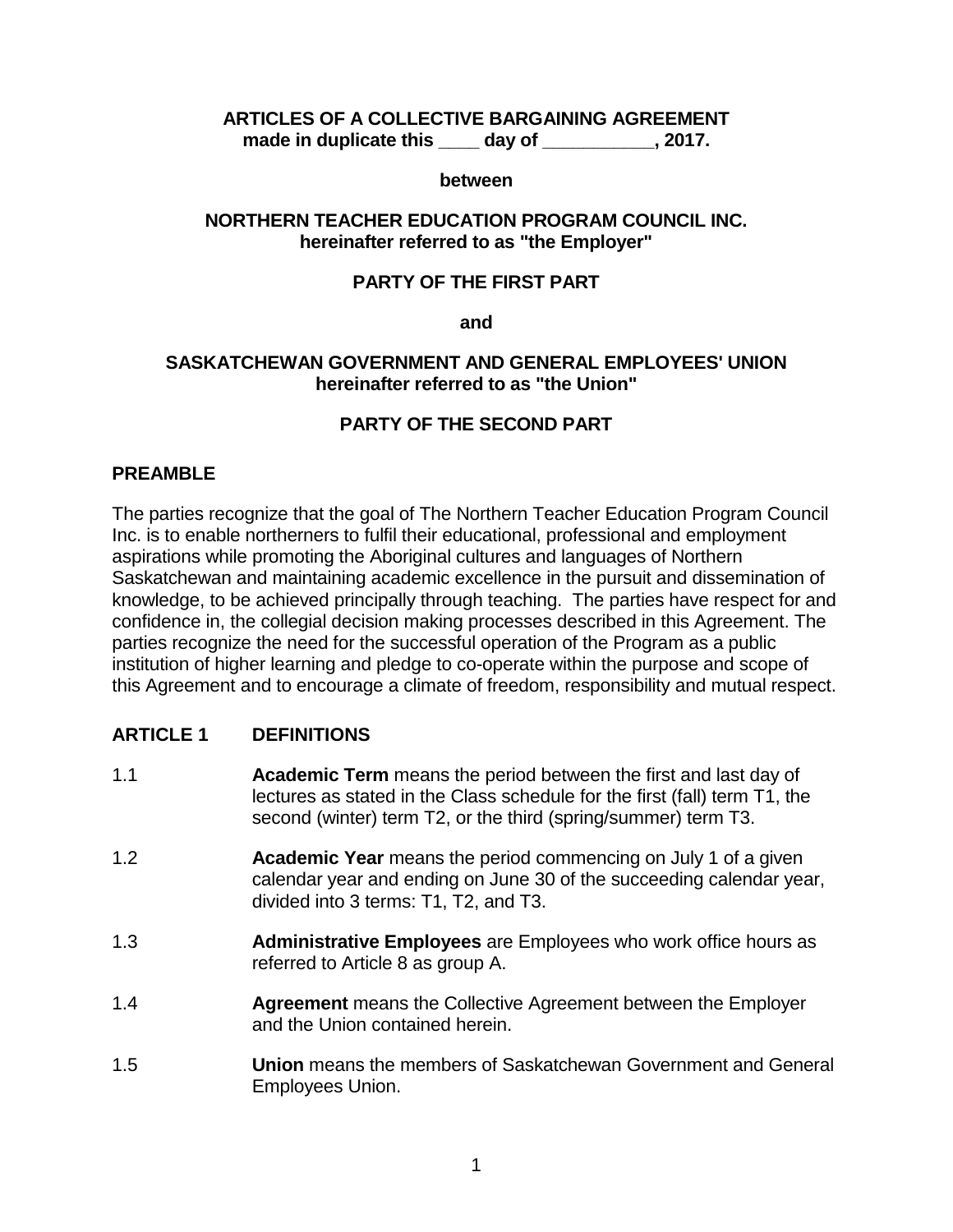- 1.6 **Bargaining Unit** means the Employees of the Employer as per Certification Order.
- 1.7 **Board** means the Board of Directors of The Northern Teacher Education Program Council Inc.
- 1.8 **Employee** means Employees included within the scope of the certification order of the Saskatchewan Labour Relations Board.
- 1.9 **Employer / NORTEP-NORPAC** means the Northern Teacher Education Program Council Inc. in the same sense used in the certification order of the Saskatchewan Labour Relations Board.
- 1.10 **Faculty Member** means an employee who has a minimum undergraduate degree and who is approved for and is engaged in teaching. In addition to instructing classes, this person also performs, administration and coordination, as well as, supervision, tutoring and evaluation of students.
- 1.11 **Facilities Employee** is an Employee who performs administrative work and cleans, maintains and services the Employer's facilities.
- 1.12 **Full-Time Appointment** is one in which the Faculty Member's assigned duties require full-time employment on a 12-month basis, except that a Faculty Member appointed for less than a full year shall be designated full-time, if the Faculty Member's period of employment is coincident with an academic term and the assigned duties require full-time employment.
- 1.13 **Joint Committee** means equal representation of Employer and Union for the purpose of a joint management/labour relations committee.
- 1.14 **Salary Grid** means the scales of pay as contained in Appendix A and B and the rules governing its operation as contained in Pay Administration Article 12.
- 1.15 **President / CEO** means the President / CEO of the Northern Teacher Education Program Council Inc. or the President / CEO's designate.
- 1.16 **Program** means the Northern Teacher Education Program and/or the Northern Professional Access Program.
- 1.17 **Sessional Lecturer** is a part-time teacher remunerated on a per-class basis.
- 1.18 **Vice President Academic** means the Vice President Academic of The Northern Teacher Education Program Council Inc.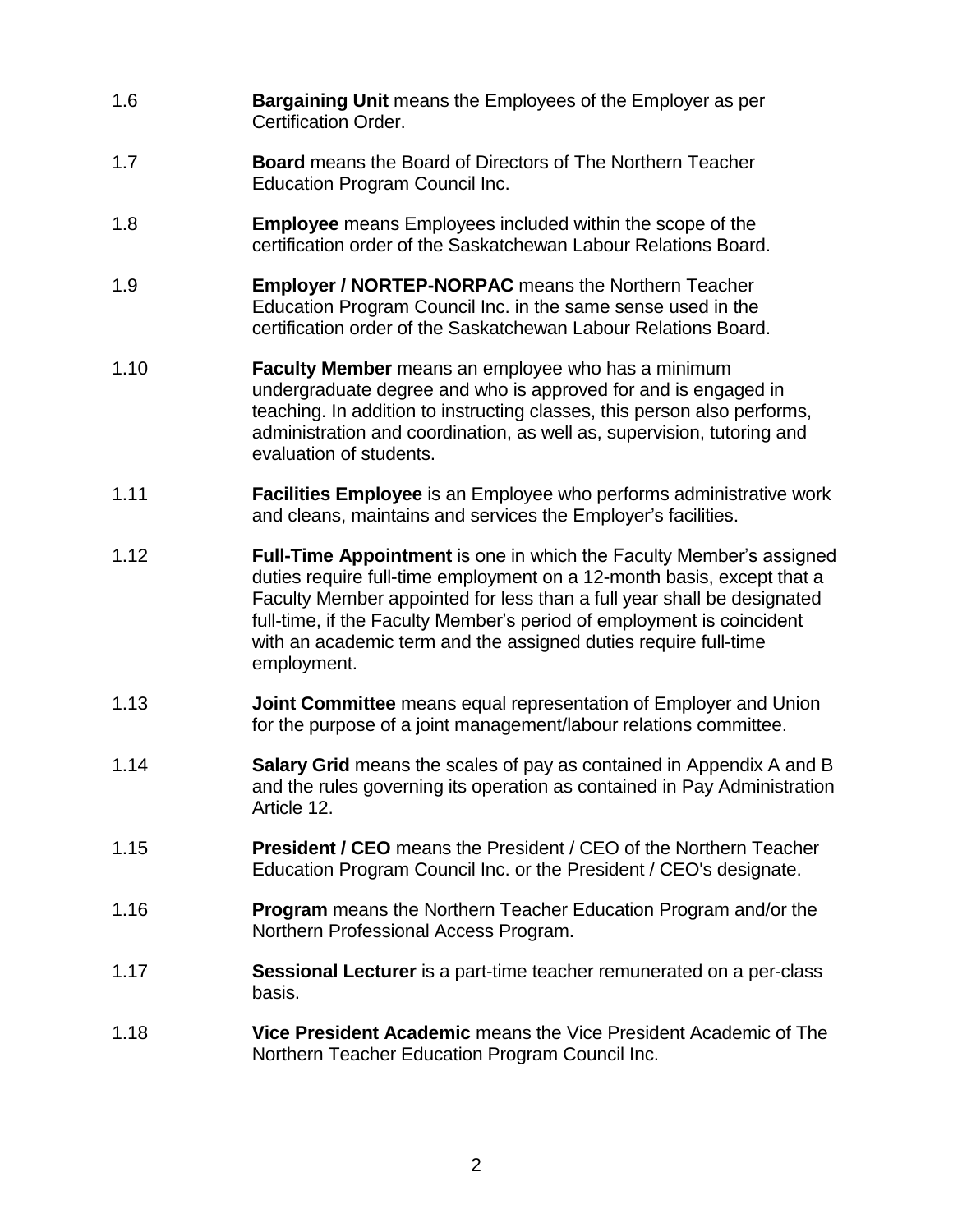## <span id="page-7-0"></span>**ARTICLE 2 PURPOSE AND SCOPE**

- 2.1 It is the purpose of this Agreement to promote harmonious relations between the Employer and Employees and to facilitate the peaceful settlement of all disputes and grievances affecting the terms and conditions of employment. The parties will agree to use the Joint Committee for the management of the Agreement as a vehicle for resolving disputes.
- 2.2 The terms of this Agreement shall apply to all new Employees of the Employer in accordance with any Labour Relations Board order. In addition to, those positions excluded by Labour Relations Board Order, the parties may from time to time agree to the exclusion of additional positions as contemplated by the classification policy contained in this agreement.
- 2.3 The following is a current list of those excluded:

President / CEO, Vice-President Administration, and Vice-President Academic Sessional Lecturers who teach one or more classes

- Subject to mutual agreement individuals employed on specific projects for which the Employer does have exclusive responsibility for selection.
- Employees who are in positions that are scheduled for less than the equivalent of twenty-five (25) full days. For the purpose of this Article, a full day is defined by the normal working days by a fulltime Employee in a similar position.
- 2.4 The waiver of any provisions of this Agreement or the breach of any of its provisions by any of the parties shall not constitute a precedent for any further waiver or for the enforcement of any further breach.

## <span id="page-7-1"></span>**ARTICLE 3 MANAGEMENT RIGHTS**

3.1 The Union recognizes the right of the Employer to plan, co-ordinate and direct its resources, assign duties and to manage the affairs of the Employer provided that all decisions and actions taken are not inconsistent with the provisions of this Agreement.

## <span id="page-7-2"></span>**ARTICLE 4 UNION RIGHTS**

4.1 This Agreement applies to all Employees of The Northern Teacher Education Program Council Inc. (NORTEP) covered by the order of the Saskatchewan Labour Relations Board certifying the Union, and by any subsequent orders amending that order issued up to the date of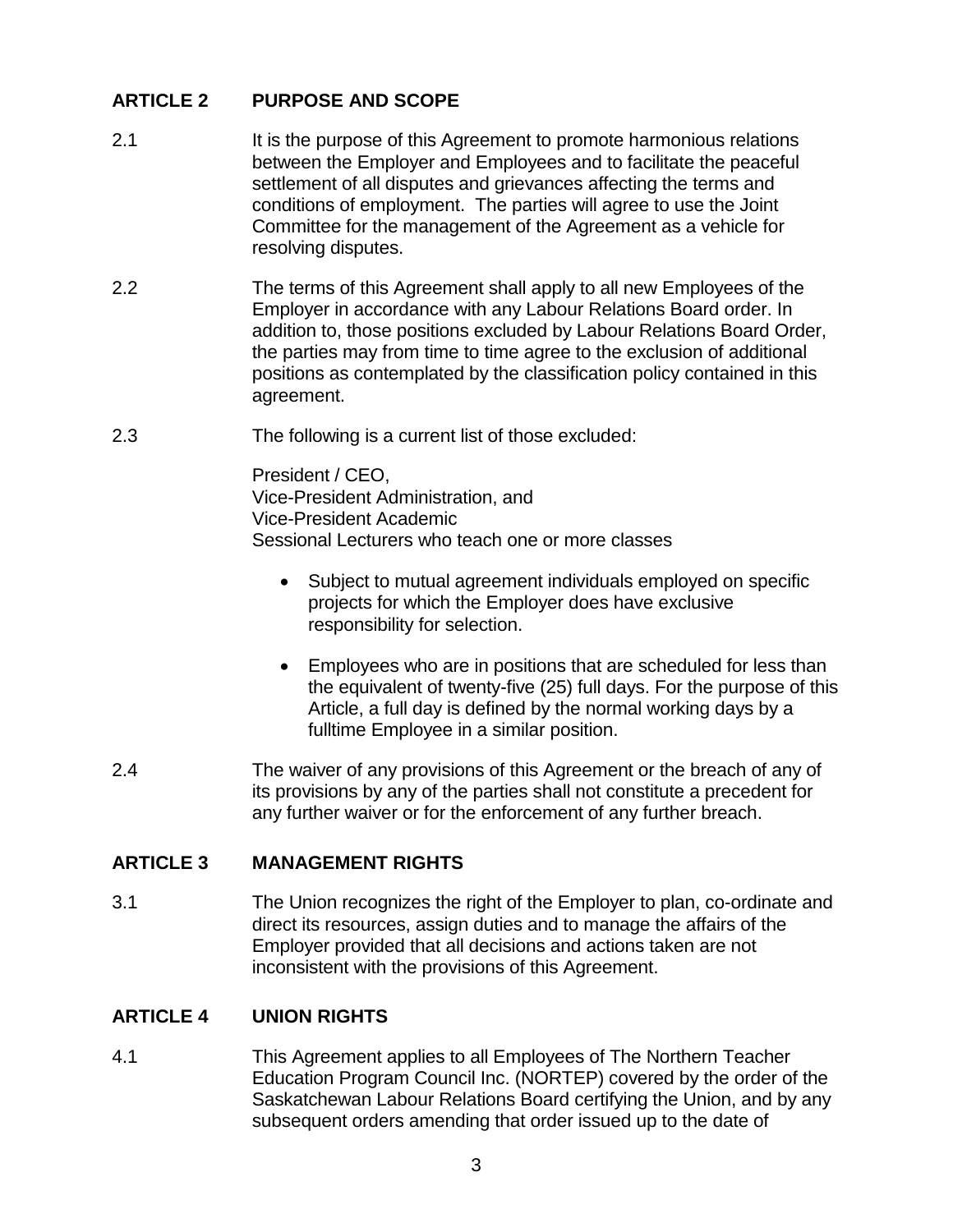execution of this Agreement. The Employer recognizes the Union as the exclusive bargaining agent for the Employees covered by the aforementioned certification in respect of terms and conditions of employment.

- 4.1.1 No arrangements shall be made hereafter with any Employee which is inconsistent with the terms of this Agreement.
- 4.1.2 All Employees who now are, or hereafter become, employees of NORTEP/NORPAC shall maintain their membership in the Union as a condition of their employment, and every new Employee whose employment commences hereafter shall, within thirty (30) days after the commencement of employment, apply for and maintain membership in the Union as a condition of employment, provided that any Employee in the appropriate bargaining unit who is not required to maintain membership or apply for and maintain membership in the Union shall, as a condition of employment, tender to the Union the periodic dues uniformly required to be paid by the members of the Union.
- 4.2 The Employer agrees to deduct dues as assessed by the Union from the salaries of all Employees covered by this Agreement on a monthly basis. An Employee may, as a matter of conscience, request, in writing, to the Union that the sum assessed and deducted by payroll check, be remitted by the Union on the Employee's behalf to a charitable organization. The Executive of the Union may, in its absolute discretion, grant or refuse such a request.
- 4.2.1 The amounts deducted under the SGEU Constitution shall be remitted on a monthly basis to the Union no later than the tenth (10th) day of each month. The Union shall advise the Employer, in writing, one month in advance of any changes in the amount of regular monthly dues.
- 4.3 Employees shall have the right to the assistance of a Union representative(s) during discussions related to grievances or negotiations. Such representative(s) shall have access to the Employer premises, in order to investigate and assist in the settlement of a grievance(s).
- 4.4 The Employer shall allow the Union to post notices and information of interest to the Employees. The Union agrees not to post material defamatory to the Employer(s). Notices shall be posted on bulletin boards designated for the use of the Union. Union Stewards may utilize the Employer's email system to forward Union materials such as notice of meetings or Union business to Employees of the Employer provided that they are not defamatory to the Employer. The Employer reserves the right to limit the use of the Employer's email system for Union business.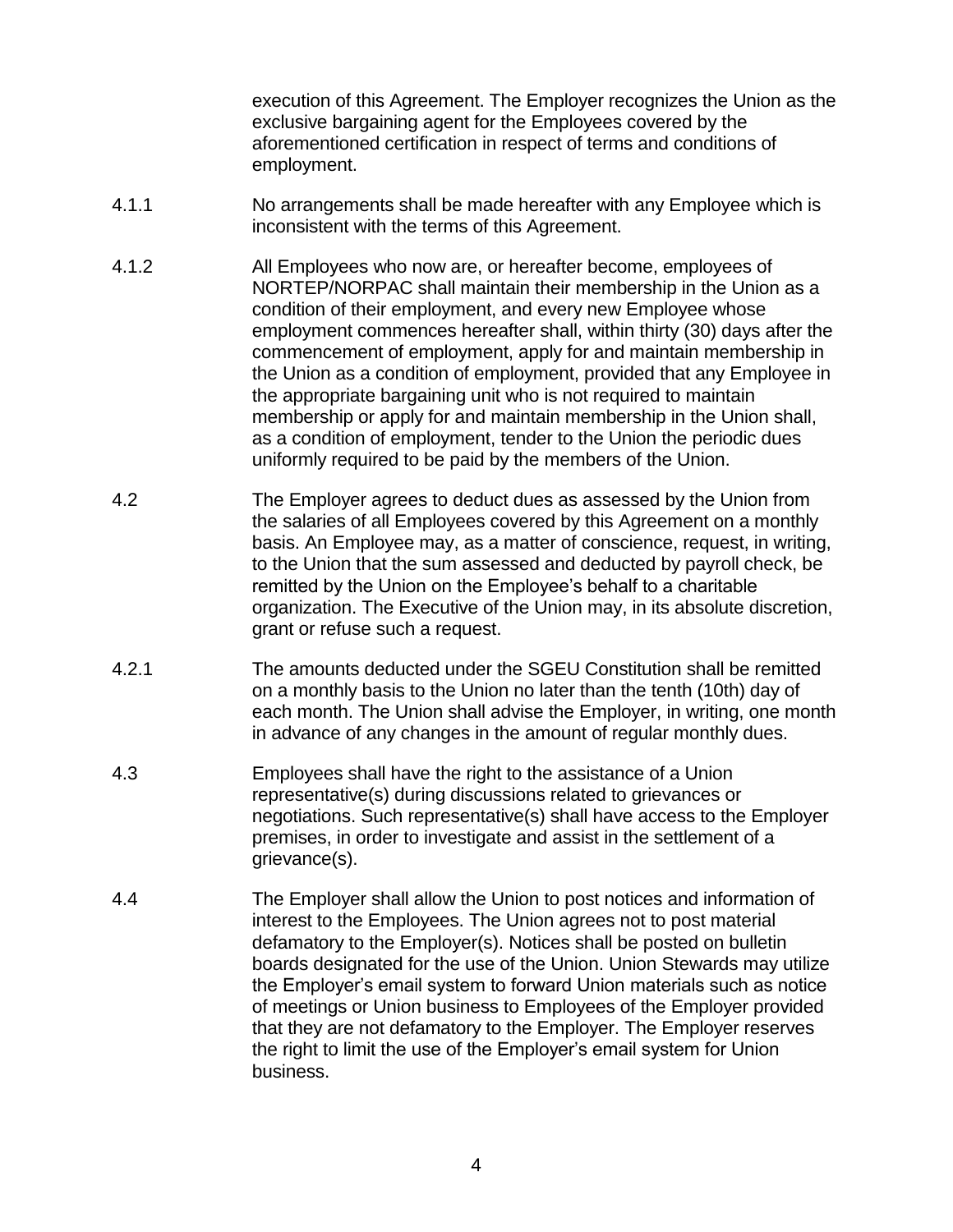## <span id="page-9-0"></span>**ARTICLE 5 STRIKES AND LOCK-OUTS**

- 5.1 The Union shall not declare or authorize a strike, work stoppage or similar industrial action by its members while this Agreement is in force provided there is no lock-out or similar industrial action by the Employer.
- 5.2 The Employer shall not declare or cause a lock-out of Employees while this Agreement is in force, so long as there is no strike, work stoppage or similar industrial action by the Union.
- 5.3 An Employee who refuses to cross a picket line established by another certified bargaining agent in consequence of a strike shall not be in breach of this Agreement, and shall be subject to loss of pay but shall not be subject to any disciplinary action.
- 5.4 The Union agrees, in the event of the Employer's facility being closed, that it will not impede access to the Employer's facilities. Other Employer's' employees engaged in the provision of essential services such as fire prevention, security, and operation of the heating plant will have access to the Employer's facilities.
- 5.5 The Employer shall not refuse to re-employ an Employee as a consequence of a strike declared by the Union, or a lock-out imposed by the Employer.

## <span id="page-9-1"></span>**ARTICLE 6 DISCRIMINATION AND HARASSMENT**

- 6.1 The parties recognize the value of diversity in the Employer community and are committed to ensuring equal opportunities for all Employees. The parties are also committed to ensuring that there are no barriers or systemic discrimination to the full participation of all Employees including women, Aboriginal peoples, persons with disabilities, visible minorities or homosexuals. The parties are committed to ensuring a positive working environment for all members of the Employer community. The parties agree that there shall be no discrimination, interference, restriction or coercion exercised or practiced with respect to any matter included in this Agreement by reason of any personal attributes that the law generally forbids as grounds for discrimination, that is, age, sex, race, creed (including political or religious affiliation or belief), colour, nationality, ancestry, place of origin, and membership, inclusion or activity in the Union.
- 6.1.1 In addition to these legal restrictions, the parties further agree that the following personal attributes shall also come within the scope of this Article: marital status, place of residence, language, gender identity, sexual orientation, family relationship (except as provided in this Agreement), personal or social lifestyle, clerical or lay status, and physical characteristics.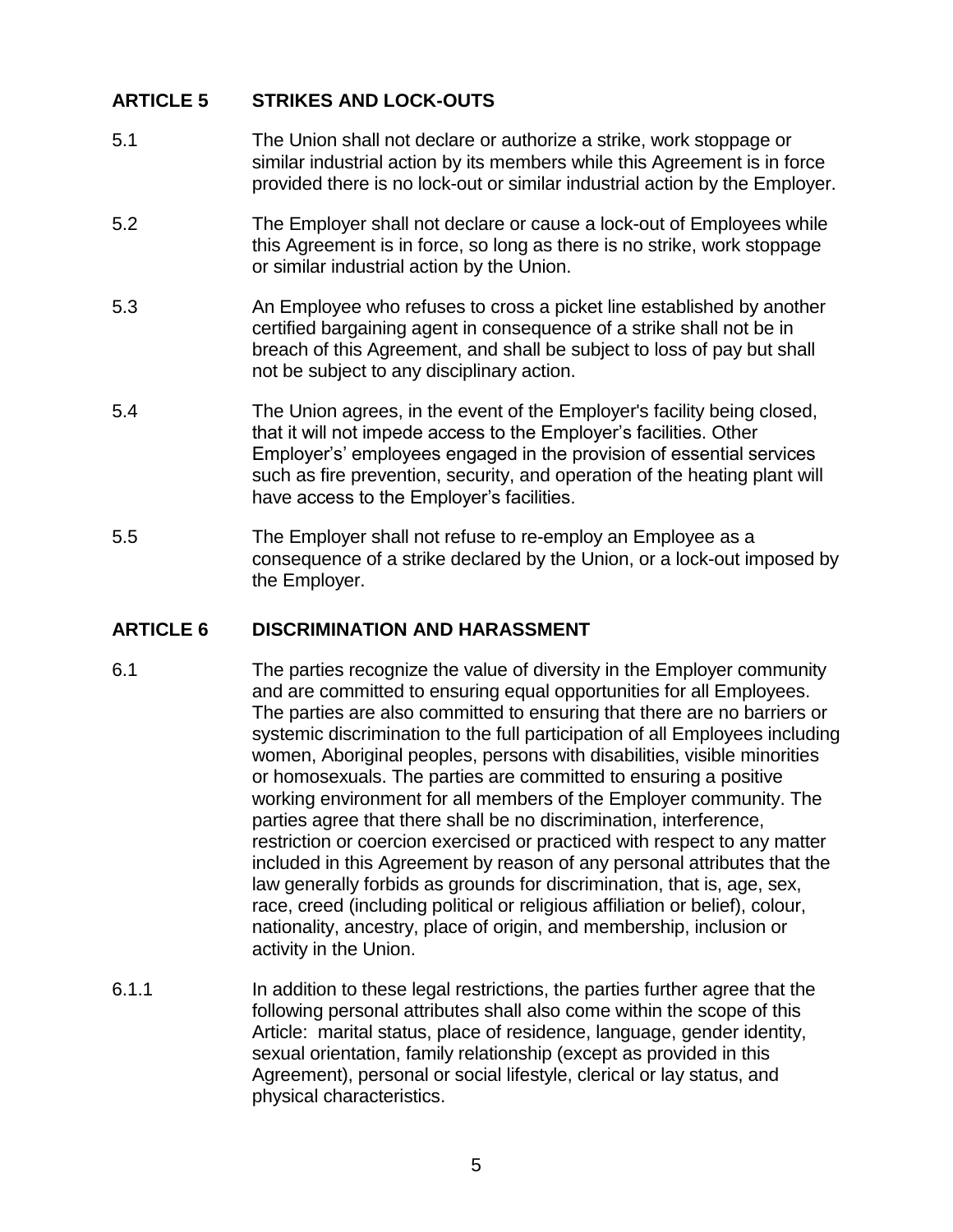- 6.2 Consistent with the principles of employment equity, the parties are committed to eliminating or modifying those employment policies, practices, and systems, whether formal or informal, shown to have an unfavourable effect on the hiring, retention and promotion of members of any group.
- 6.3 The Employer is committed to providing an environment which affirms and promotes First Nations and Métis cultures and values, and the dignity of human beings of diverse backgrounds and needs. The Employer is committed to maintaining a policy that will prohibit harassment and ensures that all members of the community have the right to participate equally in activities at NORTEP without fear of harassment. Nothing in this policy will prevent staff from seeking redress through the grievance or arbitration procedures, or any other recourse allowed by law.

## <span id="page-10-0"></span>**ARTICLE 7 TECHNICAL CLAUSES**

## <span id="page-10-1"></span>7.1 **Validity of the Agreement**

- 7.1.1 All rights and benefits conferred upon employees by federal, provincial, or municipal laws are expressly incorporated in this Agreement except that, where the parties agree that this Agreement confers a superior right or benefit, such superior right or benefit shall prevail. If any law existing or hereafter enacted or if any decision of a court, board, or tribunal of competent jurisdiction shall invalidate any portion of this Agreement, then the remainder of the Agreement shall not be invalidated and the existing rights, privileges and obligations thereof shall remain in existence.
- 7.1.2 The parties agree that the terms and conditions of employment at the Employer's workplace regarding hours of work, overtime, public holidays and annual holidays are more favourable than those stated in The Saskatchewan Employment Act, as amended from time to time.

## <span id="page-10-2"></span>7.2 **Copies of Agreement**

- 7.2.1 The Employer agrees to prepare an electronic version of the Agreement within a reasonable period of time following ratification of the Agreement. The Employer also agrees to provide the Union with printed copies for its own use, and printed copies to Employees on request.
- 7.2.2 The Employer agrees to provide each new Employee, at the time of the Employee's appointment with a printed copy of this Agreement.

## <span id="page-10-3"></span>7.3 **Correspondence**

7.3.1 All correspondence passing between the Employer and the Union arising out of this Agreement or incidental thereto, shall be addressed to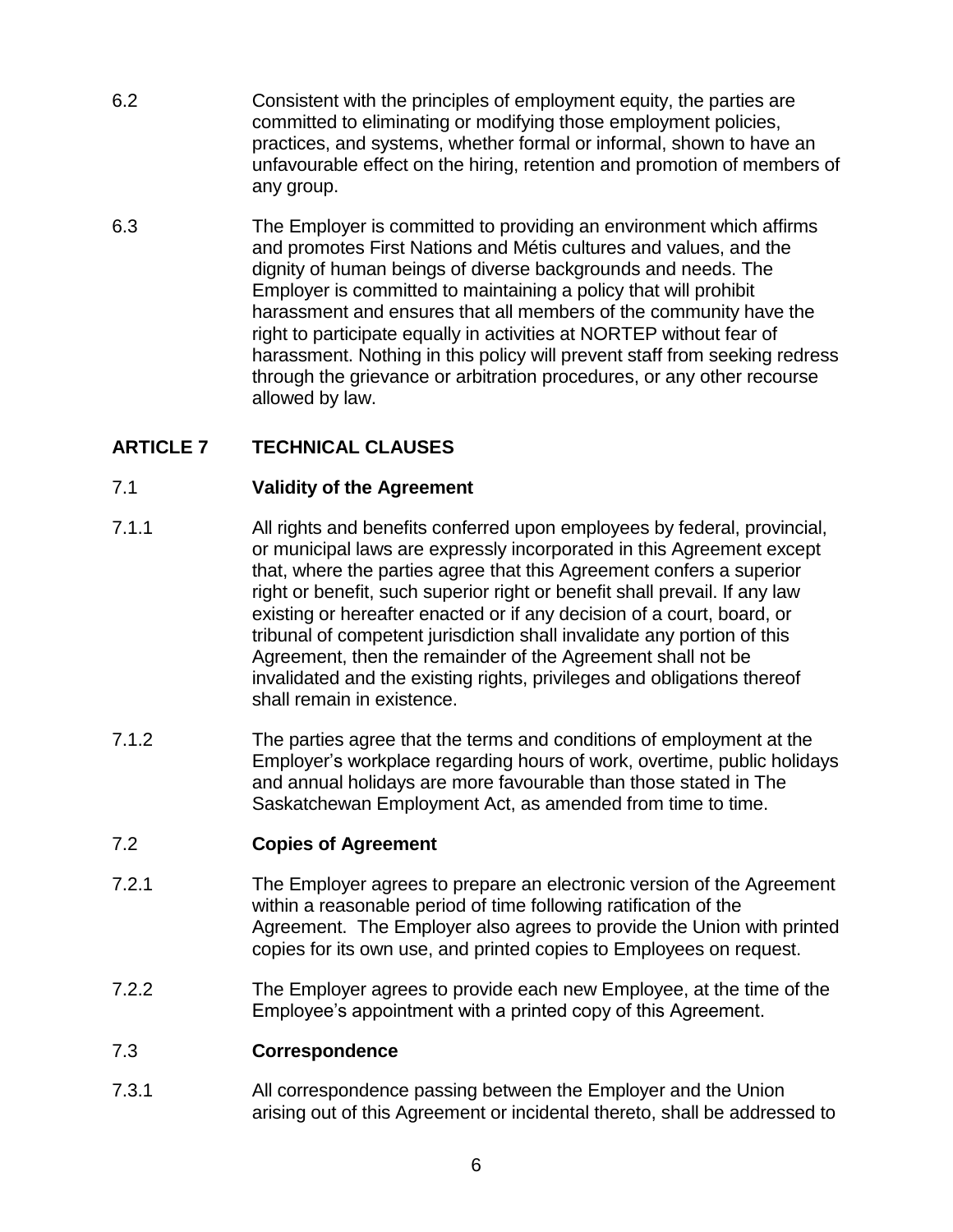the President / CEO of the Employer and the Chair of the Union except for matters for which the President / CEO or the Chair of the Union has made a written delegation.

- 7.3.2 Internal mail service shall be considered adequate for ordinary purposes of notification.
- 7.3.3 Written notice shall be sent to an Employee by mail and email to the last address supplied in writing by the Employee in the event of the following: transfer of an Employee, non-renewal of a probationary appointment, suspension, severance, and dismissal.

## <span id="page-11-0"></span>7.4 **Rights and Privileges of the Union**

- 7.4.1 The Employer agrees to provide the Union with reasonable office space, adequate telephone service, and reasonable use of the internal postal service of the Employer. A charge will be levied by the Employer for telephone and external postal services that is not otherwise paid for by the Union.
- 7.4.2 The Employer shall provide the Union, free of charge, with suitable meeting rooms on the Employer's premises for the conduct of Union business subject only to normal scheduling requirements and the payment of any extra costs that may be incurred in making special arrangements.
- 7.4.3 The Employer agrees that agents and representatives of the Union shall be permitted to conduct Union business on the premises of the Employer except when the Employer is closed during a strike or lock-out of the Union.
- 7.4.4 The Employer recognizes the right of Employees to participate in the business of the Union and, accordingly, all Employees shall be entitled to rearrangements in their normal duties, without loss of pay or benefits, for purposes of conducting the business of the Union, provided that satisfactory arrangements can be made with, and are approved by, the Vice President in charge to fulfil the responsibilities of Employees so engaged. Faculty will not request time off during a teaching week.
- 7.4.5 The Employer agrees that photocopying, printing and other reproduction services, computing facilities and audio-visual equipment of the Employer shall be available to the Union at current rates and subject to the normal scheduling arrangements.
- 7.4.6 The Employer agrees that the Union shall be entitled to have 1 observer on the Budget Committee of the Employer, as well as, such observers or representatives on other committees as is specified in this Agreement. Observers and representatives named by the Union shall be bound by the rules of confidentiality that apply to other committee members, except that such observers and representatives shall have the right to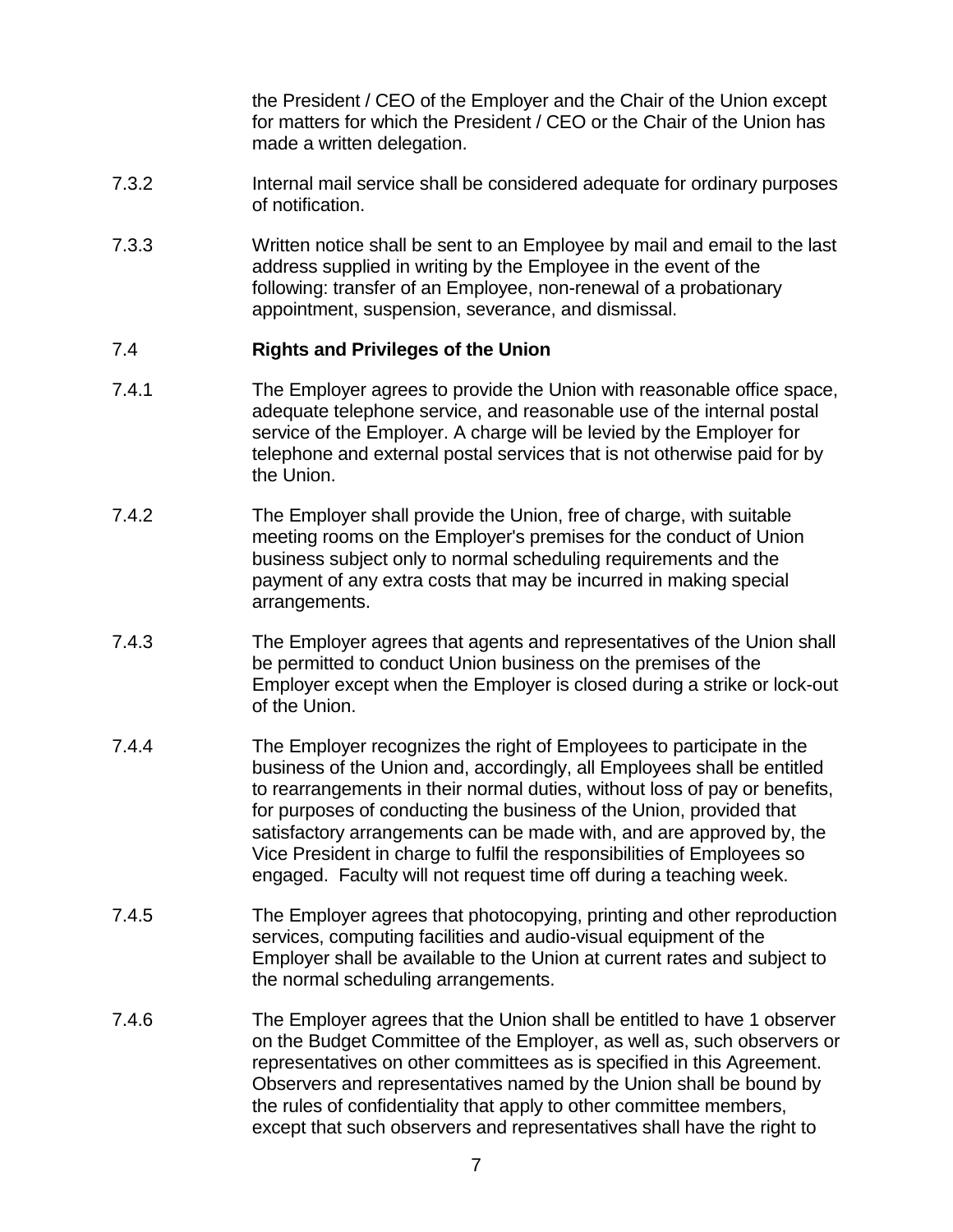provide full information on the committee's procedures and deliberations to the Executive of the Union. The Executive of the Union shall respect the confidential nature of the information provided.

- 7.4.7 Representatives of the Union shall receive agendas, minutes, documentation and all information that is made available to the members of the Budget Committee. Observers shall monitor the procedures followed and shall have the right to provide full information on the committee's procedures and deliberations to the Executive of the Union. All Budget Committee materials will be returned by the end of the meeting.
- 7.4.8 The Employer agrees that members of the Union shall have the right to unpaid release time to attend conferences, seminars, etc., in connection with the affairs of the Union and trade union matters, generally, provided that satisfactory arrangements can be made with, and are approved by, the Vice President in charge to fulfil the responsibilities of Employees so engaged.
- 7.4.9 The Employer agrees that in relation to Union business, the Union, its officials and its staff shall be free from search and seizure in their persons, their offices, their mail and electronic mail, their files and computer files, and their other records and effects; and that they shall be free from all forms of surveillance, electronic or otherwise, except as may be required by and in accordance with the procedures of the law.
- 7.4.10 All information provided for the purposes of this Agreement shall be provided in both printed and agreed upon electronic formats.

The Employer agrees to provide the Union with the following information:

- a) an annual list of all Employees as of October 30, containing the name, rank, salary, type of appointment, dues deducted, department, and date of appointment of each Employee.
- b) A monthly list of the names, addresses, position and work location
- c) A monthly list of the dues deducted for each Employee;
- d) A monthly list of all new appointments and the date they started; and,
- e) A monthly list of all terminations of Employees, the date they were terminated, and all changes in the status or salary of the Employees;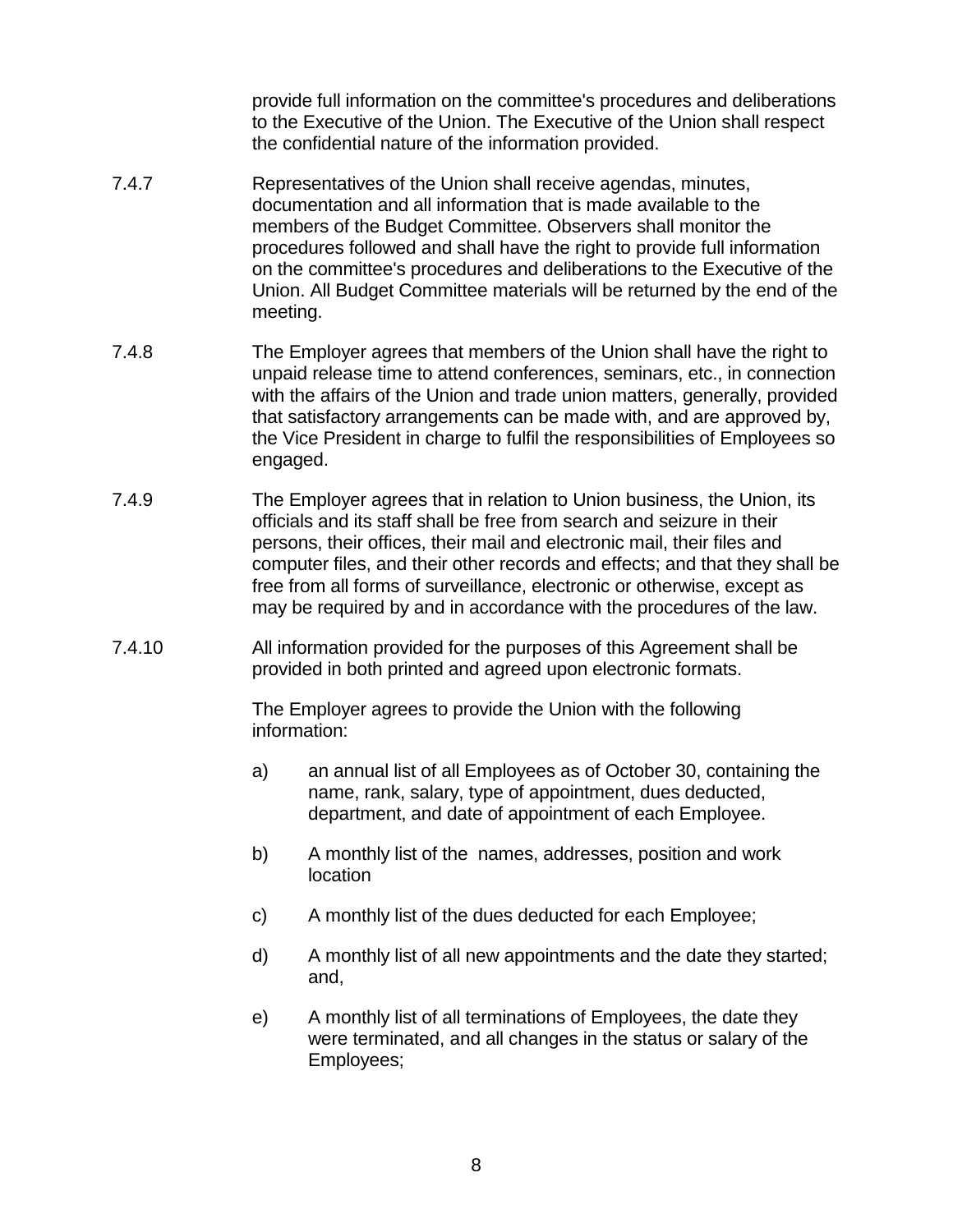- 7.4.11 The parties agree to make available to each other upon written request and within a reasonable time thereafter, such information as is necessary for the administration of this Agreement provided it is not confidential and is reasonably available. Matters declared confidential must be clearly shown to be of a personal and private nature or necessarily withheld in the public or institutional interest. This Article shall not limit access to confidential information as provided for in other articles of the Agreement. Any disagreement over confidentiality or availability of information shall be resolved by arbitration.
- 7.4.12 The parties agree to make available to each other, upon written request and within a reasonable time thereafter, such information as is necessary for negotiation of a Collective Agreement. Any dispute over what is necessary for the negotiation of a Collective Agreement shall be resolved by arbitration.

#### <span id="page-13-0"></span>7.5 **Employment of Non-Members**

- 7.5.1 The Employer shall not allow more than 70% of all credit units taught on campus during T1, T2, and T3 to be taught by non-members of the Union. Only under graduate classes taught will be in the calculation.
- 7.5.2 The Employer shall provide the Union by November 15 of each year, a report for the preceding three (3) years showing the proportion of undergraduate courses and credit units taught in T1 T2, T3 by members and non-members of the Union.
- 7.5.3 In the event that the proportion of courses taught by non-members of the Union exceeds the proportion set by the Employer, the Employer shall take steps to reduce the proportion of courses taught by nonmembers.

#### <span id="page-13-1"></span>7.6 **Conflict of Interest**

- 7.6.1 The parties recognize that scrupulous avoidance of conflicts of interest on collegial committees is essential to the preservation of the integrity and credibility of the peer review process.
- 7.6.2 It is not possible to enumerate all of the kinds of situations which could be construed as conflicts of interest. Immediate family relationship precludes participation in decisions. Employees should be aware when they have a personal interest in the outcome of a decision and withdraw from participating in the decision when they realize they have a conflict, or when a committee calls it to their attention.
- 7.6.3 Employees may not be involved in the supervision and evaluation of employees and students with whom they have a close personal relationship, nor in financial arrangements or payments involving such people.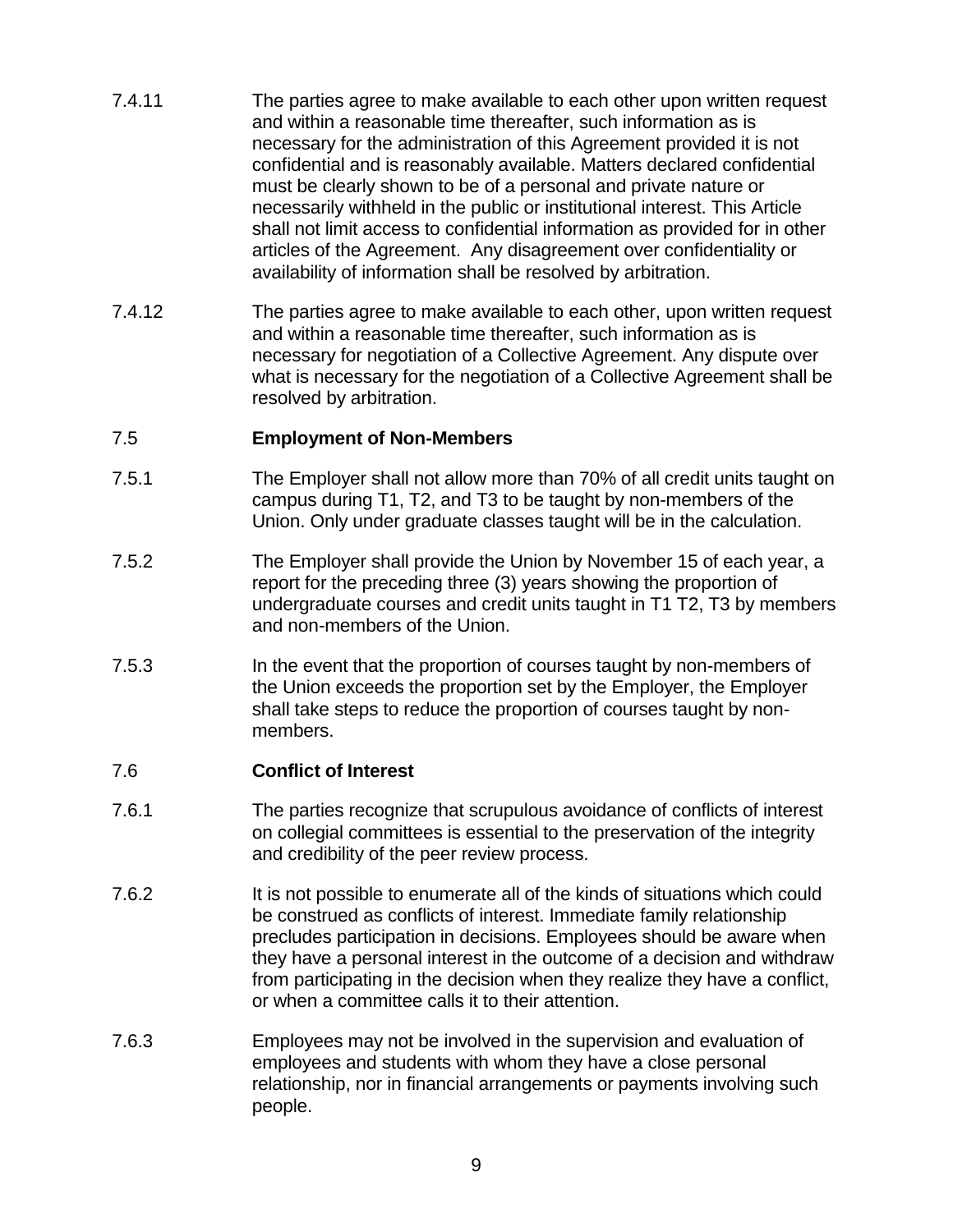7.6.4 Faculty and other Employees will exempt themselves from faculty review, or other meetings, for any portion of the meeting dealing with reporting and decision-making of Employees and students with whom they have a close personal relationship.

## <span id="page-14-0"></span>**ARTICLE 8 HOURS OF WORK**

## <span id="page-14-1"></span>8.1 **Group A**

- 8.1.1 Employees currently in the Collective Agreement with the following pay titles shall work office hours and shall be Group A Admin Staff:
	- a) Administrative Assistant
	- b) Executive Administrative Assistant
	- c) Accounting Clerk
	- d) Library Technician
	- e) Systems/Network Administrator
	- f) Recruitment / Academic Support Officer
	- g) Book Store Clerk
	- h) Registration Clerk
	- i) Registrar
- 8.1.2 Office Hours

All Group A Admin staff shall work the following hours: 8:00 a.m. – 5:00 p.m. Monday to Thursday and 8:00 a.m. to 4:00 p.m. on Fridays. Summer hours begin on the first day of classes in the spring semester and end the first day of classes in August. For the Group A, the Admin Staff, summer hours are 8:00 a.m. to 4:00 p.m. Monday to Thursday and 8:00 am to 3:30 pm on Friday. The Group A Admin Staff is expected to be present during these hours to provide service to faculty, students, staff, and the general public. There is a one-hour unpaid lunch break and two 20 minute paid breaks. Noon hour coverage will be provided in the library when required. Arrangements for such coverage will be subject to mutual agreement at the local level.

- 8.1.3 Administrative guidelines for the Scheduled Days Off (SDO)
	- a) The schedule shall be drawn up once yearly.
	- b) Employees earn one SDO every three (3) weeks.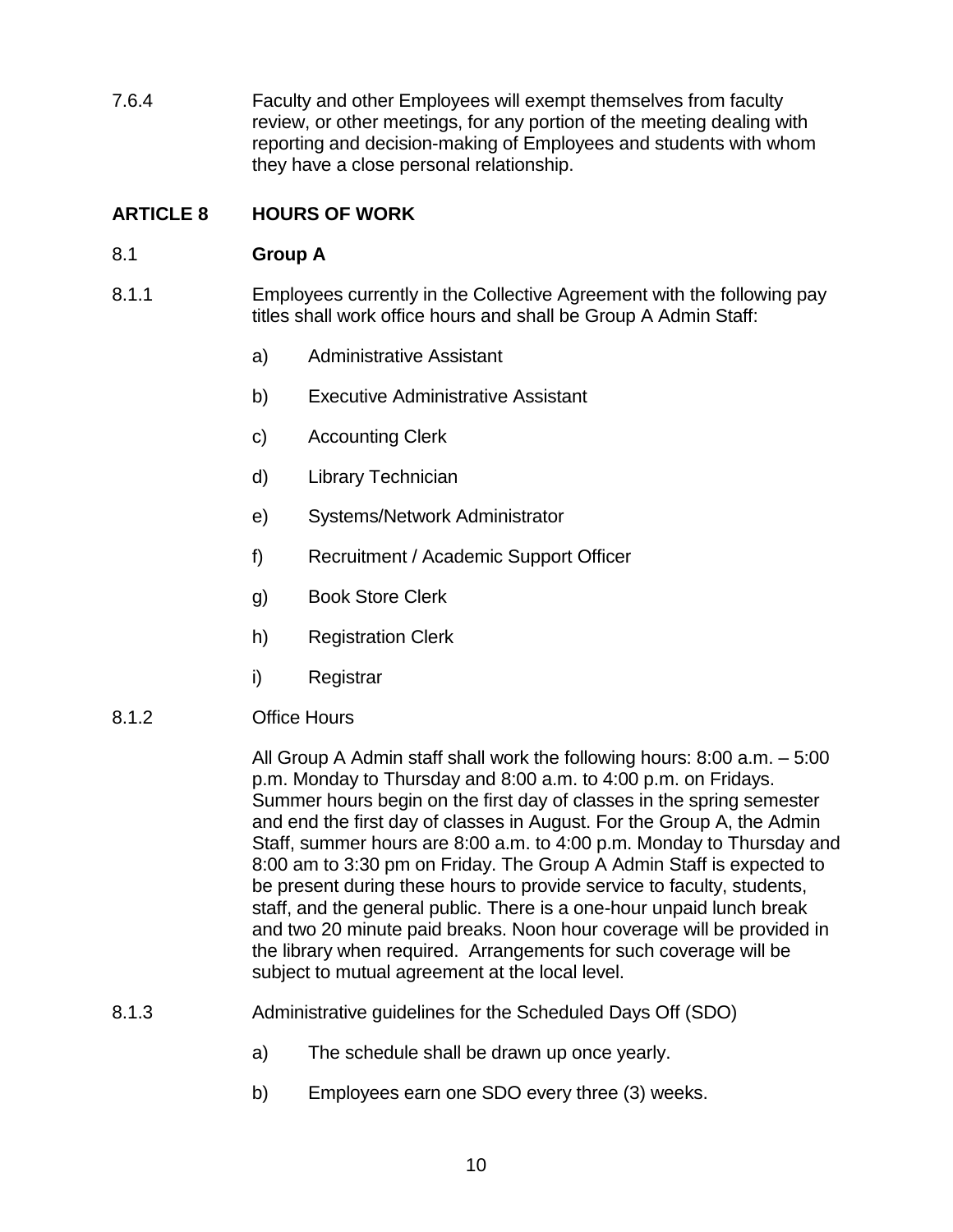- c) Employees work schedule shall have the right to bank five (5) SDO's annually. Additional days may not be banked.
- d) The Employer may allow up to the above five (5) banked SDO's to be taken in conjunction with the Employee's annual vacation. On December 31st any unused s SDOs are lost. No payment will be made in lieu of unused time.
- e) An Employee's SDO may be moved to another day by mutual agreement. Requests by either party that are denied shall result in the regular day off being taken as scheduled.
- f) The Employer also shall have the option to direct the Employee to bank up to an additional five (5) SDOs annually.
- g) Any authorized work performed by an Employee on a scheduled day off shall be compensated at the applicable overtime rate or time in lieu.
- h) Should a scheduled SDO fall on a designated statutory holiday, a mutually agreed to alternate day shall be assigned.
- i) All SDOs will be scheduled adjacent to weekends unless changed by mutual agreement.
- j) While on sick leave or vacation leave, the number of days charged against the Employee's sick or vacation leave shall not include his/her scheduled SDO's during that period.
- 8.1.4 Christmas Hours

Christmas holidays begin the day after the T1 student review day. Holidays end the first working day after New Year's Day.

## <span id="page-15-0"></span>8.2 **Group B**

- 8.2.1 Employees currently in the Collective Agreement with the following pay titles shall work one hundred and ninety-seven (197) days per fiscal year and shall be known as Group B Staff:
	- a) Faculty
	- b) Librarian
	- c) Coordinators
- 8.2.2 Employees who work one hundred and ninety-seven (197) assigned days in a year shall receive an annual salary. Any Employee who has prior approval to work in excess of the one hundred and ninety-seven (197) assigned days shall receive, per day, one-one hundred and ninety-seventh (1/197) of his/her annual salary. Employees who work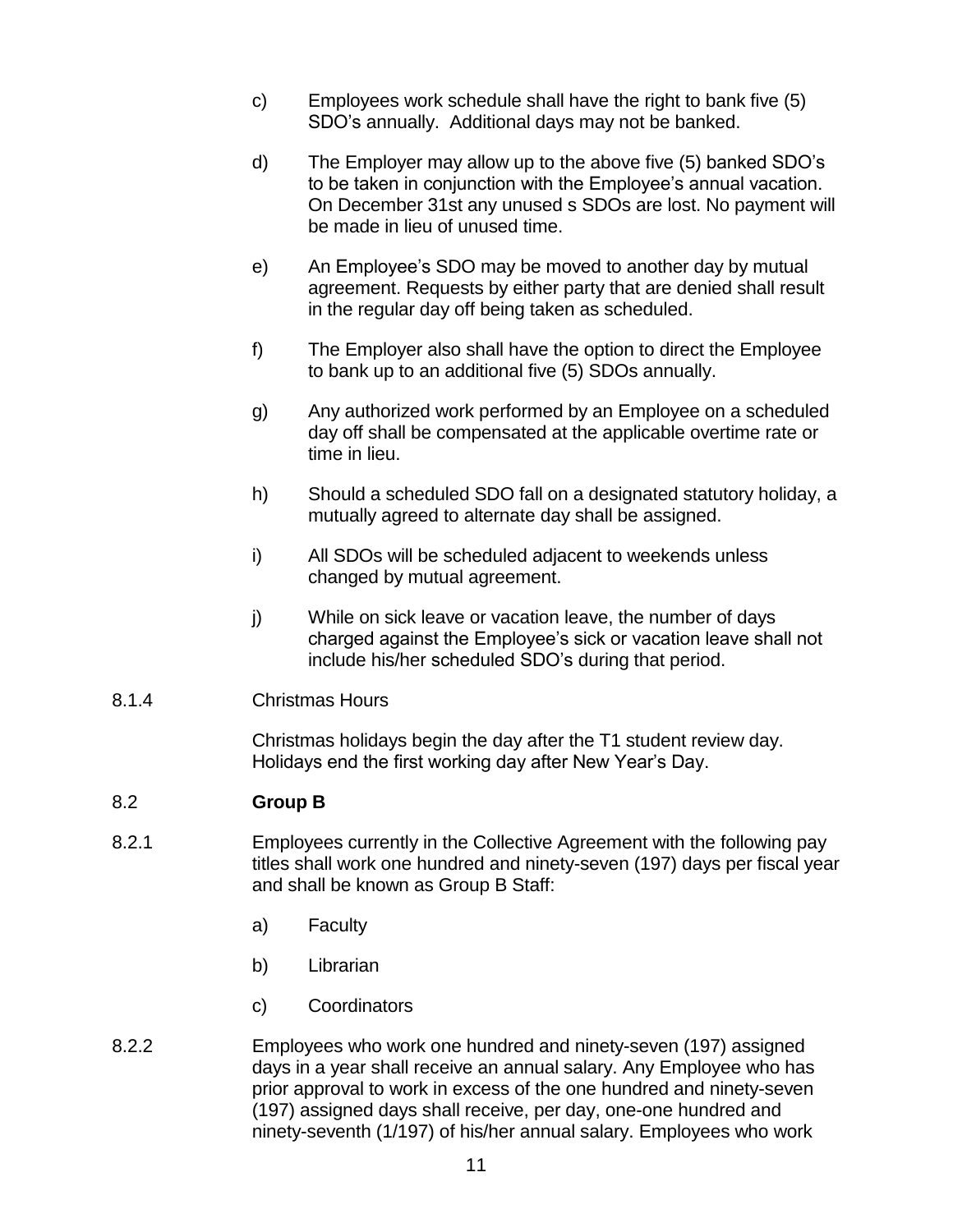less than one hundred and ninety- seven (197) assigned days shall have their pay reduced on the basis of one-one hundred and ninetyseventh (1/197) of his/her annual salary per assigned day.

- 8.2.3 An assigned day is a day where a full-time Employee is required to work. Prior to the beginning of an academic period, assigned days for each Employee will be scheduled, insofar as is possible. All schedules must be approved by the President/CEO or designate prior to finalization. A copy is kept in the employee's Human Resource file.
- 8.2.4 All assigned days in a school year, shall constitute full recognition of, and full payment for, any designated holidays, and days of rest, that may otherwise have been provided by this Agreement.
- 8.2.5 Faculty appointed to less than full-time positions shall be paid at a rate of one-one hundred and ninety seventh (1/197) of their annual salary for each full day assigned. However, if it is known at the time of the appointment that the assignment will be a minimum duration of ninety (90) consecutive calendar days, the Faculty shall be paid on a monthly basis until the end of such appointment at which time a reconciliation of the salary paid to that date and actual salary entitlement to that date based on one-one hundred and ninety-seventh (1/197) of the annual salary for each assigned day worked shall be conducted. Any monies owing shall be paid the Employee and any monies overpaid shall be recovered by the Employer. Reconciliation shall be made on June 30th of each year with payment being no later than July 31st of the same year.
- 8.2.6 Regular full-time Faculty who, as a result of approved leaves of absence without pay, do not complete one hundred and ninety-seven (197) assigned days in an academic year shall be subject to a reconciliation of the salary paid during the academic year and actual salary earned. Their salary cheque for the final month of the academic year shall be adjusted to compensate for the final amount owing.

## <span id="page-16-0"></span>8.3 **Group C Facilities Service Employees (Facility Employees):**

- 8.3.1 Facilities Employees are those Employees whose duties require them not to be bound by the hours of work for office employees. Facilities employees shall schedule their hours of work and days of rest according to the demands of the job, with an average of two (2) days of rest per week.
- 8.3.2 The hours of work for Facilities Employees shall be one hundred and sixty (160) hours in a four (4) week period. Any hours in excess of one hundred and sixty (160) hours in a four (4) week averaging period shall be provided at the overtime rate.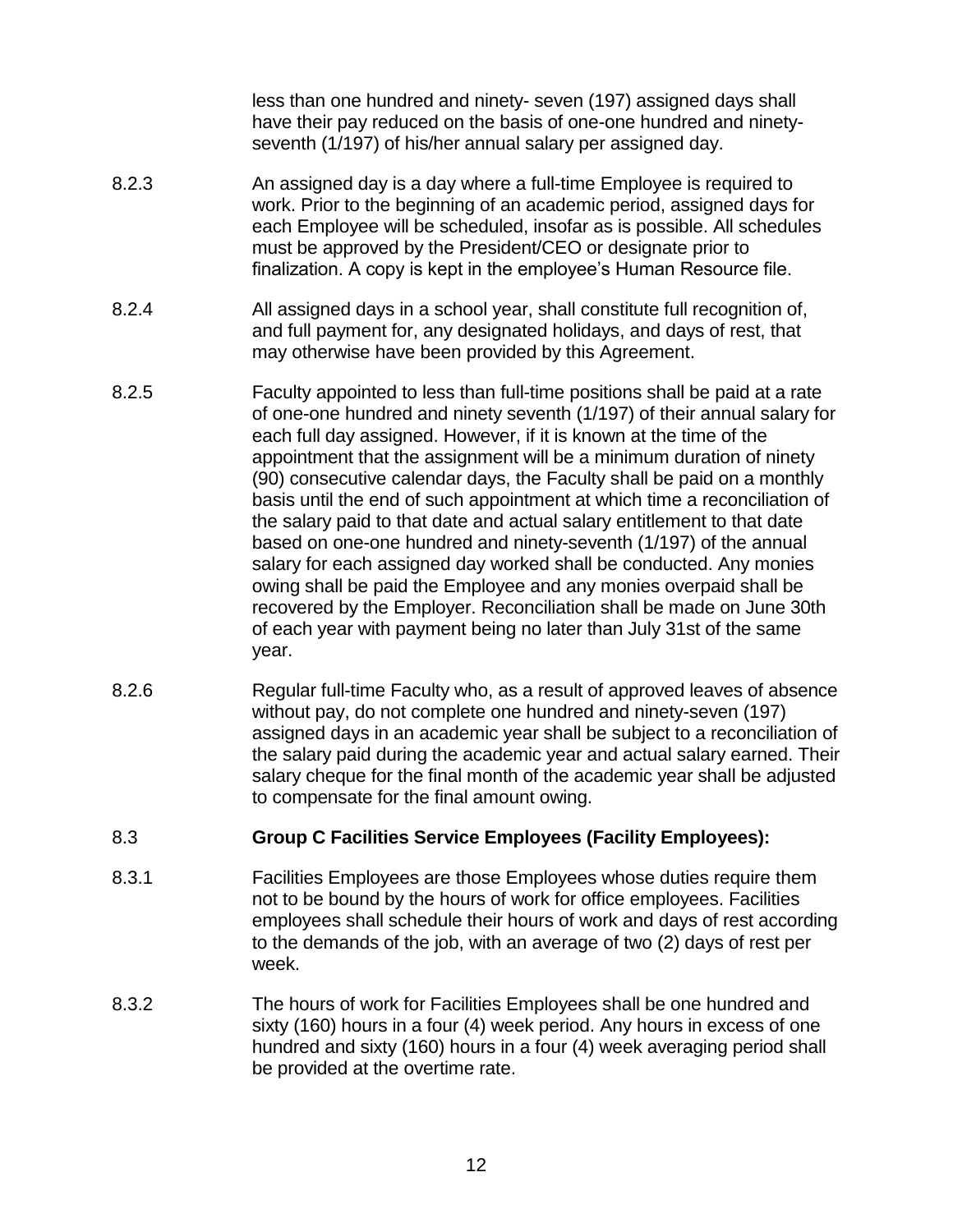- 8.3.3 Employees shall be entitled, once a year, to designate up to five (5) days of banked time and may be taken at the employee's discretion, or in conjunction with a period of vacation leave.
- 8.3.4 Every possible effort shall be made by the Employer and the Employee to ensure that the Employee's work schedule allows for the banked time to be used prior to December 31. Where it was not possible to utilize the banked time, with the exception of those days designated to be taken in conjunction with vacation, the number of hours in the last four (4) weeks shall be reduced by the number of hours remaining in the bank. Hours worked in excess of the reduced number must be authorized in advance and in writing and shall be paid at the appropriate rates.
- 8.3.5 When an Employee leaves the service of the Employer the banked time will be paid out at straight time
- 8.3.6 Any days of leave, with or without pay, shall count as eight (8) hours per day for purposes of the average.
- 8.3.7 A Facilities Employee shall be considered to be on a five (5) day week for the calculation of pay and Employee benefits.
- 8.3.8 Call Out Pay
	- a) Apartment Employees are expected to carry their NORTEP cell phone from the end of their regularly scheduled shift to the beginning of the next regularly scheduled shift. Usually the on call hours will occur from 5:00pm to 8:00am the next morning.
	- b) For on call hours the Employee will be paid \$1.50 per hour.
	- c) When an Employee is working (regularly scheduled hours or overtime hours) the on call policy does not apply.
	- d) Payment for on call hours can be requested by the Employee by filling out A Request for On Call Hours form, which is signed by the Facilities Manager and the Vice-President Administration.
	- e) Call out shall mean a period where an Employee is not on regular duty but in which the Employee is assigned to be on call and shall be immediately available to return to work outside of the Employee's regular scheduled hours.
	- f) This call out policy applies to apartment/facilities staff only. When an Employee is required by the employer to report for work outside of regular work hours, the following will apply:
		- i) When there is a call out during on call hours, the Employee is required to report for work;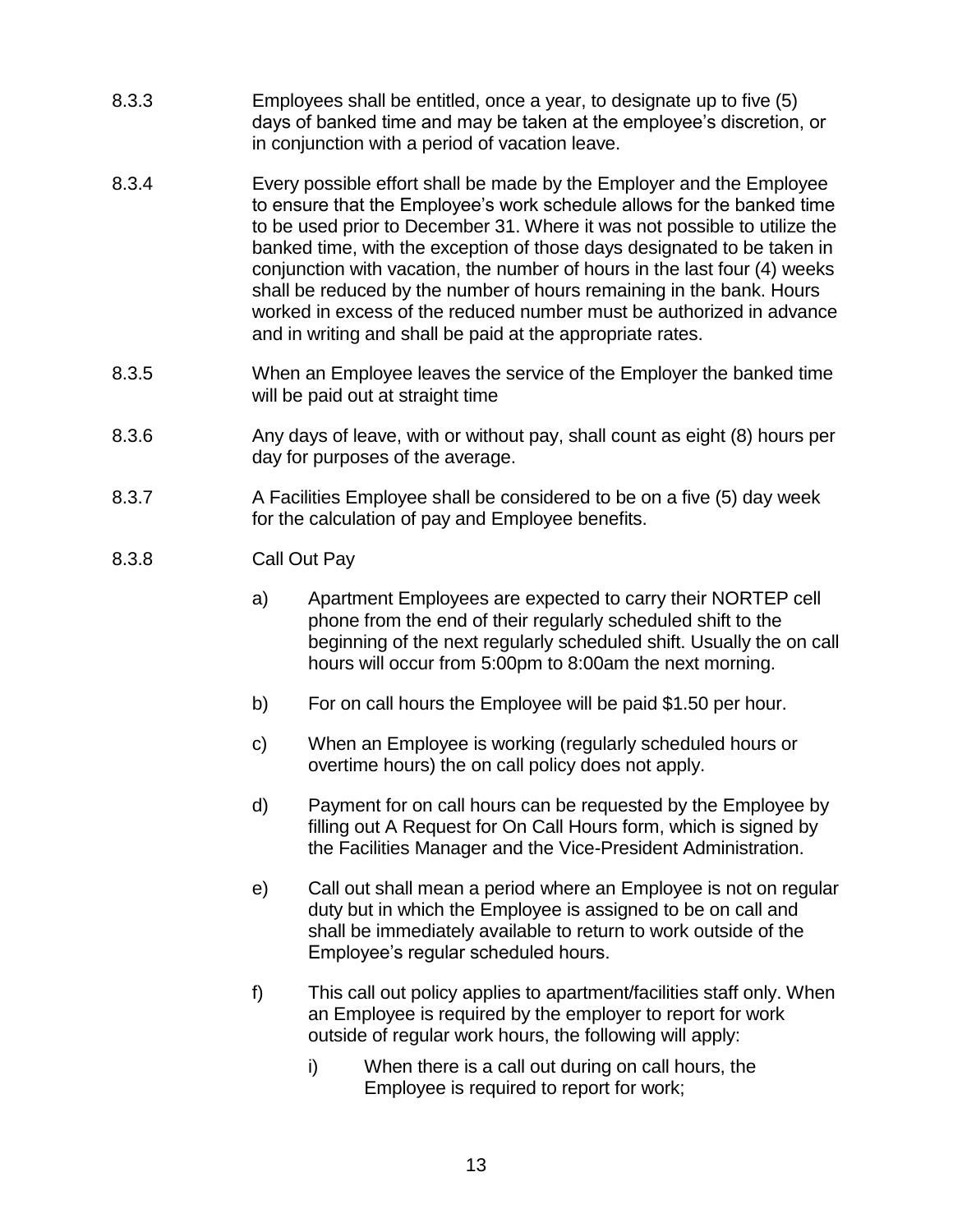- ii) When call out follows a regularly scheduled shift, the Employee will be paid overtime only for the time worked;
- iii) The Employee will document the actual time worked on a Maintenance Work Order form, which is to be completed and signed by the tenant who requested assistance;
- iv) By the 25th of each month the Employee will submit to the Accounting Office the properly authorized accumulated Maintenance Work Order form to request on call payment.

## <span id="page-18-0"></span>**ARTICLE 9 DESIGNATED HOLIDAY**

## <span id="page-18-1"></span>9.1 **Holiday List**

9.1.1 Leave of absence with pay shall be allowed for:

New Year's Day Family Day Good Friday **Easter Monday** Victoria Day Aboriginal Day Canada Day The first Monday in August Labour Day Thanksgiving Day Remembrance Day Christmas Day Boxing Day

As well as any other day proclaimed a holiday by the federal or provincial Governments.

## <span id="page-18-2"></span>9.2 **Falling on Days of Rest**

If any of the holidays listed in holiday list falls on a Saturday or Sunday and is not proclaimed as being observed on some other days, it shall normally be observed on the first working day(s) following the weekend.

## <span id="page-18-3"></span>9.3 **Working on a Holiday**

In addition to the payment provided in Article 9.1.1 an Employee who is authorized to perform overtime work on a designated holiday shall be paid at a rate of two (2) times his/her regular pay for each hour which he/she works.

## <span id="page-18-4"></span>**ARTICLE 10 VACATION ENTITLEMENTS**

- 10.1 The vacation year commences January 1 and ends December 31. It is the responsibility of the Employee to ensure that vacation is taken annually.
- 10.2 Faculty Members work 197 days and do not accrue vacation entitlements.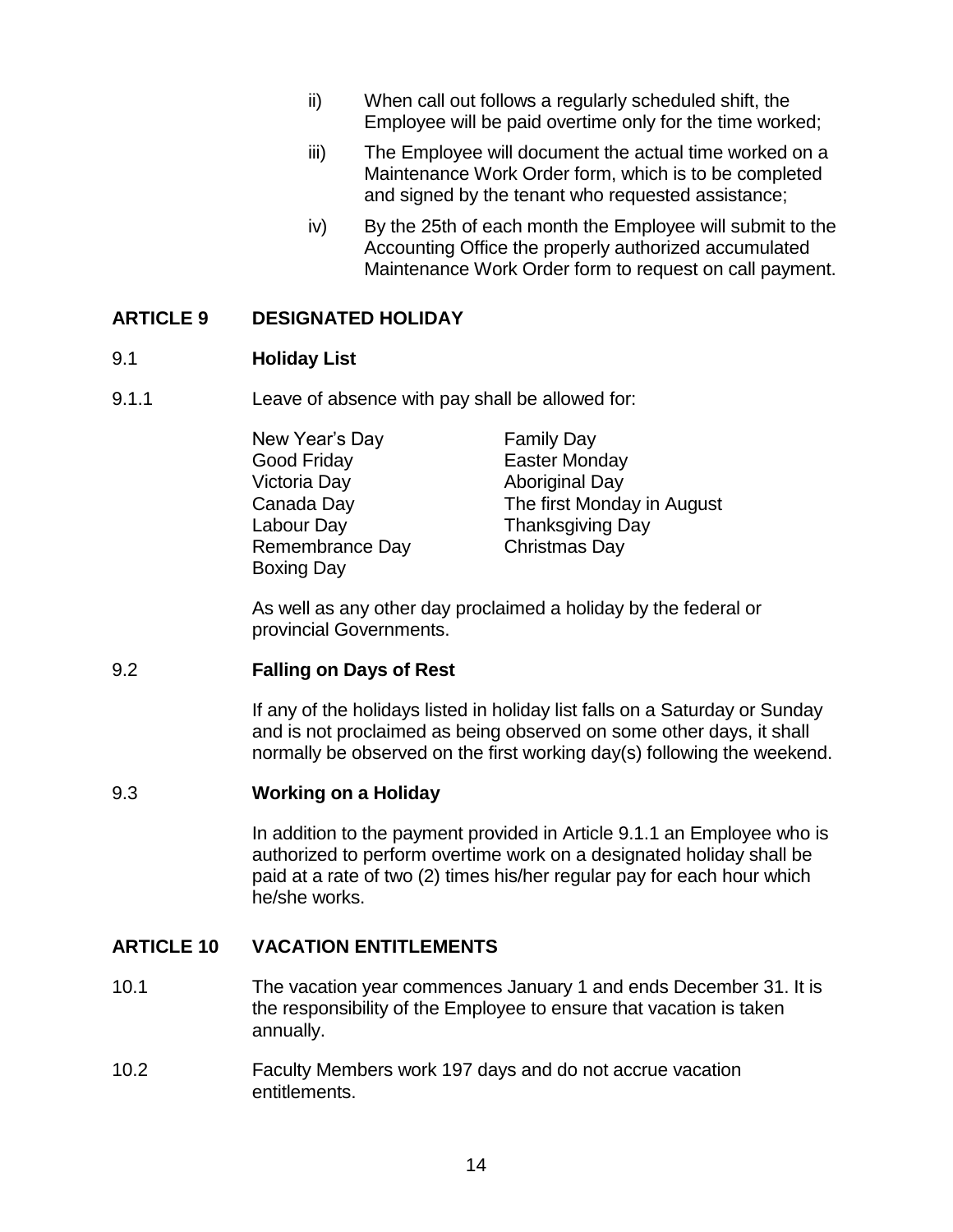## <span id="page-19-0"></span>10.3 **Vacation Entitlements**

- 10.3.1 Group A and C shall be entitled to three (3) weeks annual vacation with pay after having worked for one (1) full year. If the Employee has worked less than one (1) full year, he/she shall be entitled to one point two five (1.25) days' vacation for every month worked.
- 10.3.2 Permanent full-time Employees with five (5) years' service with the Employer shall be entitled to four (4) weeks of annual vacation with pay in each subsequent year of employment. Vacation days will be earned at 1 2/3 days per month.
- 10.3.3 Permanent full-time Employees with ten (10) or more years of service with the Employer shall be entitled to five (5) weeks' vacation with pay. Vacation days will be earned at 2 1/12 days per month.
- 10.3.4 Scheduled days off (SDO's) shall not be considered a vacation day.
- 10.3.5 When any holiday(s) designated in Article 9.1.1 occur within an Employee's annual vacation, an additional day(s) vacation will be granted.
- 10.3.6 When an Employee qualifies for long term disability, bereavement, or any other approved leave during his/her scheduled vacation, there shall be no deduction from vacation credits for such absence. The period of vacation so displaced shall, by mutual agreement between the Employer and the Employee, be either added to the vacation period or reinstated for use at a later date. Substantiation of all claims for deferred vacation must be provided, if requested.
- 10.3.7 No Employee shall be required to work during their scheduled vacation. Should an employee agree to work, when requested, the period so displaced shall, at the Employee's option, either be added to the vacation period or reinstated for use at a later date at a time mutually agreed upon or paid out at overtime rates.

## <span id="page-19-1"></span>10.4 **Vacation Requests**

- 10.4.1 Employees will provide their yearly schedule vacation request to the President / CEO in the spring of each year. The vacation request will be documented on the vacation schedule.
- 10.4.2 Insofar as the regular operation of the Employer permits, Employees will be allowed to take their vacations at the time they request. Every effort will be made to accommodate the staff member's request, taking into account fairness to other colleagues within the program, workload of the Employer programs, Employees, and ensuring appropriate customer service coverage is maintained.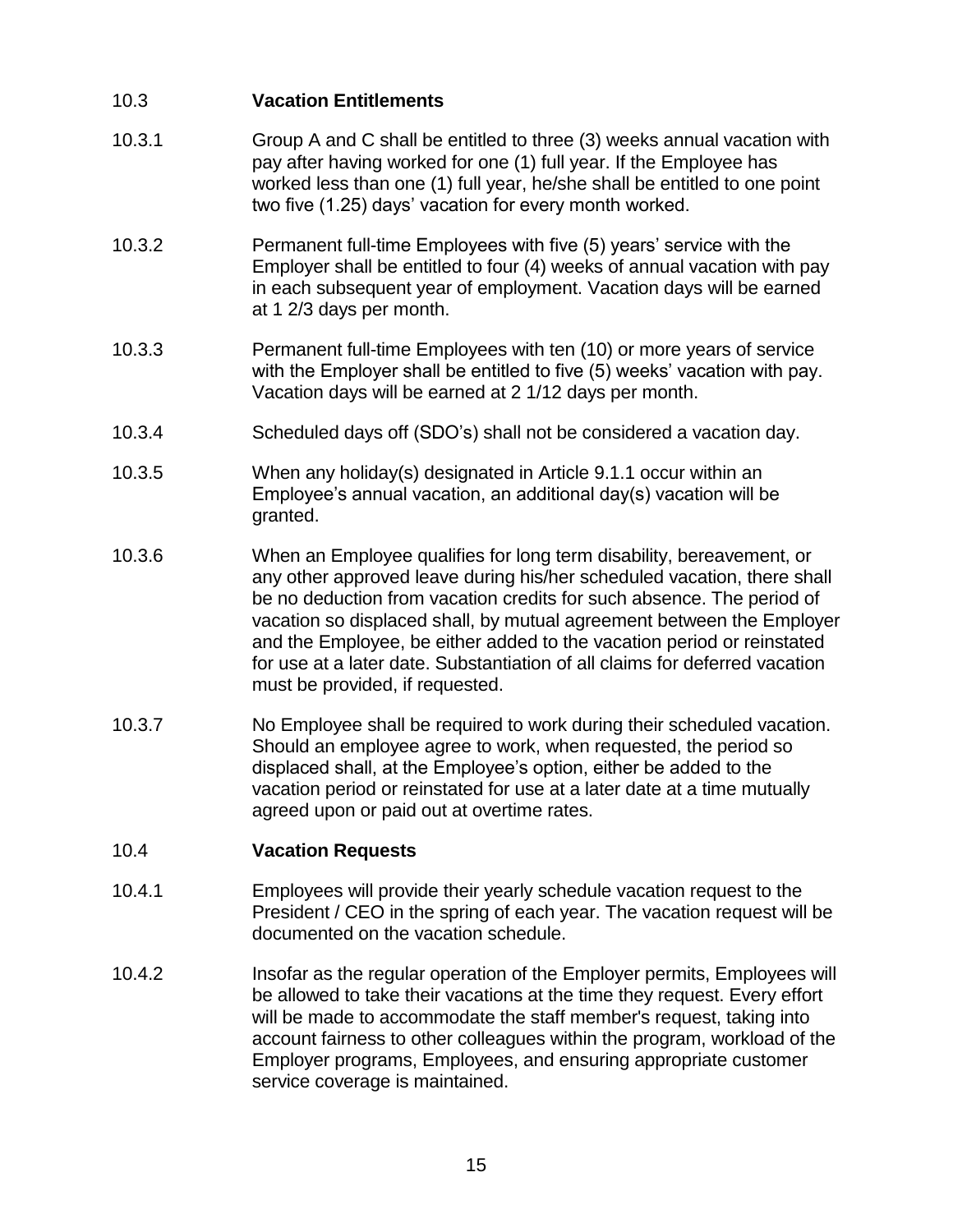10.4.3 Any requests to amend the vacation schedule will be provided in writing and with reasonable advance notice to the President / CEO. The President / CEO will approve subject to operational requirements.

## <span id="page-20-0"></span>10.5 **Using Vacation Time**

- 10.5.1 Employees have the right to take vacation in a block of at least three weeks should they so choose. The vacation shall be planned by mutual agreement with the President / CEO.
- 10.5.2 All vacations must be used prior to December 31 subject to 10.6.
- 10.5.3 After June 30, carried over vacation days are to be used prior to banked scheduled days off.
- 10.5.4 Vacation days are to be used in not less than one half-day increments.

## <span id="page-20-1"></span>10.6 **Vacation Carry-Over**

- 10.6.1 Vacation must be used annually. However, an Employee may carry over up to five (5) days' vacation entitlement from one year to the next with the written permission of the President / CEO.
- 10.6.2 Notice of vacation carry-over must be requested in writing to the President / CEO prior to November 30.

## <span id="page-20-2"></span>**ARTICLE 11 LEAVES**

## <span id="page-20-3"></span>11.1 **Political Leave**

- 11.1.1 The Employer shall, upon written request, grant leave of absence without pay to an Employee to be a candidate in federal, provincial, or municipal elections. An Employee who is a candidate for office shall be entitled to take vacation at the time of an election in lieu of leave without pay.
- 11.1.2 An Employee elected to public office shall be entitled to leave of absence without pay during the term of office. The Employer agrees to permit the employee to restrict the period of leave to coincide with legislative responsibilities if such partial absence will not seriously affect the Employee's performance of duties during the balance of the Academic Year.

## <span id="page-20-4"></span>11.2 **General Leave**

11.2.1 An Employee returning from definite leave of absence without pay shall be reinstated in his/her former position or an equivalent position if the one held prior to going on leave if it no longer exists.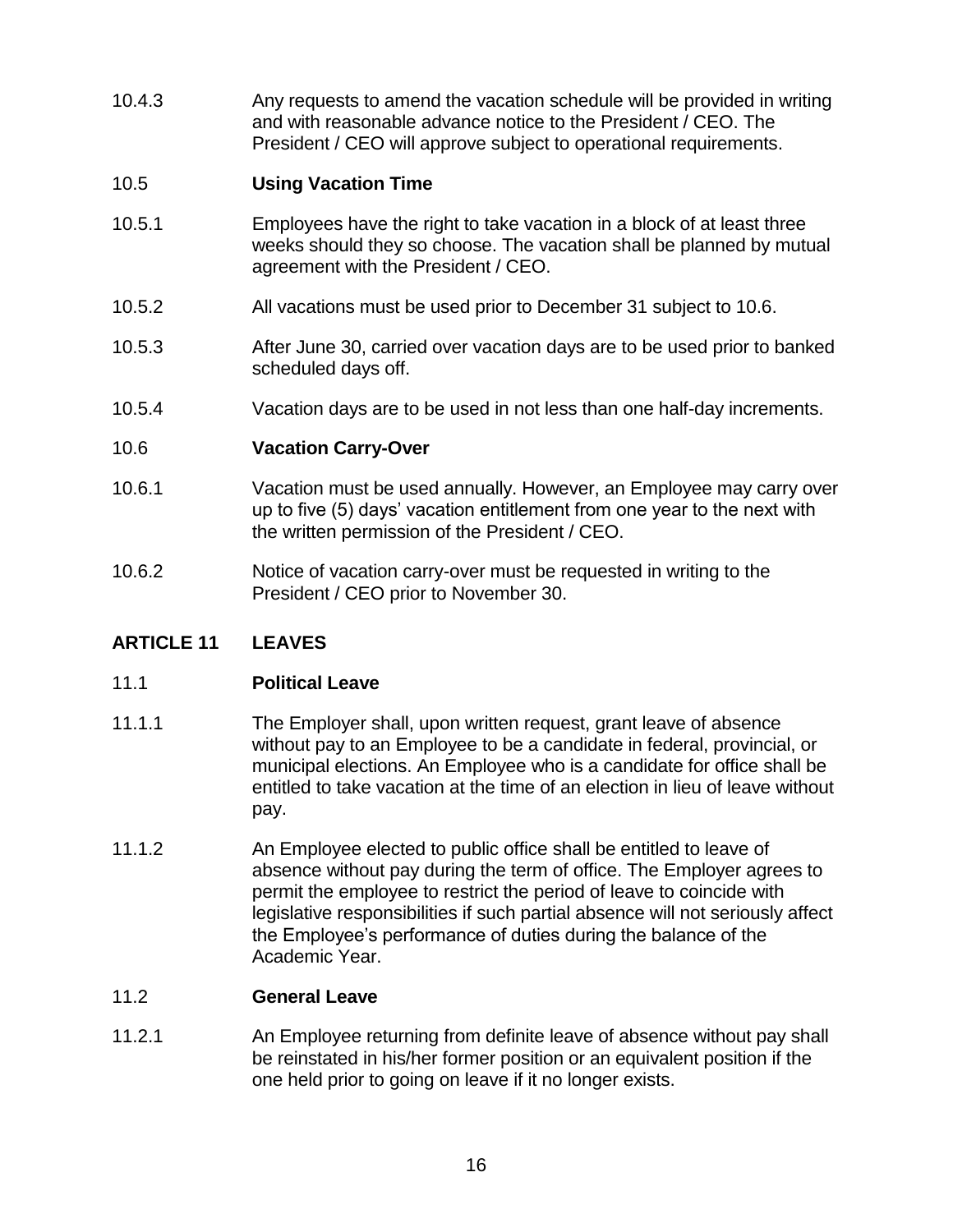11.2.2 For a general leave of up to thirty (30) consecutive calendar days, Employees shall be entitled to earn all benefits except designated holidays and sick days.

## <span id="page-21-0"></span>11.3 **Pressing Necessity and Compassionate Leave**

- 11.3.1 Pressing necessity and compassionate leave shall be considered definite leave. Employees shall be allowed leave of absence with pay and without loss of seniority and benefits in cases of leave under this Article. Requests for any days that may be required, if reasonable, shall be deducted from the Employees sick leave credits. In an instance where an Employee does not have enough sick leave credits, advancement of three (3) days of sick leave may be provided to the Employee in accordance with the maximums allowable.
- 11.3.2 Leave granted under this Article shall be granted in keeping with the following:
	- a) Pressing Necessity is defined as an absence from work in order for the Employee to deal with an unforeseen, unusual or emergency situation which normally involved the health or safety of the Employee or their immediate family. Employees may access up to five (5) days for Pressing Necessity.
	- b) Compassionate leave is an absence from work due to death in the Employees immediate and extended family consistent with northern culture understanding of extended family. Compassionate leave covers only scheduled work days.
- 11.3.3 Immediate family is defined as the Employee's: spouse; common law partner; son; son-in-law; daughter; daughter-in-law; father; father-in-law; mother; mother-in-law; brother; sister; grandparent or grandchild. Leave granted under this Article shall not exceed five (5) paid days.

## <span id="page-21-1"></span>11.4 **Union Business Leave**

- 11.4.1 Members of the Union attending Union business shall be granted a leave of absence without pay:
	- a) The Employee is authorized by the Union, in writing, to request such leave;
	- b) The Employee requests, in writing, leave for Union business as authorized by the Union. Oral notice is acceptable in unusual circumstances;
	- c) The request for union leave is made on such form or forms as agreed by the parties from time to time;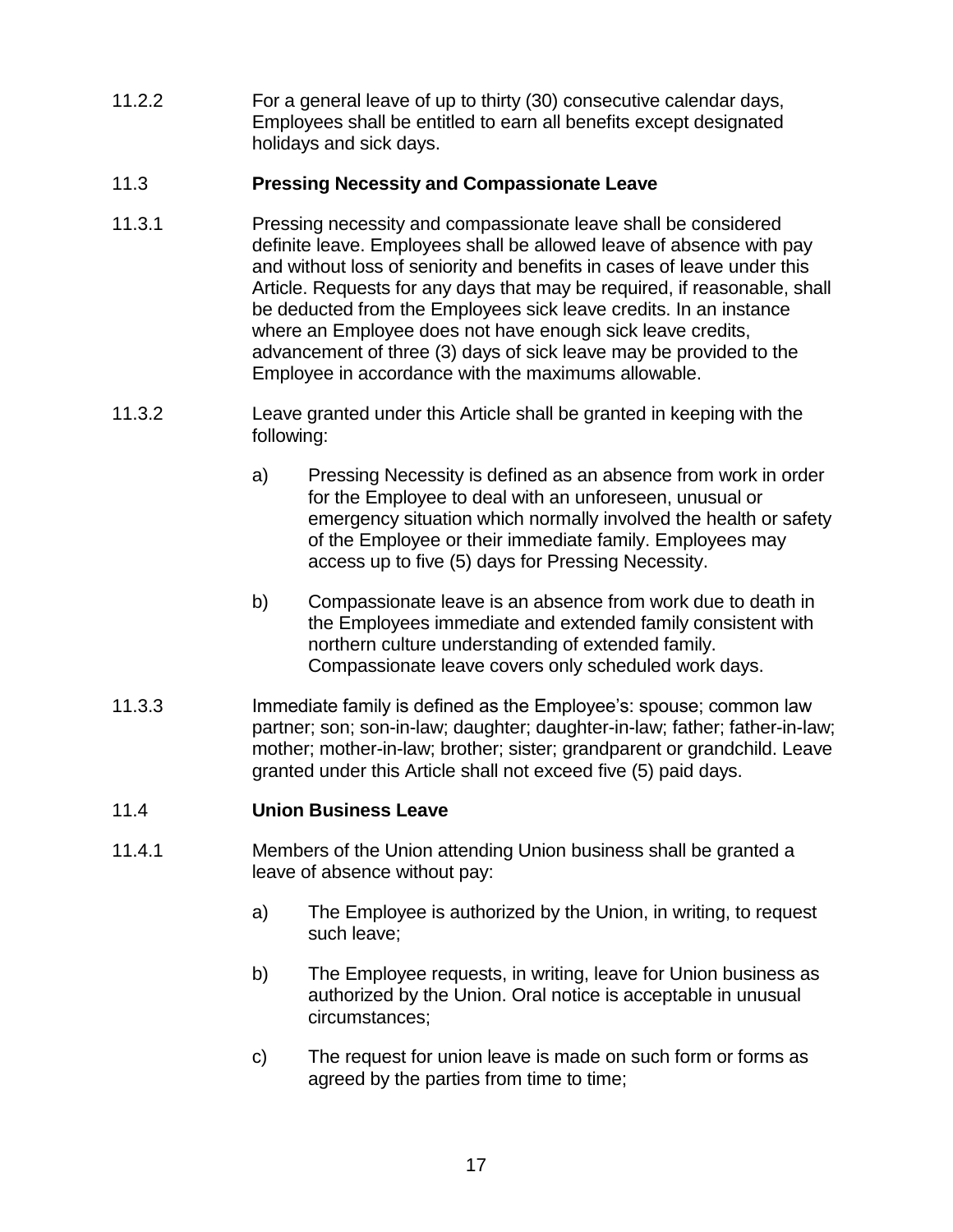- d) It shall not unreasonably interfere with the operations of the Employer and it shall not be unreasonably withheld; and
- e) Leave that conflicts with Group B's teaching schedule will not be approved.
- 11.4.2 The Union agrees to provide a minimum of forty-eight (48) hours' notice of requests.
- 11.4.3 SGEU will reimburse the Employer for the full cost of such salary and benefits for each member on union leave.
- 11.4.4 Employees while on leave for Union business shall have the right to return to their jobs on reasonable notice to their out-of-scope supervisor, prior to the expiration date of the approved leave, provided that such return will not result in additional expenditures.

## <span id="page-22-0"></span>11.5 **Court Leave**

Leave shall be granted to any Employee required to be a witness or juror by anybody in Canada with powers of subpoena. As soon as an Employee receives notification of the requirement to serve as a witness or juror, the Employee shall notify the President / CEO. Employees may access up to ten (10) vacation days for Court Leave. Any further leave will be without pay.

## <span id="page-22-1"></span>11.6 **Leave Without Pay**

Applications for leave without pay shall be made no later than six calendar months before the date on which the intended leave is to begin. The Employer shall inform the Employee of a decision within thirty days of receiving the application.

## <span id="page-22-2"></span>11.7 **Leave With Pay**

The Employer will not grant an Employee leave with pay to teach, carry on research, or perform other duties away from the Employer, including in another country.

## <span id="page-22-3"></span>11.8 **Educational Leave**

- 11.8.1 Employees having two (2) years of continuous employment with the organization may apply for education leave.
- 11.8.2 Employees may apply for and receive the education allowance no more than once every five years.
- 11.8.3 Educational leave is intended to assist Employees in completing postgraduate work, or to undertake courses of study for the purpose of enhancing their ability to perform their duties, increasing their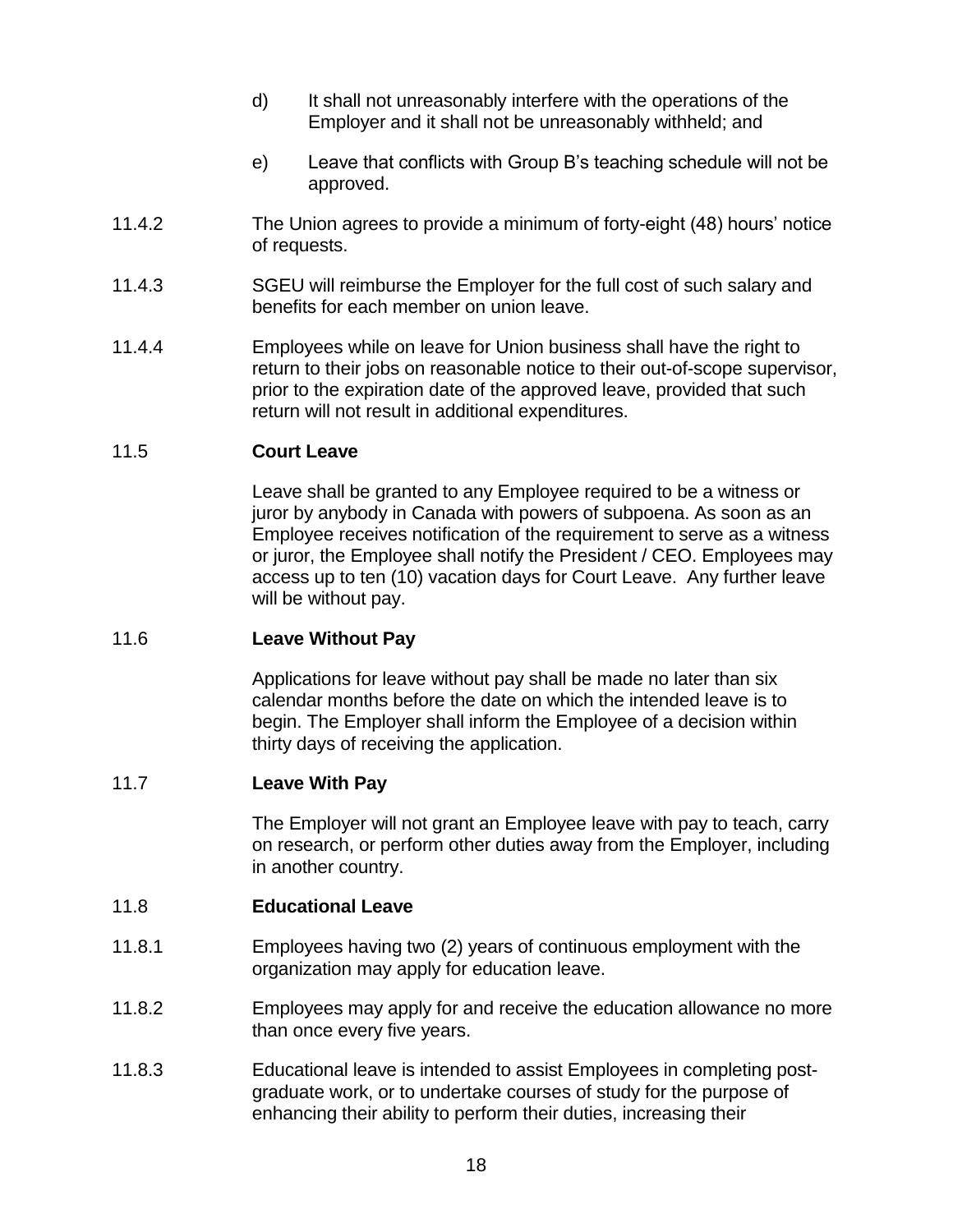professional flexibility, or allowing them to be considered for alternative positions with the Employer. Educational leave may be granted for a period from three months to one year.

- 11.8.4 An Employee who is granted educational leave for an approved course of study may be granted leave support, at the discretion of the President / CEO, the total of the educational leave grant and additional support shall not exceed half the salary to which the Employee would be entitled in the years in which the Employee is on leave.
- 11.8.5 A recipient of an educational leave grant agrees to return to the Employer and resume duties for a period equal one and half  $(1 \frac{1}{2})$  times the period of absence on educational leave; otherwise, the grant must be repaid to the Employer.
- 11.8.6 Applications for educational leave must be submitted to the President / CEO no later than six calendar months before the date on which the intended leave is to begin. The Employee shall be notified of the result of the consideration of the application within three months.
- 11.8.7 To assist in the expense related to a return to university, Employees are eligible to receive up to \$2,500 for books and tuition associated with attending university and on approval from the President / CEO. This amount will not be available if sponsorship from the Department of Aboriginal Affairs and Northern Development Canada or other funding agency is received.
- 11.8.8 During the leave period, the Employer will continue benefit provisions for the Employee on leave (group life, disability; pension, extended health care and dental etc.) if applicable.
- 11.8.9 At the expiration of the leave, the Employee will return to the position which they vacated with the organization. The member can apply to be reviewed for a payroll increase based on existing Faculty member review policy.

## <span id="page-23-0"></span>11.9 **Personal Days**

- 11.9.1 Personal Days are designated to the Employer's Faculty Members. All other full and part-time Employees do not qualify for personal days. Personal days do not apply to Northern Lights School Division seconded faculty, as they have their own benefit package.
- 11.9.2 The Employer's Faculty Members will be granted two (2) personal days per academic year to be used at the discretion of the Employee. Faculty Members are credited with two personal days, beginning August 1 to June 30.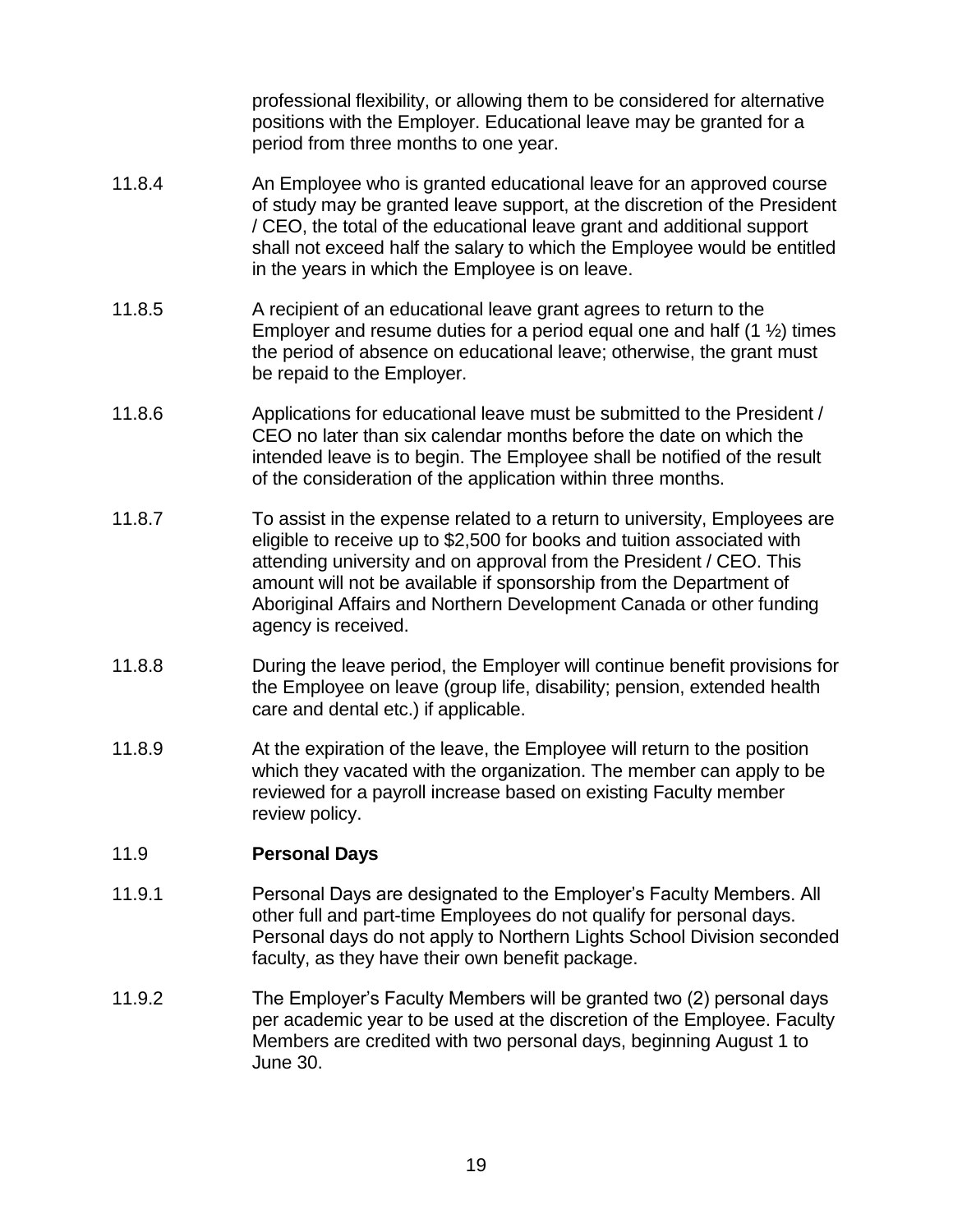- 11.9.3 Employees will provide advance notice to the President / CEO when choosing to use a personal day. The personal days will be taken on preapproved days.
- 11.9.4 An Employee will not be permitted to bank personal days. Personal days may not be accumulated to be taken off in a block of time, nor may they to be used in lieu of sick days.
- 11.9.5 In the Academic Year, personal days are to be used by June 30 and are lost if not used in the Academic Year in which they are allocated. These days cannot be carried forward to the next Academic Year and no payment will be made in lieu of unused time.
- 11.9.6 Personal days must be taken in not less than one half (1/2) day increments.

## <span id="page-24-0"></span>11.10 **Maternity, Paternity, Adoption and Guardianship Leave**

- 11.10.1 An Employee who makes application for leave at least one (1) month in advance of the requested commencement date, except where unavoidable circumstances prevent such notice, and provides the immediate Supervisor with a medical certificate or adoption order certifying that the Employee is pregnant or about to adopt and specifying the expected date of confinement or adoption is entitled to and shall be granted maternity, paternal/legal guardianship or adoption leave without pay.
- 11.10.2 This leave will consist of any period of up to twelve (12) months in any combination before, or after the birth or adoption of the child. Where a doctor's certificate is provided stating that a longer period of maternity, paternal/legal guardianship or adoption leave is required, an extension of up to twelve (12) additional months shall be allowed without pay. Additional periods of leave may be allowed in circumstances of maternity, paternal/legal guardianship or adoption, at the discretion of the Employer.
- 11.10.3 In the event of medical complications arising out of pregnancy, such that the Employee is unable to return to work at the expiry of an approved leave of absence, the Employee will receive payment of normal salary from accumulated sick leave credits.
- 11.10.4 Employees who become legal guardians shall be entitled to all the benefits of this Article. The Employer shall not dismiss or lay-off an Employee solely because the Employee is pregnant or has applied for leave in accordance with this Article.
- 11.10.5 While on the above leave(s), an Employee shall accumulate seniority for the days the Employee would normally have been employed, accumulate service toward increments and accumulate all other benefits.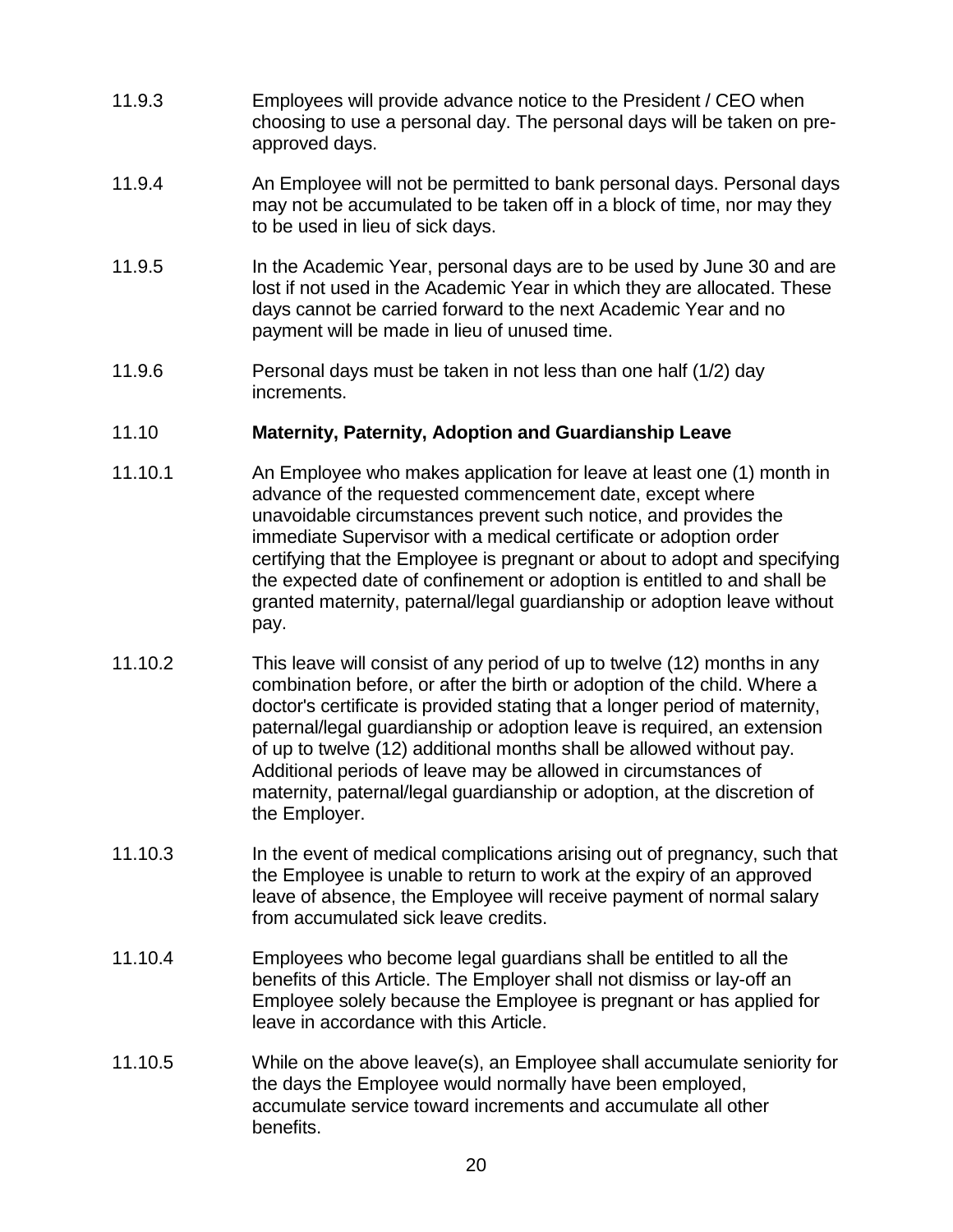- 11.10.6 Subject to the qualifying provisions of the benefit plans, an Employee on leave under this Article may elect to maintain pension and insurance benefits for the period in which they would normally have been employed by paying the Employee's share of the premium. Upon payment of premiums by the Employee, the Employer shall contribute the Employer's share.
- 11.10.7 When an Employee elects to return to work prior to the expiration of leave granted under this Article, fifteen (15) days' notice in writing, shall be provided to the Employer. The Employee, on such leave, will be allowed to return early from leave, providing the Employer would not be obliged to pay two (2) individuals for the same position. Upon return, the Employee shall be placed in the Employee's former position or equivalent.
- 11.10.8 Prior to commencement of a maternity leave as specified in the Agreement, an Employee shall choose either Option A or Option B below:
	- a) Option A:

An Employee on maternity leave and in receipt of Unemployment Insurance benefits or serving the two (2) week waiting period and who is unable to work for health-related reasons due to pregnancy, delivery, and post-delivery, as determined by medical documentation provided by her doctor, shall be entitled to a Maternity Leave allowance in accordance with the following provisions:

- i) for the first two (2) weeks an Employee shall receive her weekly rate of pay;
- $ii)$  for up to a maximum of fifteen (15) additional weeks, payments equivalent to the difference between the Unemployment Insurance benefits the Employee is eligible to receive and her weekly rate of pay;
- iii) All other time as may be provided under this Article shall be on a leave without pay basis; and
- iv) The Employer will pay its usual share of benefit premiums on behalf of the Employee during her health-related absence, in the same way the Employer pays benefit premiums for an Employee in receipt of sick leave credits.
- b) Option B:

An Employee on maternity leave may access her sick leave credits for the health-related portion of the maternity leave as determined by medical documentation provided by her doctor. The Employer will pay its usual share of benefit premiums on behalf of the Employee during her health-related absence, in the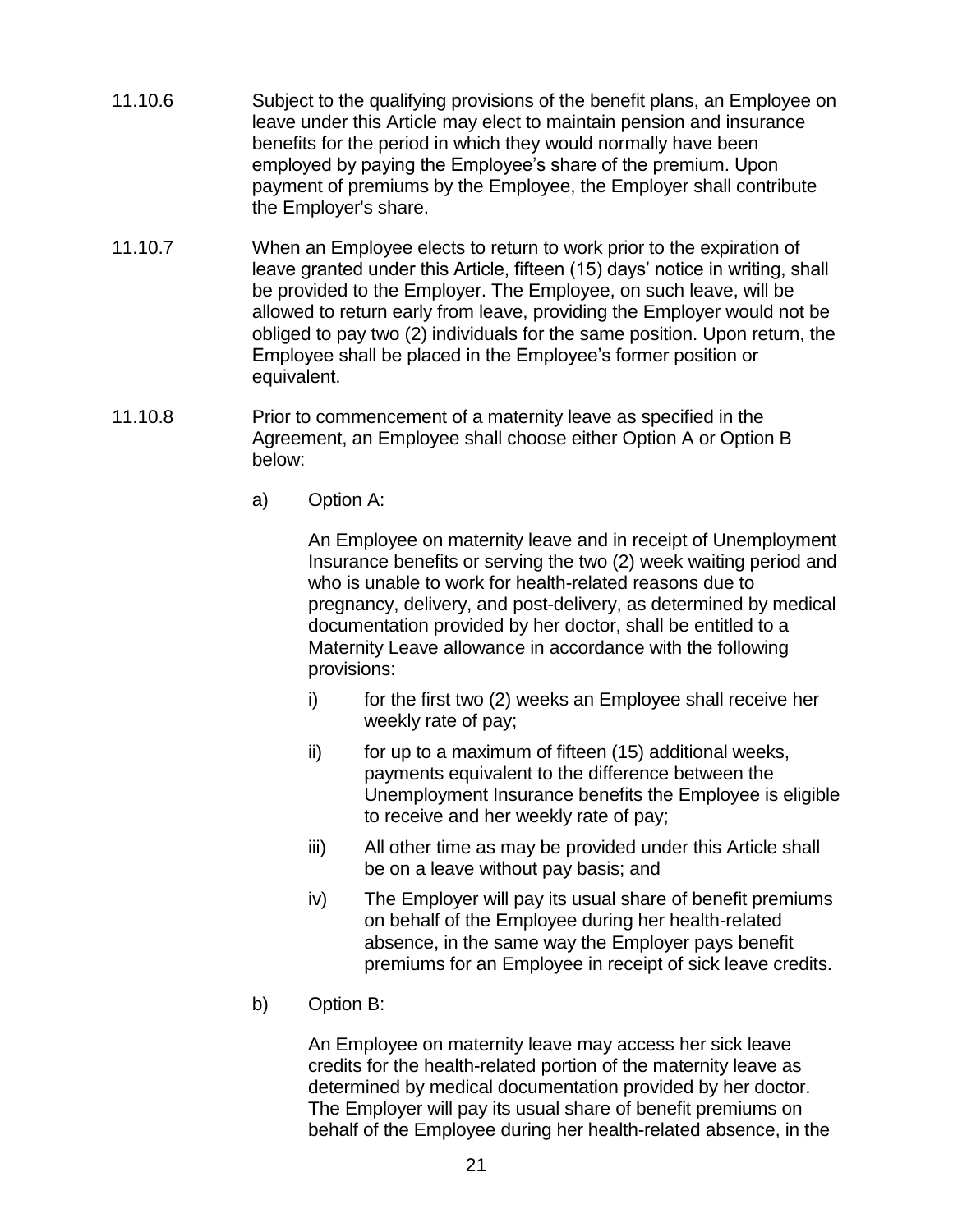same way the Employer pays benefit premiums for an Employee in receipt of sick leave credits.

## <span id="page-26-0"></span>11.11 **Sick Leave**

- 11.11.1 Sick leave, for purposes of this Article, means that the period of time an Employee is absent from work with full pay by virtue of being sick or disabled or under examination or treatment of a physician, chiropractor or dentist because of an accident or illness for which compensation is not payable elsewhere in the Agreement. Sick leave can be used by an Employee to make arrangements for the care of an ill dependent. Such time for arranging care shall not normally exceed one (1) day. An Employee who is unable to schedule an appointment in such a way as to minimize the period of absence shall be granted leave with pay to attend the appointment and such leave shall be deducted from the Employee's sick leave entitlement. Periods of absence do not include the time required to travel to and from the location.
- 11.11.2 Employees shall earn sick leave credits at the rate of one and one quarter  $(1 \frac{1}{4})$  days per month of employment to a maximum of fifteen (15) days sick leave per year.
- 11.11.3 When sick leave is taken, the front desk must be personally notified prior to 8:00 am on the day in question, or in the case of a partial day, prior to 1:00 pm on the day in question. Failing such notification, the Employee shall be considered absent without leave.
- 11.11.4 A deduction shall be made for accumulated sick leave of all normal working days (exclusive of SDO's, Workers' Compensation and designated holidays) an Employee is absent for sick leave. An Employee shall inform the supervisor and the front desk normally before starting time or as soon as possible of the need to be absent. Less than full-time Employees with sick leave credits shall be paid only for those days on which they would have worked.
- 11.11.5 The unused portion of an Employee's personal sick leave shall accumulate from year to year to a maximum of two hundred and fifty (250) calendar days for administration staff and two hundred (200) calendar days for Faculty Members.
- 11.11.6 The Employer may require an Employee to produce a medical certificate for any illness. When the Employer requires an Employee to produce a medical certificate, the Employer shall pay for it.
- 11.11.7 Any Employee who becomes sick and does not have sufficient sick days accumulated shall be advanced up to five (5) days Sick Leave. These days may be deducted from SDOs or vacation time.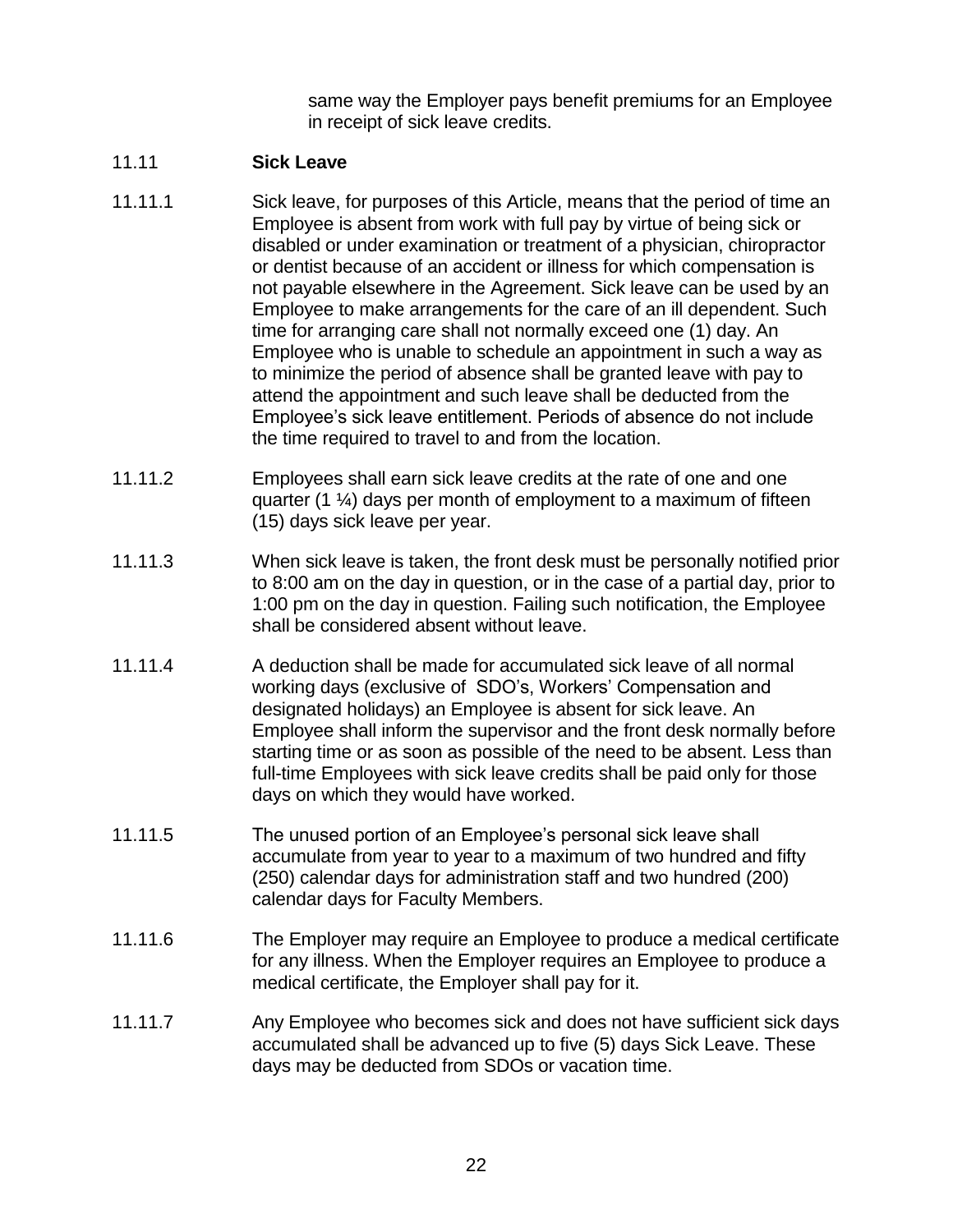- 11.11.8 If an Employee is ill on a scheduled earned day off, there will be no other day assigned and there will be no charge against sick leave credits.
- 11.11.9 Employees shall make reasonable effort to schedule medical and dental appointments on days off.
- 11.11.10 All benefits will continue uninterrupted during the course of paid sick leave.
- 11.11.11 Upon the Employee's employment ending (by resignation, termination or otherwise), the Employee shall not be entitled to monetary compensation for accumulated sick leave not taken.

## <span id="page-27-0"></span>11.12 **Unpaid Sick Leave**

All benefits will continue un-interrupted during the course of unpaid sick leave to a maximum of two hundred and fifty (250) work days for administration staff and two hundred (200) work days for Faculty members. After that time, the Employee either utilizes the long term disability benefit or Worker's Compensation Benefit. If the Employee does not receive long term disability or Workers' Compensation, then the Employee is terminated from benefits.

## <span id="page-27-1"></span>**ARTICLE 12 PAY ADMINISTRATION**

## <span id="page-27-2"></span>12.1 **Pay Periods**

- 12.1.1 Employees shall be paid on the Friday closest to15th day of the month and the Friday before the 31st day of the month. Every Employee shall receive a statement showing the gross amount, itemized deductions, and the net amount payable.
- 12.1.2 Group B who have a one hundred and ninety-seven (197) day assignment shall receive an annual salary. An annual salary is twelve (12) times the grid step allocated as per Appendix C. These Instructors and Instructor Aides will receive their salary in twelve (12) equal payments.

## <span id="page-27-3"></span>**ARTICLE 13 HIRING RATES**

13.1 In-hiring rates of pay shall normally be at the minimum of the salary ranges; however, the Employer may approve a higher rate where the selected applicant possesses education and/or experience which exceed the minimum requirements for the position. The Employer will notify the Chair of the Bargaining Unit of the rate at which it has given such approval and provide an outline of the education and experience of the person appointed within two (2) weeks of an appointment. Any Employee in the same position who is being paid at a lower rate in the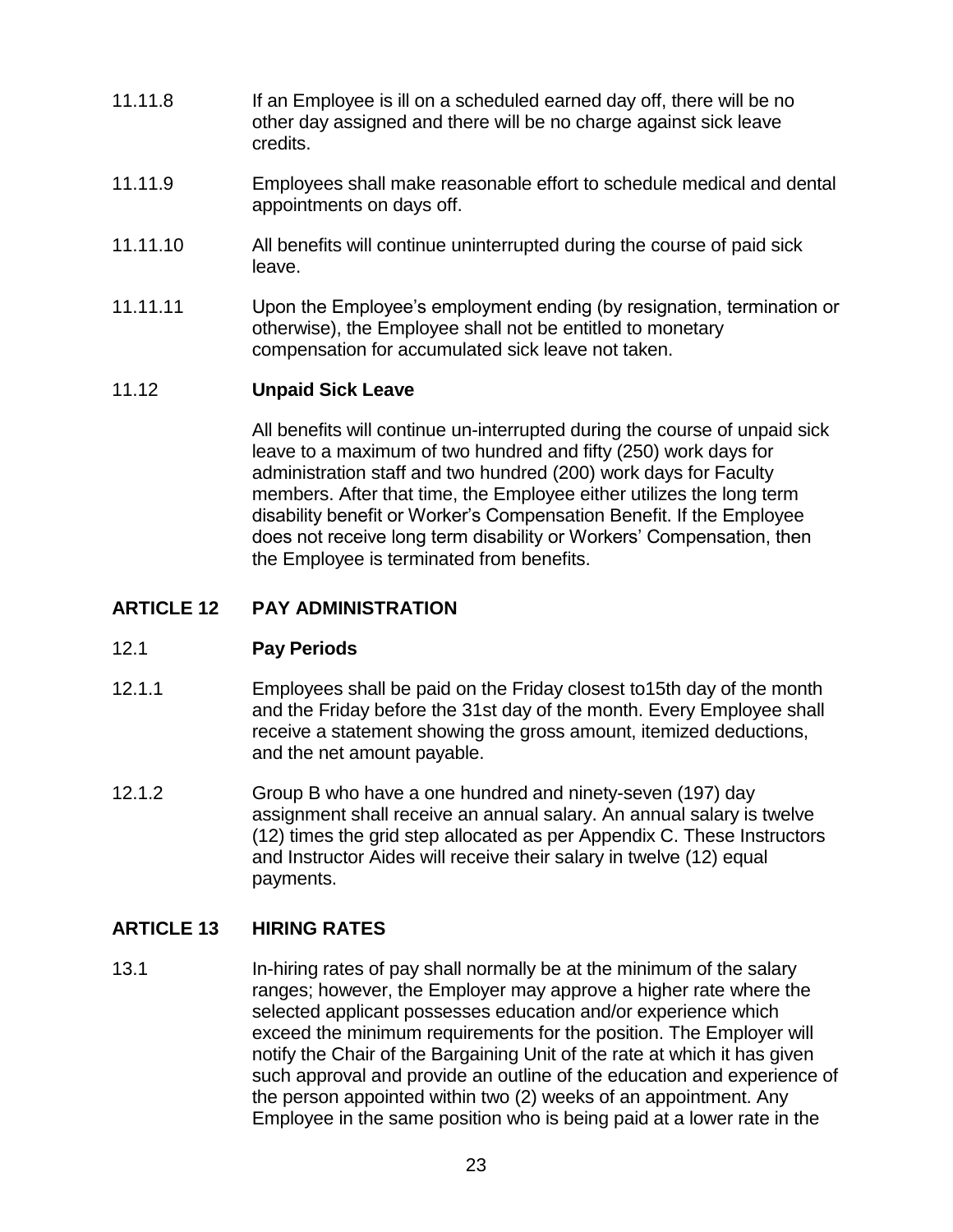range and who believes that she/he possesses education and experience equivalent to those of a person appointed above the minimum in accordance with the foregoing may, within thirty (30) working days of such publication, request that the Employer review her/his education and experience and salary. If, as a result of the review, a salary adjustment is considered to be warranted, the Employer shall so authorize.

## <span id="page-28-0"></span>13.2 **Temporary Assignment of Higher Position Duties**

- 13.2.1 Substitution occurs only by assignment by an out-of-scope supervisor and neither Employees nor supervisors should assume it takes place without assignment. Where an Employee is given a formal assignment to perform duties of a higher paid position, the rate of pay shall be adjusted in accordance with pay rates for this assignment. An Employee may refuse an assignment to a higher position, after consultation with management.
- 13.2.2 Remuneration shall be payable under this subsection for all time worked.
- 13.2.3 Substitution shall not exceed one hundred and thirty (130) working days. Extensions may be granted by agreement between the Employer and the Union.
- 13.2.4 Periods of temporary assignment of higher duties shall not produce any change in increment dates and shall count for increment purposes. The rate in the higher class shall be adjusted based on increments in the lower range.

## <span id="page-28-1"></span>**ARTICLE 14 PROBATIONARY PERIOD**

- 14.1 The initial employment for all Employees shall be on a probationary basis for the following periods of full-time equivalency.
	- a) Group A and  $C six(6)$  months;
	- b) Group  $B \text{ten}$  (10) months.
- 14.1.2 During the probationary period, the Employer will assess the Employee's qualifications, skills, abilities and general suitability.
- 14.1.3 Employees shall serve the probationary period for their position(s) by accumulating time to the extent required over one (1) or more working periods, providing there are no more than two hundred (200) calendar days between working periods.
- 14.1.4 At any time during the initial probationary period, the Employer may terminate an Employee. The Employer shall provide reasons in writing in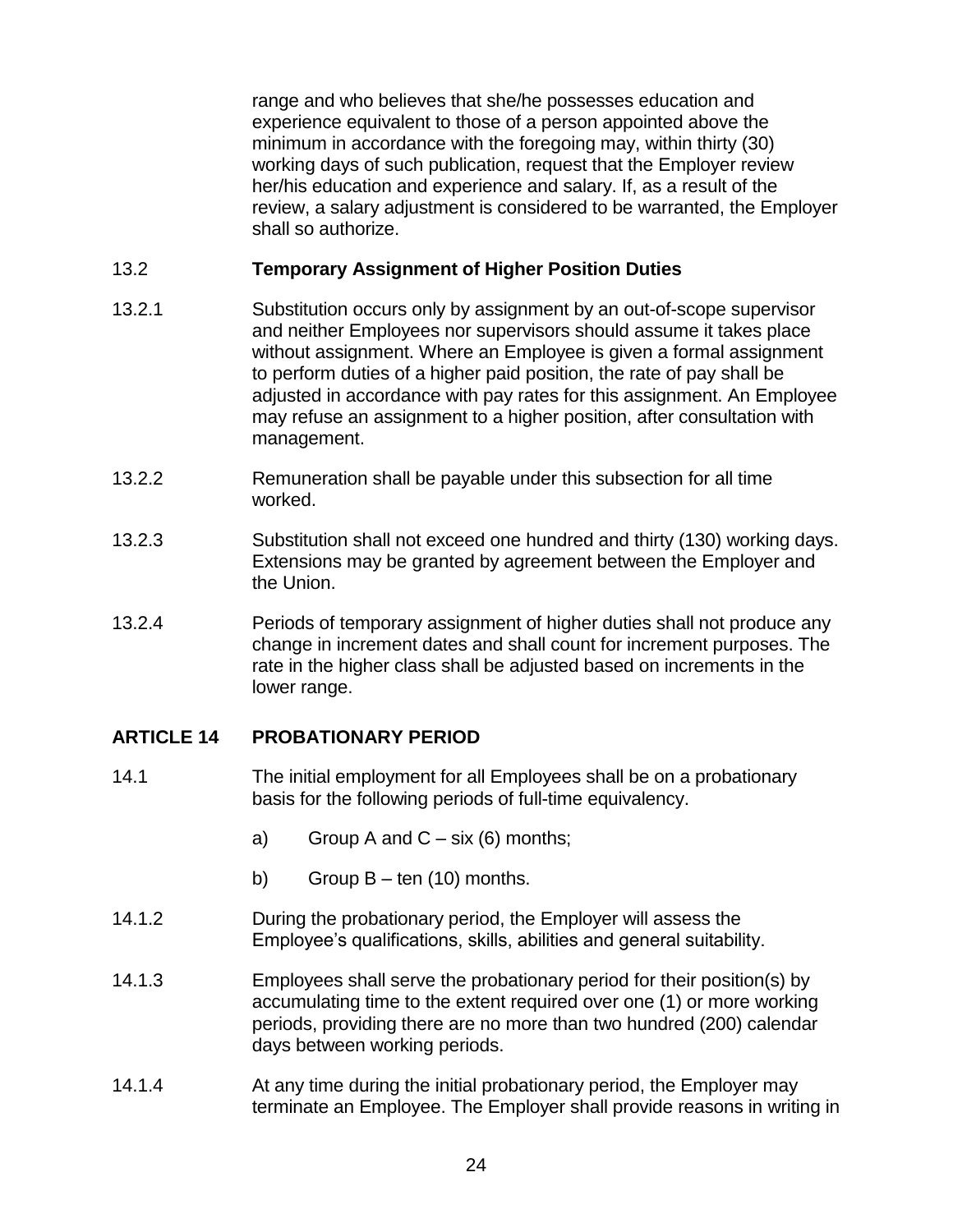all cases of termination of a probationary Employee. Such termination is subject to the grievance procedure.

- 14.1.5 During the initial probationary period:
	- a) The Employer will convey expectations for the position to the Employee.
	- b) The process of monitoring new Employees is ongoing. A performance evaluation will normally be conducted not later than two-thirds of the way through the probationary period.
	- c) Once an evaluation has been completed by the supervisor, a written summary will be provided to the Employee for review.
	- d) The evaluation will identify any areas requiring improvement. The evaluation will be signed by the Employee noting points of disagreement, if any.
- 14.1.6 The Employer may request from the Union, an extension to the probationary period no later than two (2) weeks prior to the expiration of the probationary period and shall include written reasons for the request. The length of extension shall be a matter for negotiation, up to a maximum length of three (3) months.
- 14.1.7 Upon successful completion of the probationary period, the Employee shall be appointed to the permanent staff; the Employee shall be informed in writing.

## <span id="page-29-0"></span>14.2 **On Changing Positions**

- 14.2.1 A permanent Employee who moves into a new or different position shall serve the normal probationary period for the new position unless:
	- a) The duties of the new position are substantially the same as the original position.
	- b) The Employee once held permanent status in the position.
	- c) The move was involuntary.
- 14.2.2 A permanent Employee who does not pass the probation after changing positions shall revert to his/her former position or, by mutual agreement, the Employee may revert to a similar position at the same step in the pay level.
- 14.2.3 An Employee on initial probation who moves into a different position shall serve the usual probationary period in the new position.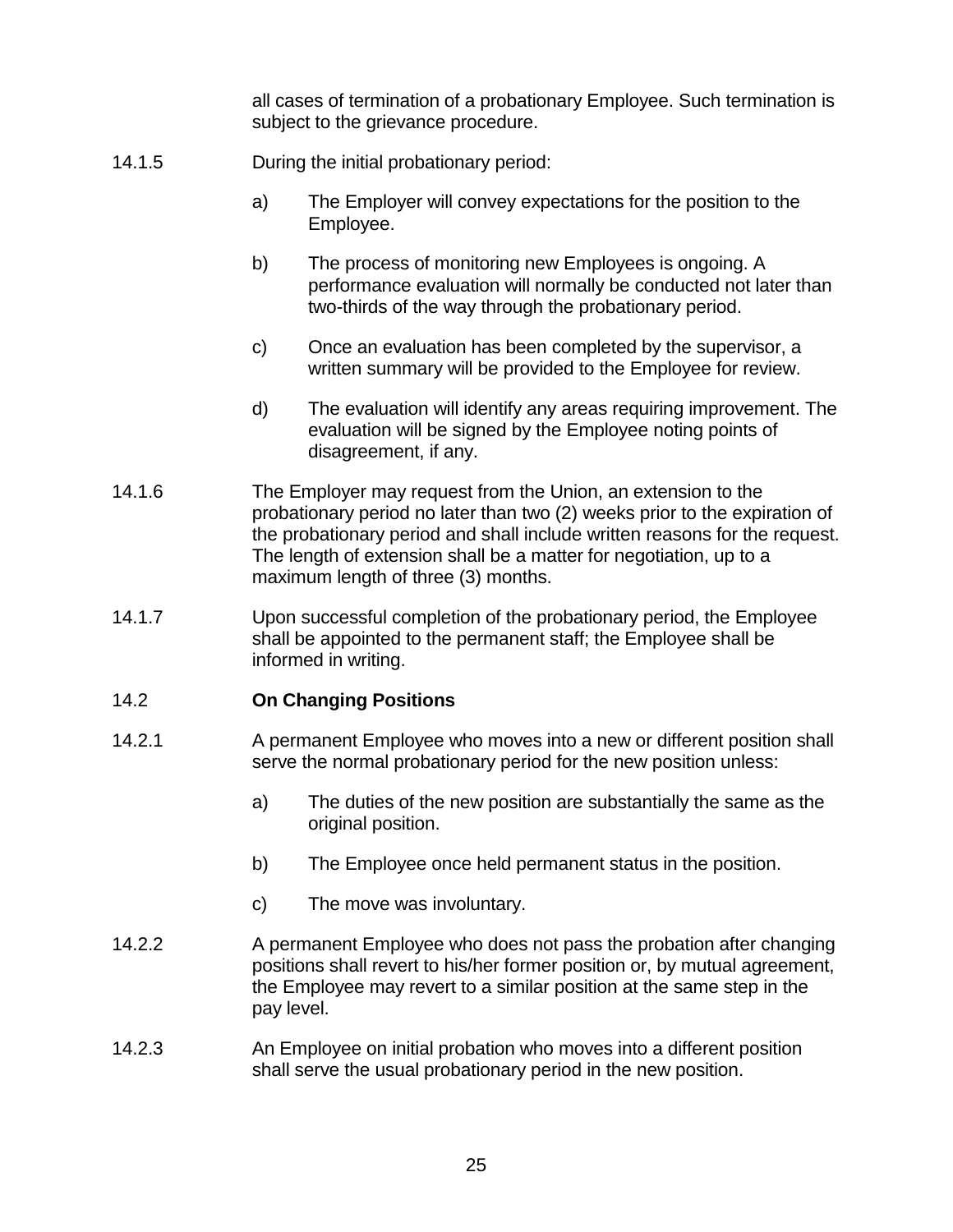- 14.2.4 An Employee on initial probation, who does not pass the probation after changing positions, may revert to his/her former position, in which case the remainder of the original probation period shall be served.
- 14.2.5 If a promoted Employee is reverted to his/her former position, as a result of failing probation, then the Employee filling that position shall likewise revert to his/her former position.

## <span id="page-30-0"></span>14.3 **On Transfer**

- 14.3.1 An Employee transferred during the initial probation where the duties and responsibilities are the same shall complete the probation period for the new position minus service in the original position.
- 14.3.2 An Employee transferred during the initial probation where the duties and responsibilities are significantly different from the Employee's previous position may be required to complete the full initial probationary period in the new position.
- 14.3.3 A permanent Employee who is transferred changes positions within the same classification shall serve a full probationary period in the new position only if the new position is substantially different from the former position. If the employee fails the probation s/he shall revert to the position held prior to the transfer or by mutual agreement the employee may revert to a similar position. A permanent Employee involuntarily transferred shall not be required to serve this a probationary period.
- 14.3.4 If a transferred Employee is reverted to his/her former position as a result of failing probation then the Employee filling that position shall likewise revert to his/her former position.

## <span id="page-30-1"></span>**ARTICLE 15 ANNUAL INCREMENTS**

- 15.1 All Employees shall be entitled annually to an increment within the pay range for his/her class. The increment date shall be the nearest first of the month of the initial appointment date.
- 15.2 An increment may be withheld by the Employer based on an unsatisfactory performance assessment report. The Employee shall be notified in writing and provided with reasons prior to the increment date. An Employee may grieve against withholding of his/her increment, and the onus of proof shall rest on the Employer.
- 15.3 When an Employee returns to work after a leave of absence without pay, or lay-off, or educational leave, the Employee will be credited with all service before the leave of absence or lay-off. Having achieved the required accumulation, the date upon which the increment is earned will be the new increment date.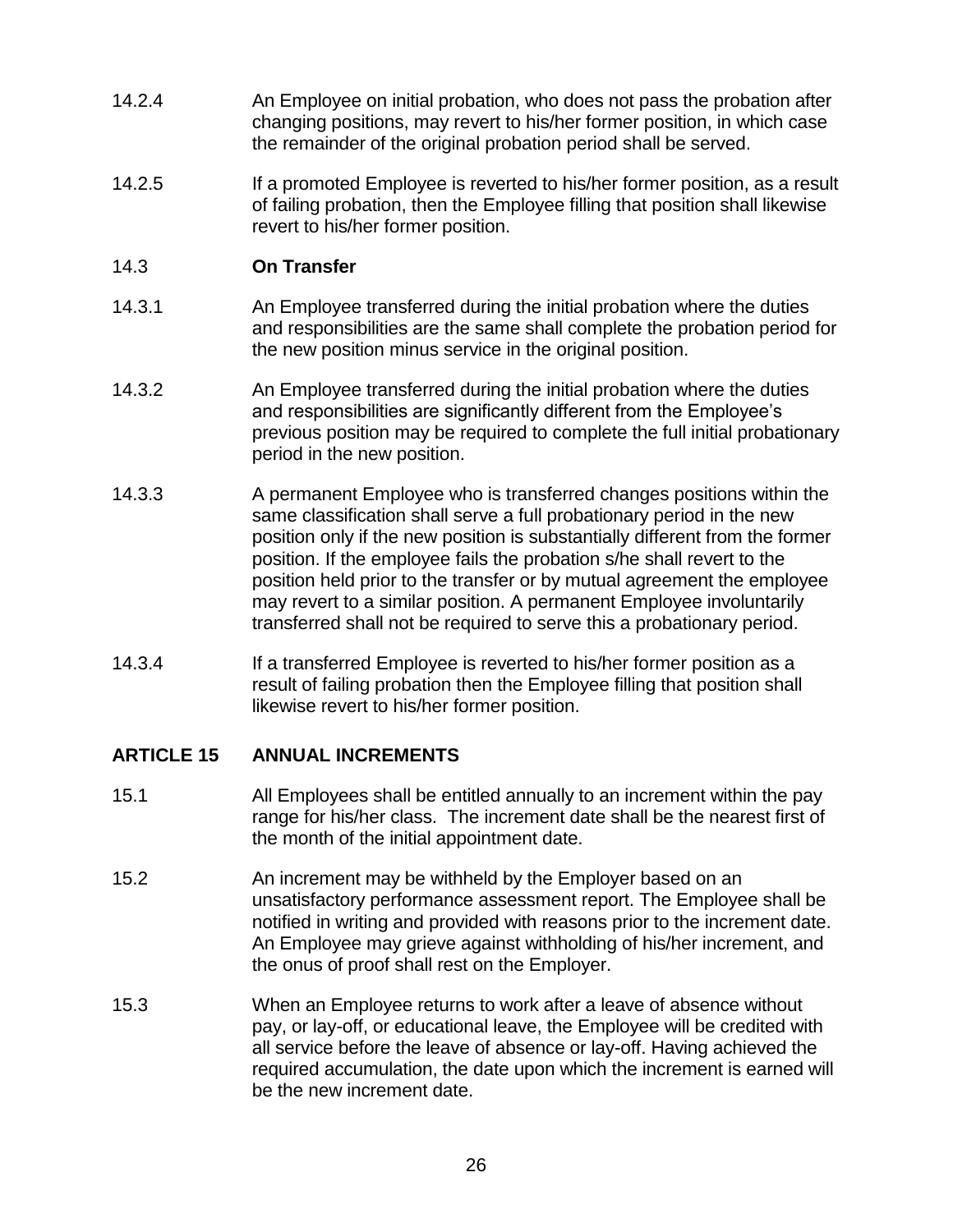15.4 Days paid for sick leave, pressing necessity, bereavement leave, holidays, vacation, leave with pay and Union business leave shall be regarded as service. All service accumulated while in temporary positions shall be credited toward an increment if appointed to a permanent position.

## <span id="page-31-0"></span>**ARTICLE 16 TRAVEL AND SUSTENANCE**

- 16.1 Employees will not be required to use their private vehicle for Employer business. If prior approval is granted, Employees may use their private vehicles for Employer business if approved in writing and will be reimbursed at the Public Service Commission rates for mileage.
- 16.2 If a fleet vehicle is available, it will be used in place of a private vehicle. When using a fleet vehicle no mileage will be paid, but gas receipts will be reimbursed.

## <span id="page-31-1"></span>16.3 **Hotel Accommodation**

Actual and reasonable charges supported by a receipt, or the amount in effect between the Public Service Commission and the Saskatchewan Government and General Employees' Union for accommodation in private residence (no receipt necessary) will be paid.

#### <span id="page-31-2"></span>16.4 **Meals**

The rates, as adjusted from time to time, in effect between the Public Service Commission and the Saskatchewan Government and General Employees' Union will apply.

## <span id="page-31-3"></span>16.5 **Incidental Expenses**

Actual and reasonable charges for such items as taxis, parking and storage of vehicles, and telephones will be paid. Receipts shall be required for all the above expenses.

16.6 Meal and mileage rates shall be adjusted effective as of the date of adjustment by the Public Service Commission.

## <span id="page-31-4"></span>**ARTICLE 17 OVERTIME**

- 17.1 All overtime shall be on a voluntary basis.
- 17.2 All overtime performance must be pre-authorized by the Employee's immediate supervisor
- 17.3 Only Group A & C Employees qualify for overtime.
	- a) Group A & C Employees will receive time and one-half (1 1/2) for all hours worked in excess of normal hours on any one (1)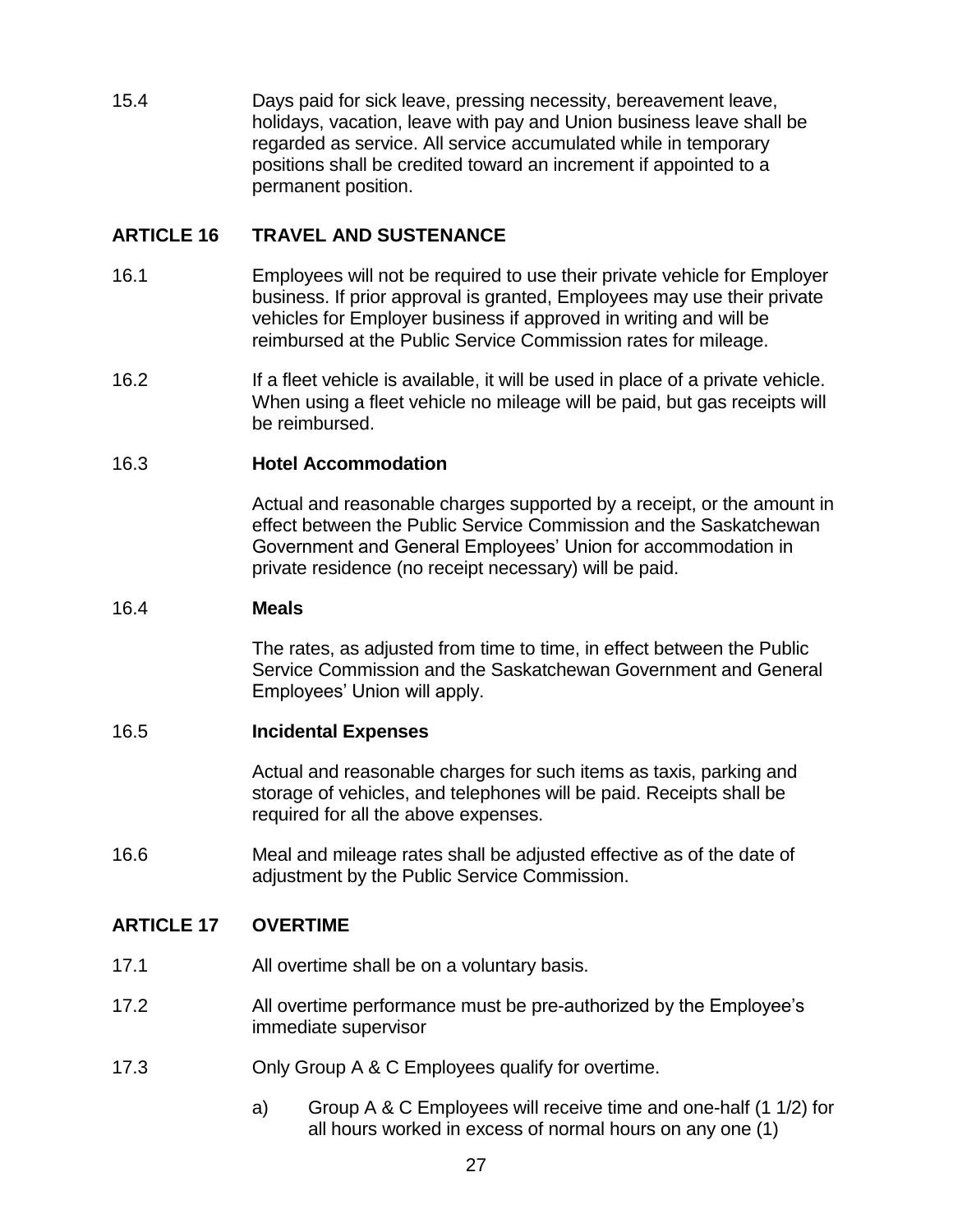regular work day. All work performed by office Employees on days of rest shall be considered as overtime.

- b) Group A & C Employees required to work overtime beyond 9 p.m., shall, on request, have transportation provided to their place of residence.
- c) Group A who receive a call-back to work from the Employer after leaving the place of work shall be paid for a minimum of two (2) hours at time and a half.
- d) Group C who receive a call-out after working their eight (8) hours shall be paid for a minimum of one (1) hour at the applicable rate.
- e) An Employee may take time off at the appropriate overtime rate in lieu of payment for overtime worked. Overtime, if it is to be paid out, shall be paid out with the Employees' regular pay.
- f) Time off in lieu shall be taken at a time mutually agreeable to the Employee and the out-of-scope supervisor. If time off in lieu cannot be taken within ninety (90) days of being earned, and there has not been an agreement as to when the time can be taken off after the ninety (90) days of earning the time in lieu, then the Employee will be paid at the rate the time was earned. An Employee cannot accumulate more than the equivalent of one (1) of the Employee's weeks of work as time in lieu.

## <span id="page-32-0"></span>**ARTICLE 18 MEDICAL ALLOWANCE**

18.1 Employees shall be entitled to be reimbursed at NORTEP rates for travel expenses incurred in (1) one round trip in each calendar year for medical purposes, up to a maximum of three hundred dollars (\$300.00). To receive the allowance the Employee must present written evidence, such as medical documentation.

## <span id="page-32-1"></span>**ARTICLE 19 NORTHERN ALLOWANCE**

19.1 Regardless of the Employee's regular rate of pay, the Employee shall be paid an annual Northern Living Allowance of:

Date Amount

2015 \$1,190

- 19.2 Payment will be divided into two (2) equal payments to be received by June 30th and December 31st.
- 19.3 All further increments will be based on the Northern Area Teachers Association Agreement.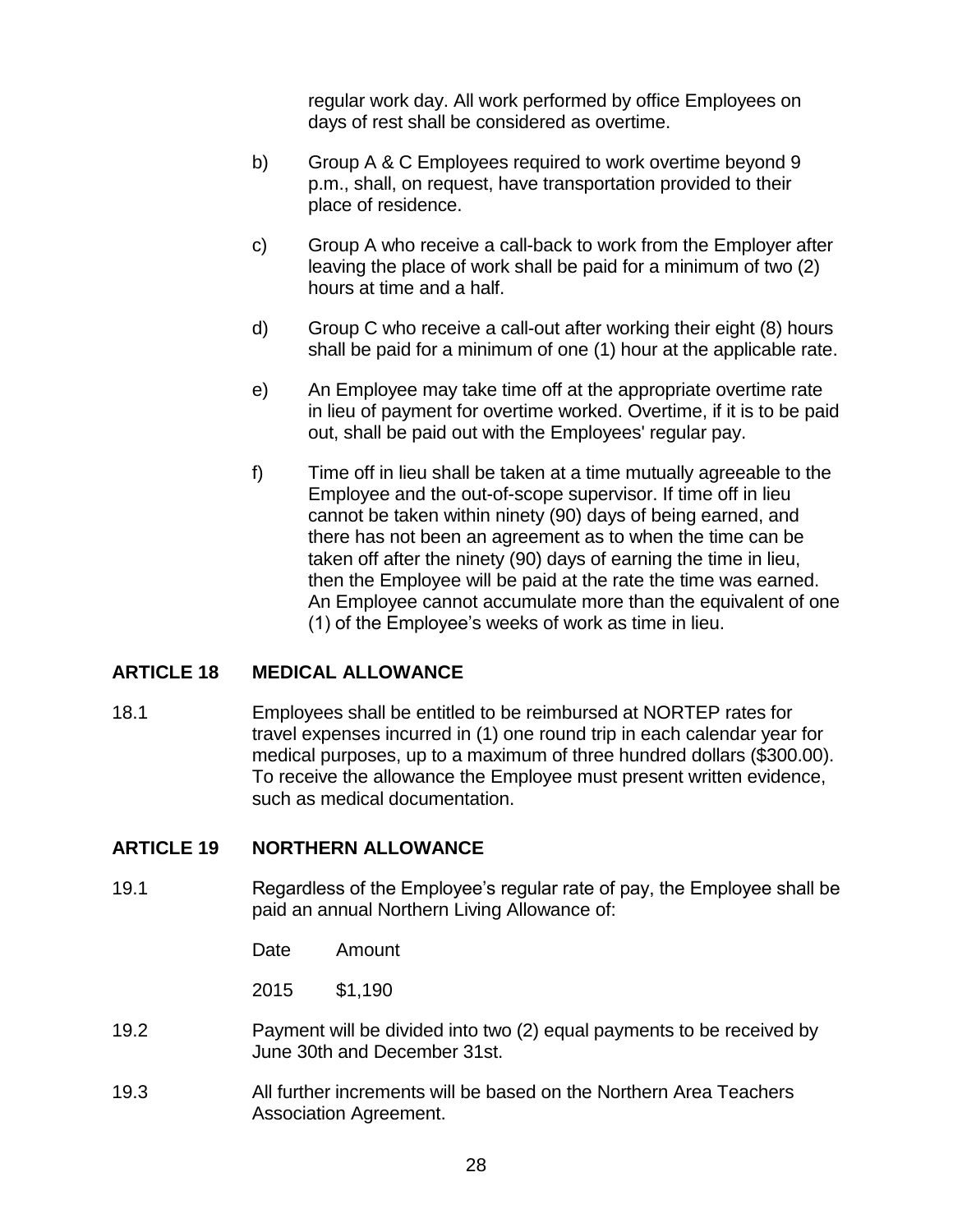## <span id="page-33-0"></span>**ARTICLE 20 BENEFITS**

- 20.1 Employee participation in the benefits under this Article shall be mandatory provided:
	- a) Employee is a member of the union; and
	- b) The Employee works an average of fifteen (15) hours or more each week.

#### <span id="page-33-1"></span>20.2 **Joint Benefits Committee**

The parties agree that there shall be a Joint Benefits Committee to oversee the benefits, including but not limited to those set out in Article 20 of this Agreement, with the exception of pensions. The Committee shall have as its composition four (4) persons, consisting of two (2) persons representing the Employer, and two (2) persons representing the Union. The quorum shall be two (2) members from each party. The Committee shall monitor existing benefit plans; consider new benefit plans; recommend to the Collective Negotiating Committee changes in benefit plans; and seek to resolve complaints from members regarding benefit plans. The Committee shall report to the Union and the Employer.

20.3 Group Life benefits and Accidental Death and Dismemberment benefits are set at 200% of annual salary rounded to the next higher \$1,000 to a maximum benefit of \$300,000. The Employer pays the premium on the first \$50,000 of life insurance coverage and the accidental death and dismemberment coverage. The remainder of the life insurance premium is the responsibility of the Employee.

#### <span id="page-33-2"></span>20.4 **Dental Plan**

The Employer shall pay 100%of the premiums for the agreed upon First Nations Insurance Plan based on rates in effect .This Agreement shall stay in effect until a new agreement is arrived at during the next collective bargaining.

#### <span id="page-33-3"></span>20.5 **Extended Health and Vision**

The Employer shall pay 100% of the premium cost for the agreed upon First Nations Insurance Extended Health and Vision Plan based on the rates in effect as of signing of this Agreement. This Agreement shall stay in effect until a new agreement is arrived at during the next collective bargaining.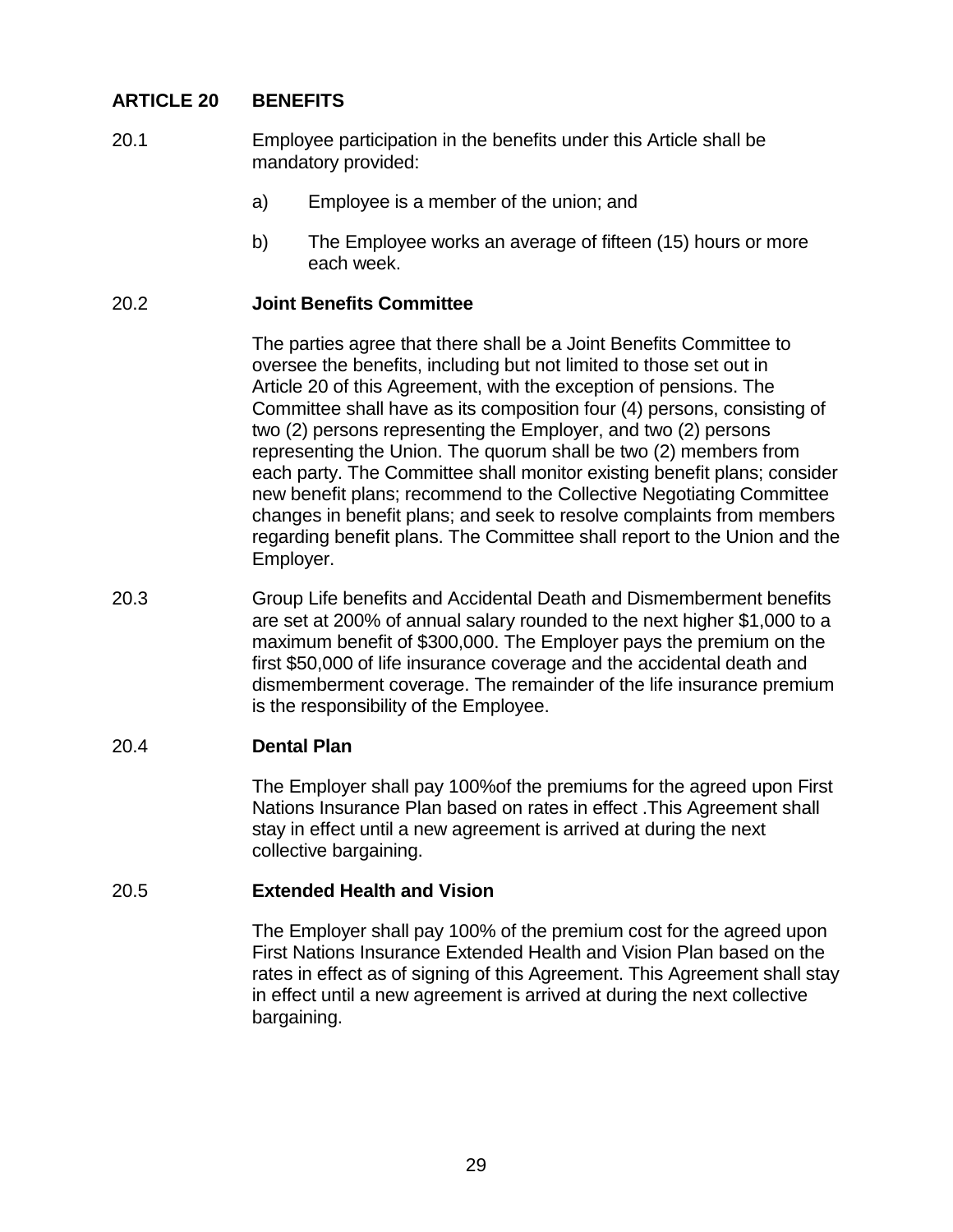## <span id="page-34-0"></span>20.6 **Lay-off Coverage**

If an Employee has worked for one hundred and thirty (130) days or longer in a fiscal year or between periods of lay off, the benefit coverage identified in Article 20 above will continue for four (4) months. If the Employee has worked for less than one hundred and thirty (130) days in a fiscal year or between periods of lay off, there shall be no coverage. Employees who work less than one hundred and thirty (130) days between periods of lay off will have the option to pay full premiums and maintain benefit coverage during periods of layoff for up to four (4) months.

## <span id="page-34-1"></span>20.7 **Pension**

The Employer and Employees shall make equal contributions to a mutually agreed upon pension plan according to the provisions of the plan.

## <span id="page-34-2"></span>20.8 **Workers' Compensation**

When an Employee is injured in the performance of duties or incurs an industrial illness, the Employer shall pay the Employee the difference between his/her regular net monthly wage and the monthly compensation received for a maximum of one (1) year.

## <span id="page-34-3"></span>20.9 **Long Term Disability**

Employees shall pay 100% of the cost of premiums of Long Term Disability Plan as per plan text.

## <span id="page-34-4"></span>**ARTICLE 21 INCREASE AND REDUCTION IN HOURS OF WORK**

- 21.1 If the hours of work of a position are to be either decreased or increased, on an ongoing basis, the incumbent shall be given at least thirty (30) calendar days advance notification of the change.
- 21.2 If the hours of work of a position are reduced, on an ongoing basis, the incumbent may choose either to:
	- a) Be appointed to the reduced position, or exercise the options contained in Article 23. (Lay-off job abolition); and
	- b) If the hours of work of a less than full-time position are increased, on an ongoing basis, the incumbent may choose to be appointed to the increased position.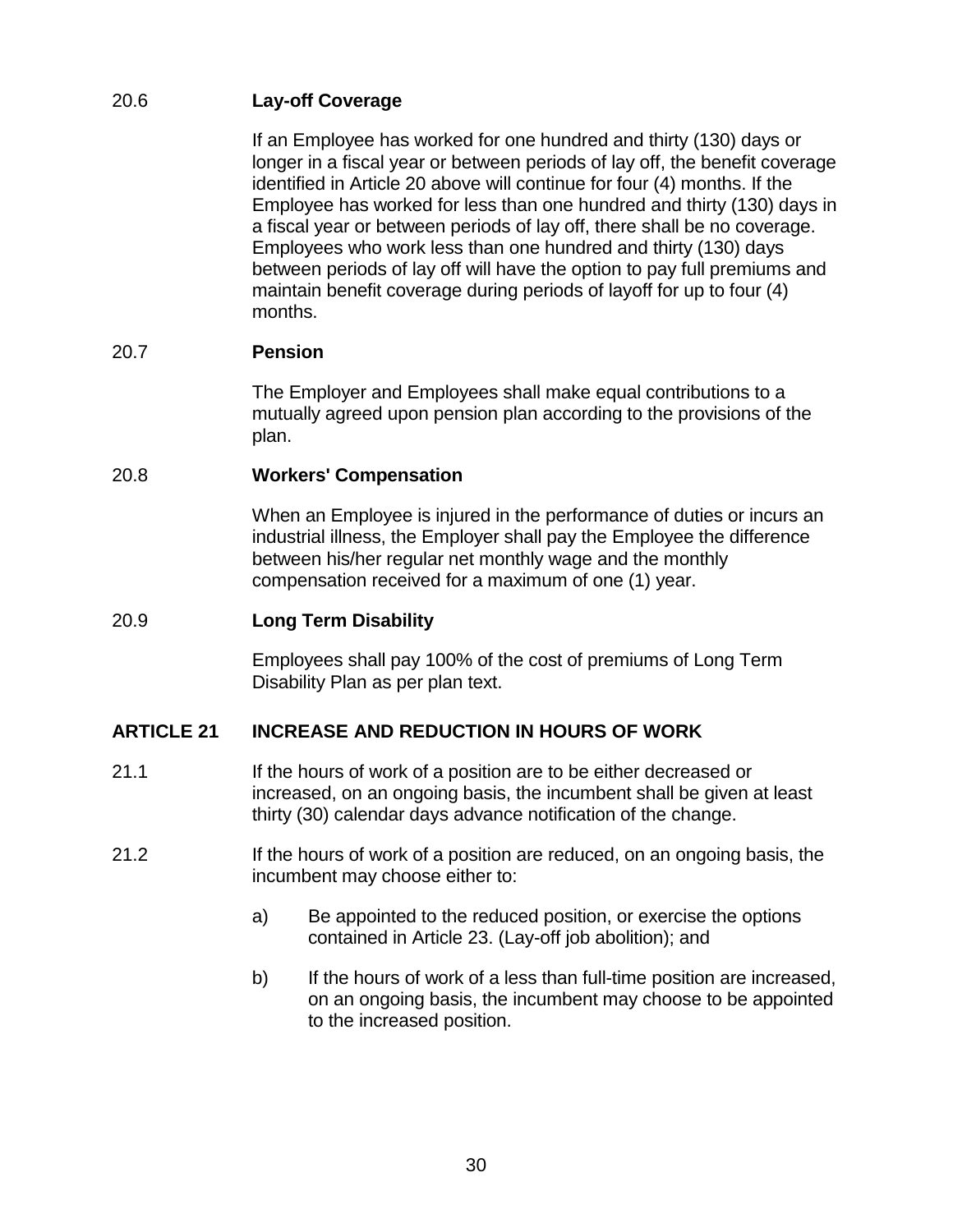## <span id="page-35-0"></span>**ARTICLE 22 TECHNOLOGICAL CHANGE**

- 22.1 For the purposes of this Agreement, "Technological Change" is as defined in The Saskatchewan Employment Standards Act, as amended from time to time (the "Act"). The Employer and the Union agree that Section 6-54 of the Act shall apply during the terms of this Agreement.
- 22.2 Consultations: Where the Employer has notified the Union of its intention of introducing a Technological Change, the parties undertake to meet within the next thirty (30) days. Consultations will begin in an effort to reach agreement on solutions to the problems arising from this intended change and on measures to be taken by the Employer to protect the Employees from any adverse effects.
- 22.3 If the Employer contemplates major changes in its undertakings, either in the scope and content of its undertakings , or in the manner in which its undertakings is delivered, the Employer will consult with the appropriate staff before making decisions related thereto.

## <span id="page-35-1"></span>**ARTICLE 23 LAY-OFF**

## <span id="page-35-2"></span>23.1 **Notice of Lay-Off and/or Job Abolition**

- 23.1.1 Those persons who have had their jobs abolished shall receive a written notice as shown below for permanent Employee who is laid off, excepting that such notice shall be deemed to be given if a definite term is stated at the commencement of the period of employment:
	- a) Four (4) weeks written notice if his/her period of employment is less than five (5) years.
	- b) Six (6) weeks written notice if his/her period of employment is five (5) years or more, but less than ten (10) years.
	- c) Eight (8) weeks written notice if his/her period of employment is ten (10) years or more.
	- d) Non-permanent and temporary Employees shall be given fifteen (15) calendar days written notice of lay-off, except that such notice shall be deemed to be given if a definite term is stated at the commencement of the period of employment.
- 23.1.2 For end-dated assignments, the notice period shall be the time remaining in the assignment, or the relevant notice period stated in Article 23.1.1, whichever is lesser. For end-dated assignments there is no right to continued employment at the end of the term.
- 23.1.3 Notwithstanding Article 23.1.2, permanent Employees occupying a permanent position shall return to that position at the end of a temporary position or a term position to which they were appointed. Permanent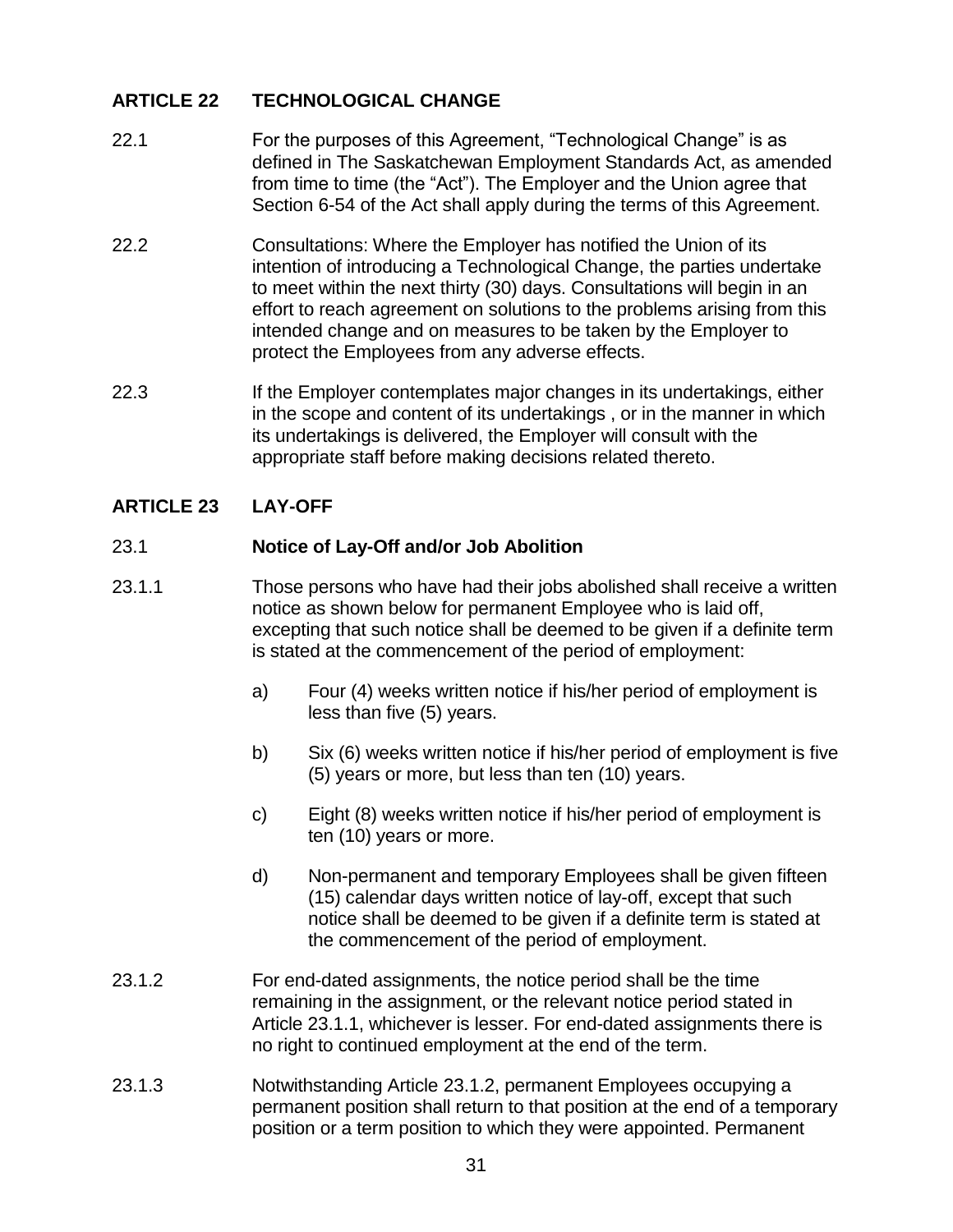Employees without a permanent position upon reversion may exercise their options in accordance with Article 23.

- 23.1.4 Employees shall be paid in lieu of notice if such notice is not given.
- 23.1.5 The notice period shall be deemed to have ended if an Employee is placed in a new assignment, either through a bumping or an appointment.

#### <span id="page-36-0"></span>23.2 **Method of Lay-Off**

Office and Facilities

- 23.2.1 In the event of lay-off, Employees shall be laid off by position in the reverse order of their bargaining unit-wide seniority.
- 23.2.2 Except for lay-off on completion of course assignments of less than two hundred (200) days, Employees shall be laid off in the reverse order of their bargaining unit-wide seniority, within the program area affected, and on the basis of qualifications and skills.

#### 23.3 **Permanent Employees who have had their jobs abolished or are laid off may choose either of:**

23.3.1 Office and Facilities:

The Employee may choose to use their bargaining unit seniority to bump a junior office employee or facilities employee in a position for which the Employee has the necessary qualifications, knowledge, education, and skills relevant to the job in the same, similar or lower classification. Employees shall not bump out of a short-term program which has run to its projected completion, into a short-term program that is currently in progress.

23.3.2 Faculty and Tutors

The Employee may use their bargaining unit-wide seniority, to bump a junior Faculty or Tutor if appropriate, providing that they possess the qualifications and skills necessary to perform his/her duties. Employees shall not bump out of a short-term program which has run to its projected completion, into a short-term program that is currently in progress.

A permanent Employee who had their job abolished or were laid off and a permanent Employee who has been bumped by the above process shall be allowed to exercise the options contained in Article 23.

a) To go to a re-employment list established for each position for which they are qualified.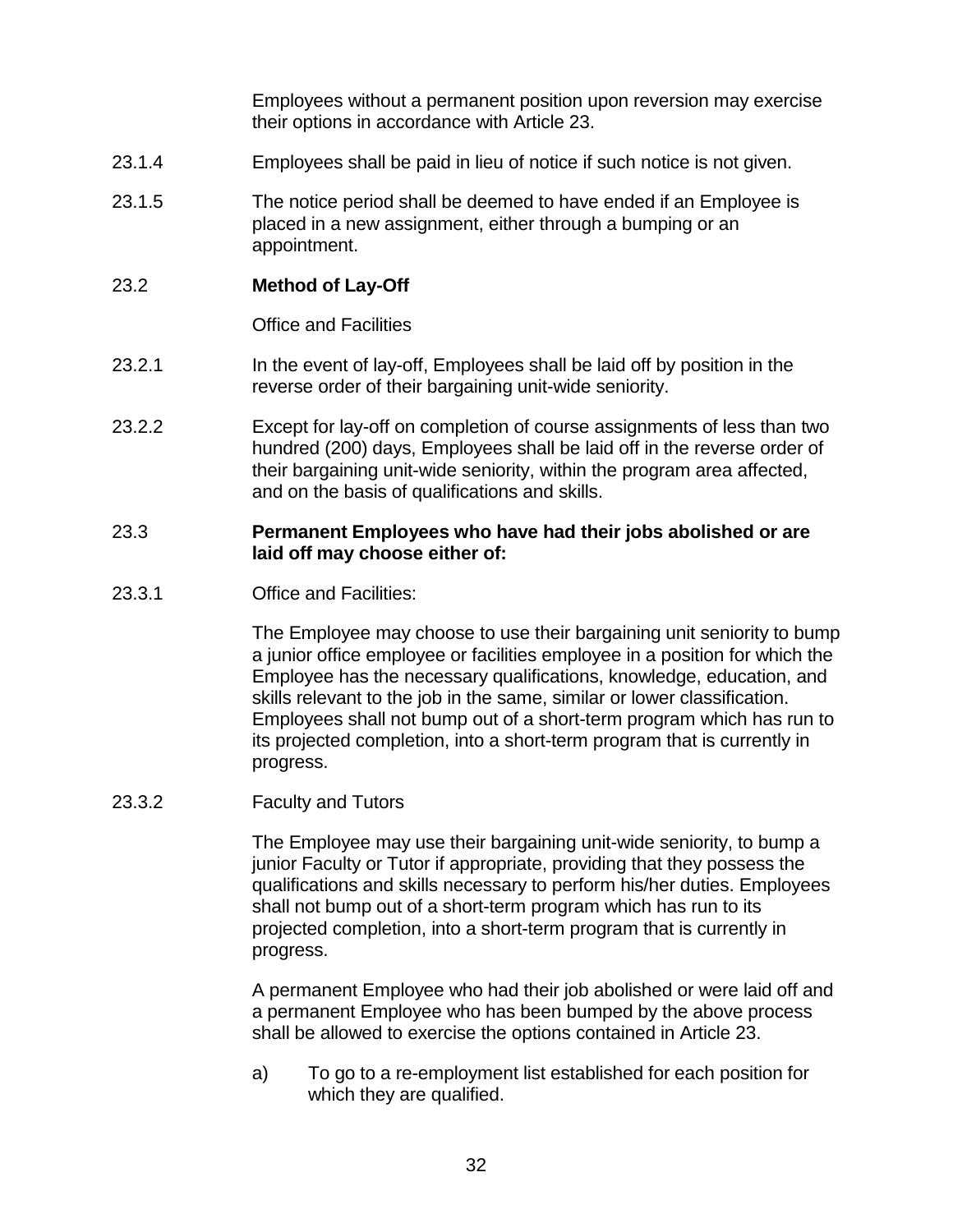- b) An Employee in an on-going position with regular layoff periods will not be able to access options under Article 23 during the layoff period when the position has a defined restart date.
- 23.4 Recall rights of laid off Employees, or Employees, who have had their jobs abolished, will be limited to a period of two (2) years from the date of the layoff or abolishment.
- 23.5 Employees on the re-employment list shall be responsible for keeping the Employer notified of their current address.

## <span id="page-37-0"></span>**ARTICLE 24 SEVERANCE PAY**

- 24.1 A permanent Employee who is laid off shall be entitled to severance pay on the basis of one (1) weeks' pay for each year of service or portion thereof as defined by seniority. Pay will be calculated on the basis of the Employee's rate of pay at the time of lay-off. Payment will be provided on resignation of the Employee or at the end of twenty four (24) months on the re-employment list.
- 24.2 When a permanent part-time Employee is laid off and does not have an opportunity to obtain similar employment within a two (2) month period prior to, or after his/her usual start up time, that Employee shall be entitled to severance pay on resignation in writing from the Employee.
- 24.3 If an Employee voluntarily bids into a part-time position, the Employee shall be ineligible for severance pay if s/he fails to use his/her seniority to obtain subsequent employment similar to his former positions.
- 24.4 For the purpose of Article 24 similar employment means employment similar in location and classification with at least the same previous minimum duration.
- 24.5 Following job abolition, subject to Article 24 a permanent Employee who is on lay-off will be paid severance pay at the end of twenty-four (24) months on the re-employment list.

## <span id="page-37-1"></span>24.6 **Group A and C**

Employees whose terms of employment coincide with the program year shall be notified by the Employer, in writing, at the time they are given notice of lay-off, and in any case no later than June 30 of each year, as to whether the position will be renewed for the next program year.

## <span id="page-37-2"></span>24.7 **Group B**

Employees shall be notified by the Employer in writing, or at the time they are given notice of lay-off, if possible by May 25, but no later than June 30, as to whether their position will be renewed for the next program year.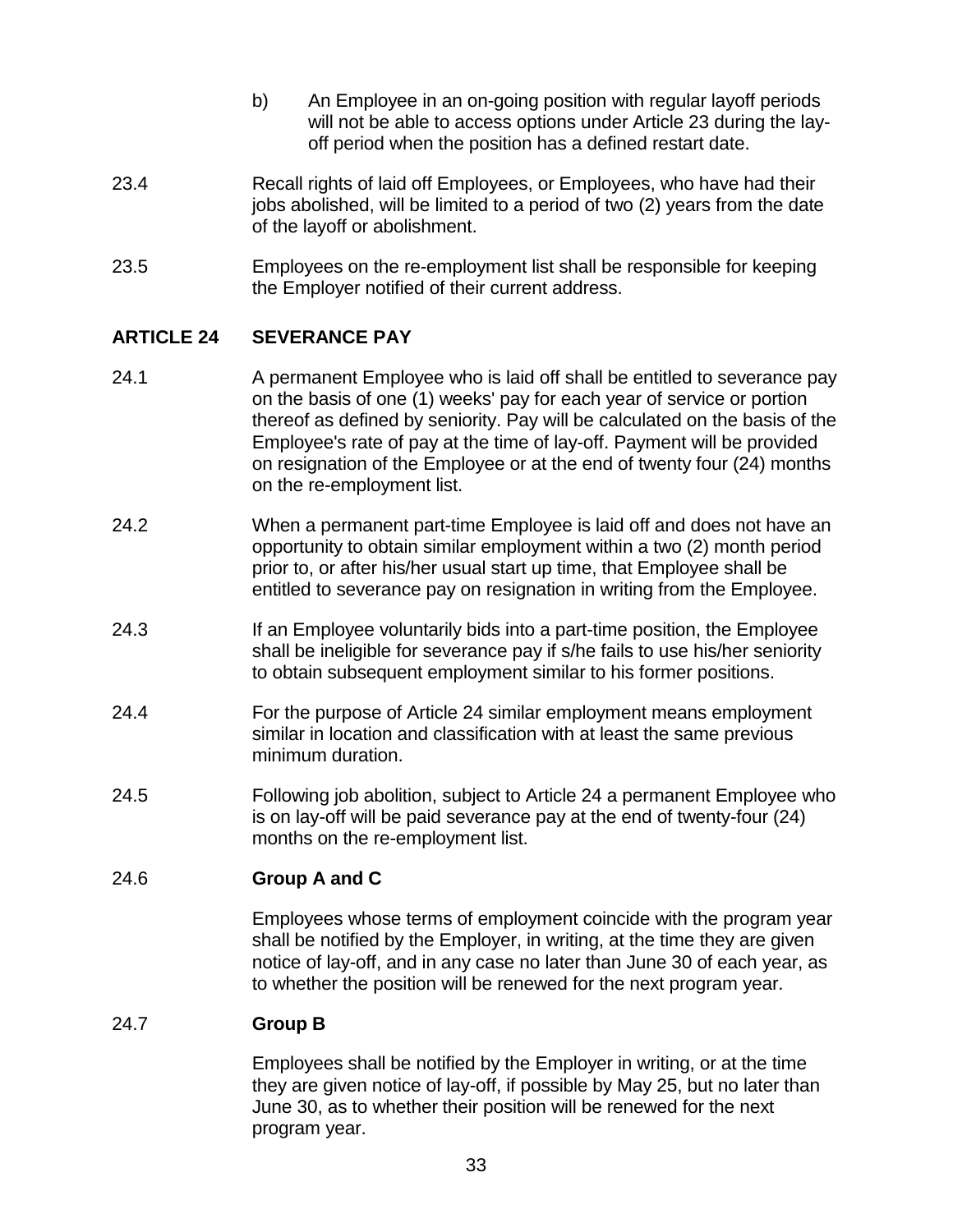## <span id="page-38-0"></span>**ARTICLE 25 DISCIPLINE, SUSPENSION AND DISMISSAL**

25.1 The Employer has the right to discipline Employees who, through their actions or omissions, violate the Employer's standards. The focus of all discipline shall be corrective. In all cases the discipline imposed will be kept confidential and will be reasonable in relation to the offense committed.

## <span id="page-38-1"></span>25.2 **Progressive Discipline**

- 25.2.1 In order for discipline to be corrective it shall be progressive with stronger penalties for repeated offenses. The progression shall be: a written reprimand recorded in personnel file, suspension(s) without pay, and dismissal for cause.
- 25.2.2 Written reprimands shall be in the form of a letter to the Employee with a copy to the Union.
- 25.2.3 In the case of suspensions, the Employee and the Union must be given notice of the suspension and the reasons for it in writing. Except in unusual circumstances the written notice shall be provided to the Employee prior to the suspension.
- 25.2.4 Under an exceptional circumstance, the Employer may abandon the progressive approach to discipline and impose an advanced penalty for a first offense. Exceptional circumstances shall include, but not be limited to, gross insubordination, fighting, sexual harassment, or major theft.

## <span id="page-38-2"></span>25.3 **Burden of Proof**

- 25.3.1 In cases of reprimands, suspensions, and dismissals, the burden of proof of just cause shall rest with the Employer. When the Employer is taking disciplinary action under Article 25.2.4 this must be indicated in the reprimand, suspension or dismissal notification, and the reasons for not following progressive discipline stated.
- 25.3.2 Evidence shall be limited to the grounds stated in the suspension or dismissal notice. The record of an Employee shall not be used for disciplinary reasons after eighteen (18) months of satisfactory service and shall be removed from the Employee's file.
- 25.3.3 An Employee shall not be immune from future progressive discipline due solely to the fact that he/she had grieved an earlier discipline and such grievance was not resolved by the time that a subsequent progressive discipline step was performed.
- 25.3.4 An Employee will have the right to be heard. The Employee's written response to any level of discipline shall be placed on his/her personnel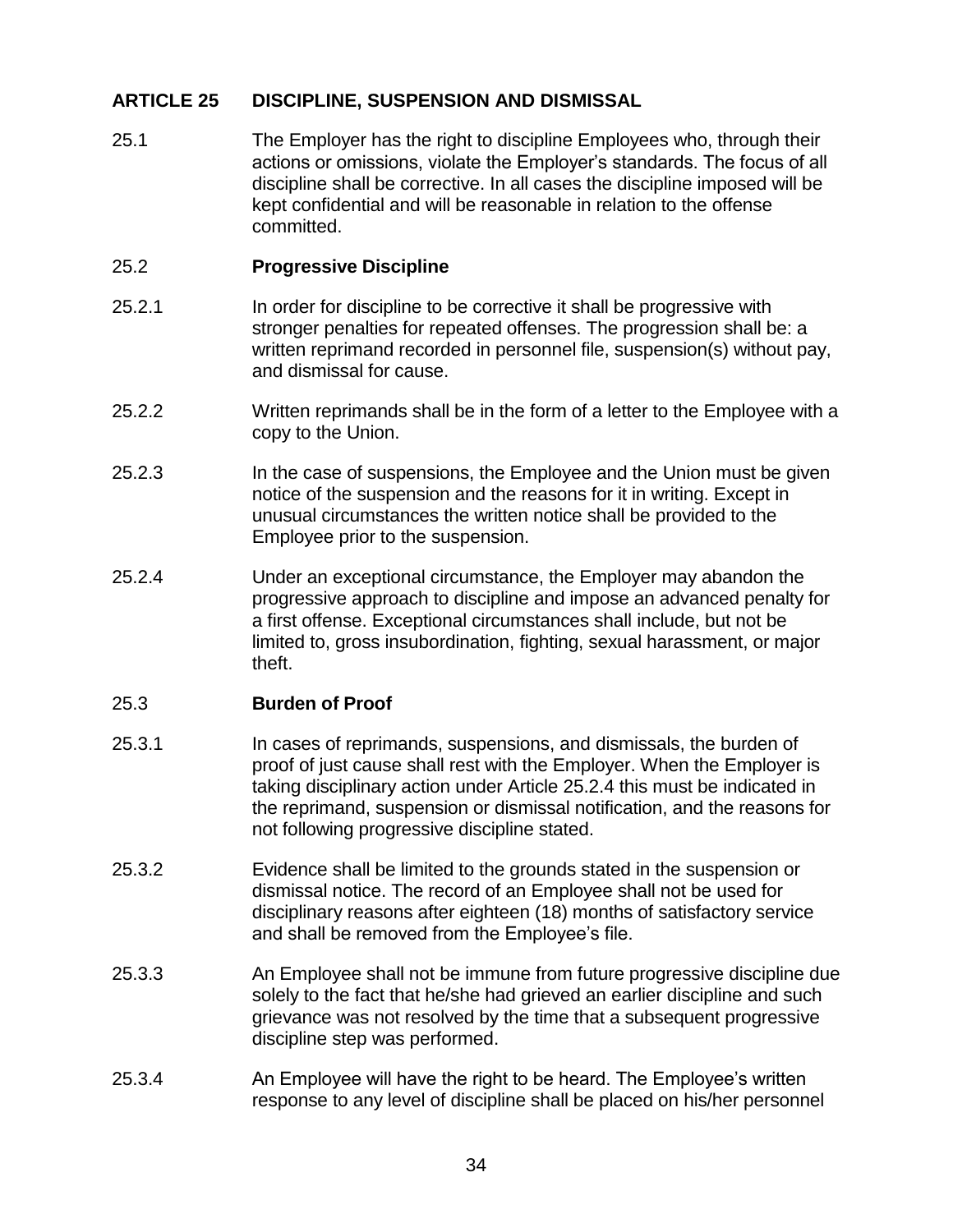file and attached to any document relating to the incident placed on the file by the Employer.

- 25.3.5 Union representative, selected by the Union, shall be present at any disciplinary action. However, at the specific request of the Employee to the Union, the verbal reprimand may proceed without a Union representative.
- 25.3.6 An Employee shall be allowed to peruse his/her own personnel file upon request to the President / CEO or designate. Any response in respect to its contents shall become part of the file. Senior management must be in attendance upon the review of the employees file.

## <span id="page-39-0"></span>25.4 **Resignation and Job Abandonment**

- 25.4.1 Employees shall give thirty (30) calendar days' notice of resignation. An Employee who fails to give such notice shall be struck from the payroll effective the date he/she absents himself/herself without leave.
- 25.4.2 Any unexplained absence of three (3) working days or more shall be considered job abandonment unless justification can be demonstrated.

## <span id="page-39-1"></span>**ARTICLE 26 GRIEVANCES**

## <span id="page-39-2"></span>26.1 **Leave for Grievances**

- 26.1.1 The Employer shall allow leave without loss of pay for up to one (1) elected Union representative and one (1) griever for grievance meetings under Article 26. One (1) griever shall be allowed leave with pay to attend Arbitration Hearings.
- 26.1.2 Any disagreement between the parties to this Agreement with respect to the application or interpretation of the Articles contained herein, or any other matters relating to conditions of employment shall be resolved according to the procedure in 26.2 and 26.3.
- 26.1.3 The Union undertakes to encourage its members to discuss informally with their out of scope supervisor differences of opinion prior to the filing of grievances.

## <span id="page-39-3"></span>26.2 **Time Limits**

26.2.1 A grievance submitted by the Union or Employer shall be deemed to have been initiated on the date a written statement of grievance has been received by the out-of-scope supervisor or President / CEO or Union. A grievance to be accepted must be initiated within thirty (30) calendar days from the date on which the Employee or Employer, as the case may be, first became aware of the alleged infraction.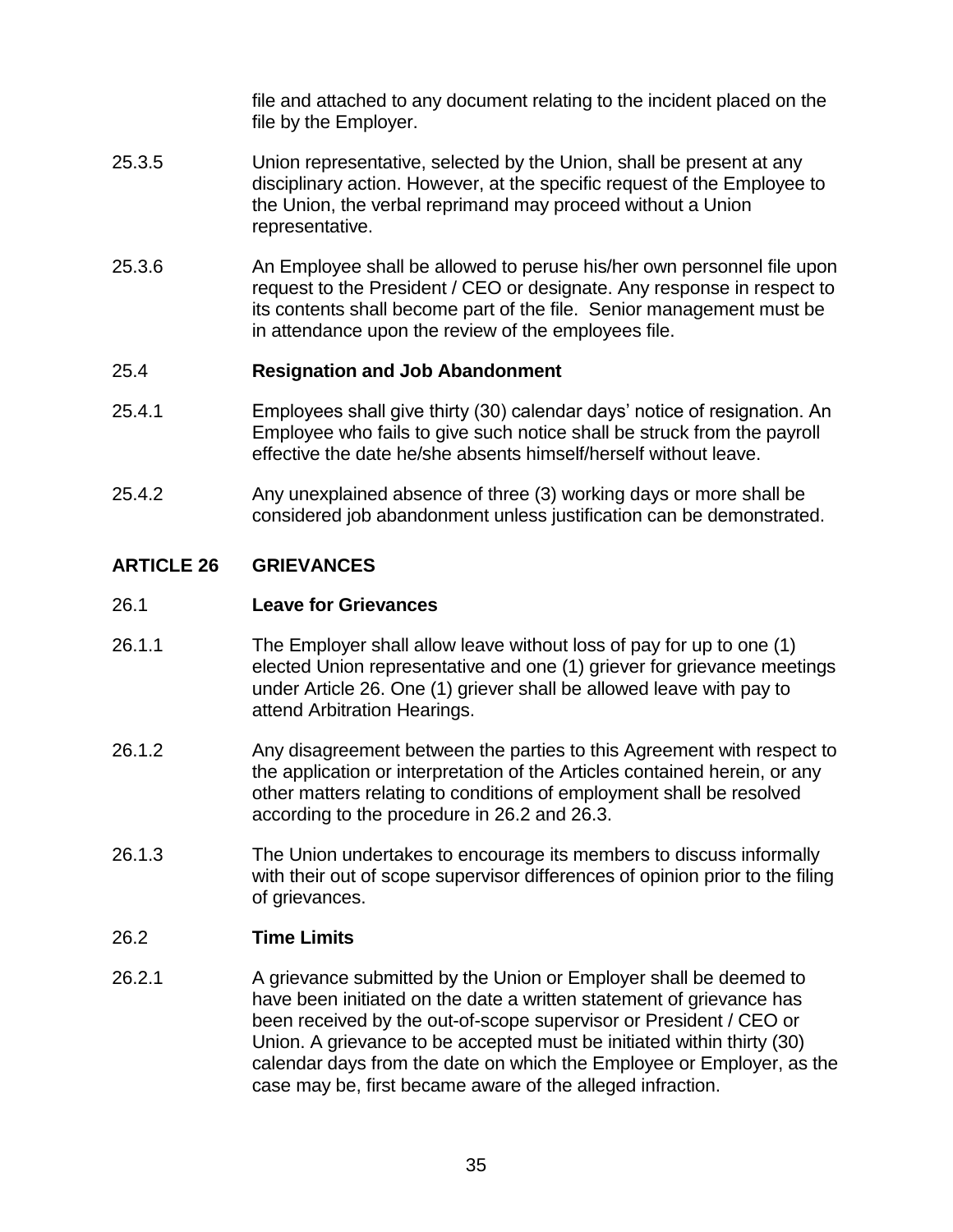- 26.2.2 Notwithstanding, the thirty (30) calendar day time limit shall not apply to those items included in the Agreement where the Employer has allegedly failed to apply a specific benefit, i.e. vacation leave, sick leave, etc. In these latter instances the time limit shall be one (1) year after the date on which the alleged infraction occurred.
- 26.2.3 The effective date of any necessary retroactive pay shall be ninety (90) days prior to the date the infraction was known or ought to have been known.

#### <span id="page-40-0"></span>26.3 **Procedure for a Union Grievance**

**Step 1:** The grievance shall be submitted in writing by the aggrieved and/or by the Union on behalf of the aggrieved to the immediate out-ofscope supervisor, who shall render a decision in writing within seven (7) calendar days of receipt. In all instances, a copy of the grievance shall be submitted concurrently to the President / CEO and to the Union.

**Step 2**: If a satisfactory settlement cannot be effected at Step 1, the Union must submit, within fourteen (14) calendar days of receipt of reply at Step 1, the grievance to the President / CEO, who will render a decision, in writing, within fourteen (14) calendar days of receipt of the grievance at Step 2.

**Step 3**: If a satisfactory settlement cannot be effected at Step 2 the Union may, within seven (7) calendar days of receipt of the decision at Step 2 apply for Arbitration.

- 26.3.1 The Union and its representatives shall have the right to originate a grievance on behalf of an Employee or group of Employees and to seek adjustment with the Employer in the manner provided in the grievance procedure. Such a grievance shall commence at Step 2. The Union shall have the right to originate a policy grievance at Step 2 of the grievance procedure. A policy grievance is defined as one which alleges incorrect interpretation or administration of the collective agreement.
- 26.3.2 The Employer will allow leave for up to two (2) Employees without loss of pay and benefits and agrees to pay necessary expenses for those persons required to travel away from work locations to be involved in meetings convened by the Employer to discuss such grievances. The Parties to this agreement desire that all grievances and arbitrations be expedited in a timely fashion. They therefore will endeavour to adhere to the time limits outlined in Article 25 and 26.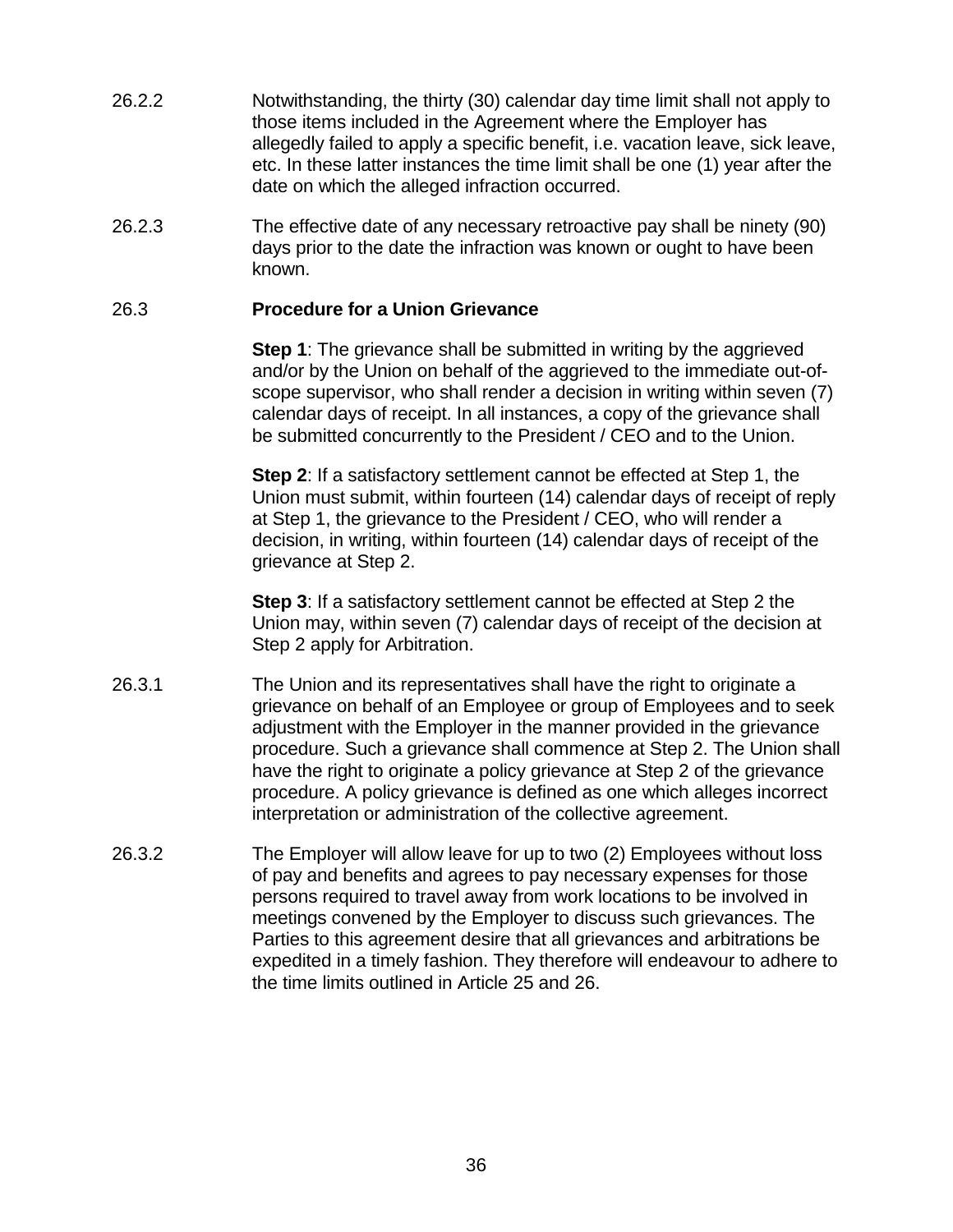## <span id="page-41-0"></span>**ARTICLE 27 ARBITRATION**

## <span id="page-41-1"></span>27.1 **Appointment of Arbitrator**

- 27.1.1 When either party requests that a grievance be submitted to Arbitration, the request shall be made in writing to the other party of the Agreement.
- 27.1.2 Within ten (10) working days of receiving the notice, the parties shall attempt to agree on an arbitrator.
- 27.1.3 Should the parties fail to agree on the appointment of an arbitrator, the arbitrator shall be the first name on the Panel of Arbitrators, as stipulated in the below list of this Article, unless unavailable within a reasonable time, and in such case the arbitrator will be the next reasonably available arbitrator on the list. The Panel of Arbitrators is rotational. The parties will move down the list successively.
	- Bill Hood
	- Anne Wallace
	- Laura Sommerville

## <span id="page-41-2"></span>27.2 **Procedure of the Arbitrator**

- 27.2.1 The arbitrator shall fix a time and place of sittings and notify the parties.
- 27.2.2 The arbitrator shall determine his/her own procedure, but shall give full opportunity to all parties to present evidence and make representations. The arbitrator shall, as much as possible, follow a layman's procedure and shall avoid legalistic or formal procedure.
- 27.2.3 In the event that an Employee is called as a witness before an arbitrator convened under Article 27, the Employer shall grant leave and expenses which shall be applicable as follows:
	- a) If called by the Employer, leave without loss of pay and expenses paid by the Employer;
	- b) If called by the Union, leave without pay and expenses paid by the Union;
	- c) If called by the arbitrator, the parties shall share equally the costs of leave without loss of pay and expenses.
- 27.2.4 The arbitrator shall render a decision within fifteen (15) days of the end of the hearings.

## <span id="page-41-3"></span>27.3 **Decision of an Arbitrator**

27.3.1 The decision shall be final, binding and enforceable on all parties.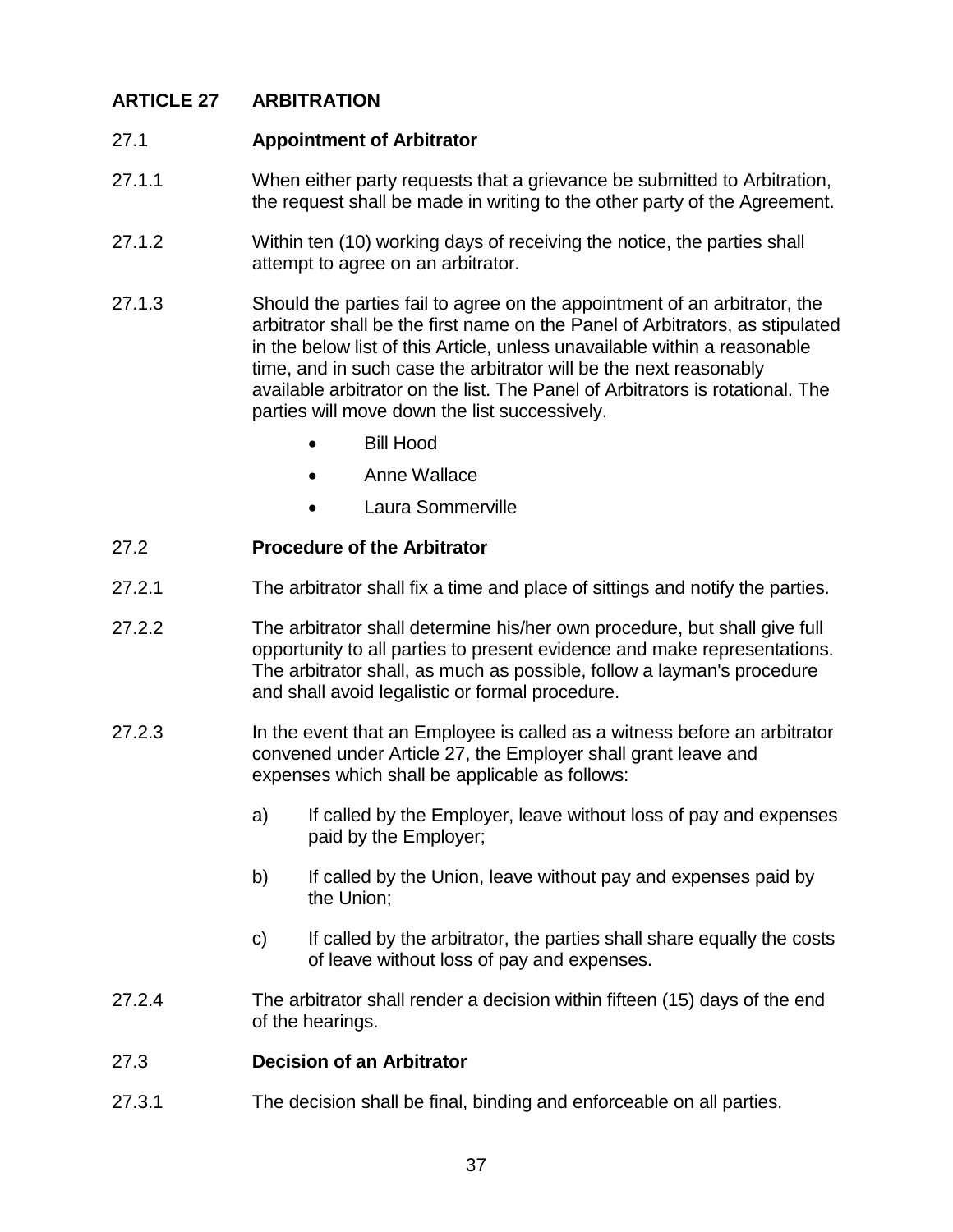- 27.3.2 The arbitrator shall not have the power to change this Agreement or to alter, modify, or amend any of its provisions. Subject to the foregoing, the arbitrator shall have the power to dispose of the grievance by any arrangement which he/she deems just and equitable.
- 27.3.3 Should the parties disagree as to the meaning of the arbitrator's decision, either party may apply to the arbitrator to reconvene the arbitration to clarify the decision.

## <span id="page-42-0"></span>27.4 **Expenses of an Arbitration**

Each party shall equally share the fees and expenses of the arbitrator and any other common expenses. Each of the parties shall be responsible for all costs and expenses of its own counsel and witnesses unless stated otherwise in this Agreement. The fees and expenses of the Arbitrator and any other common expenses, shall be shared equally by both parties.

## <span id="page-42-1"></span>**ARTICLE 28 COPYRIGHT**

## <span id="page-42-2"></span>28.1 **Copyright Ownership**

The Employer recognizes that the Employee is the sole copyright holder of the following:

- a) lectures delivered by the Employee;
- b) printed works (books, articles and similar material) written by the Employee, except for printed works that are part of the Employee's assigned duties;
- c) artistic works (paintings, sculptures, musical compositions and the like) created by the Employee on his/her own time;
- d) computer programs developed by the Employee, except for work that is part of the Employee's assigned administrative duties;
- e) recorded works (films, videotapes, audio recordings, etc.) created by the Employee, except for work that is part of an Employee's assigned duties.

## <span id="page-42-3"></span>28.2 **Royalties**

An Employee is entitled to receive any and all royalties on copyrighted works of which the Employee is the exclusive owner. Royalties on copyrighted works that are produced as part of an Employee's assigned duties shall be shared half and half between the Employee and the Employer, or by such other arrangements as the Union may approve on behalf of the Employee.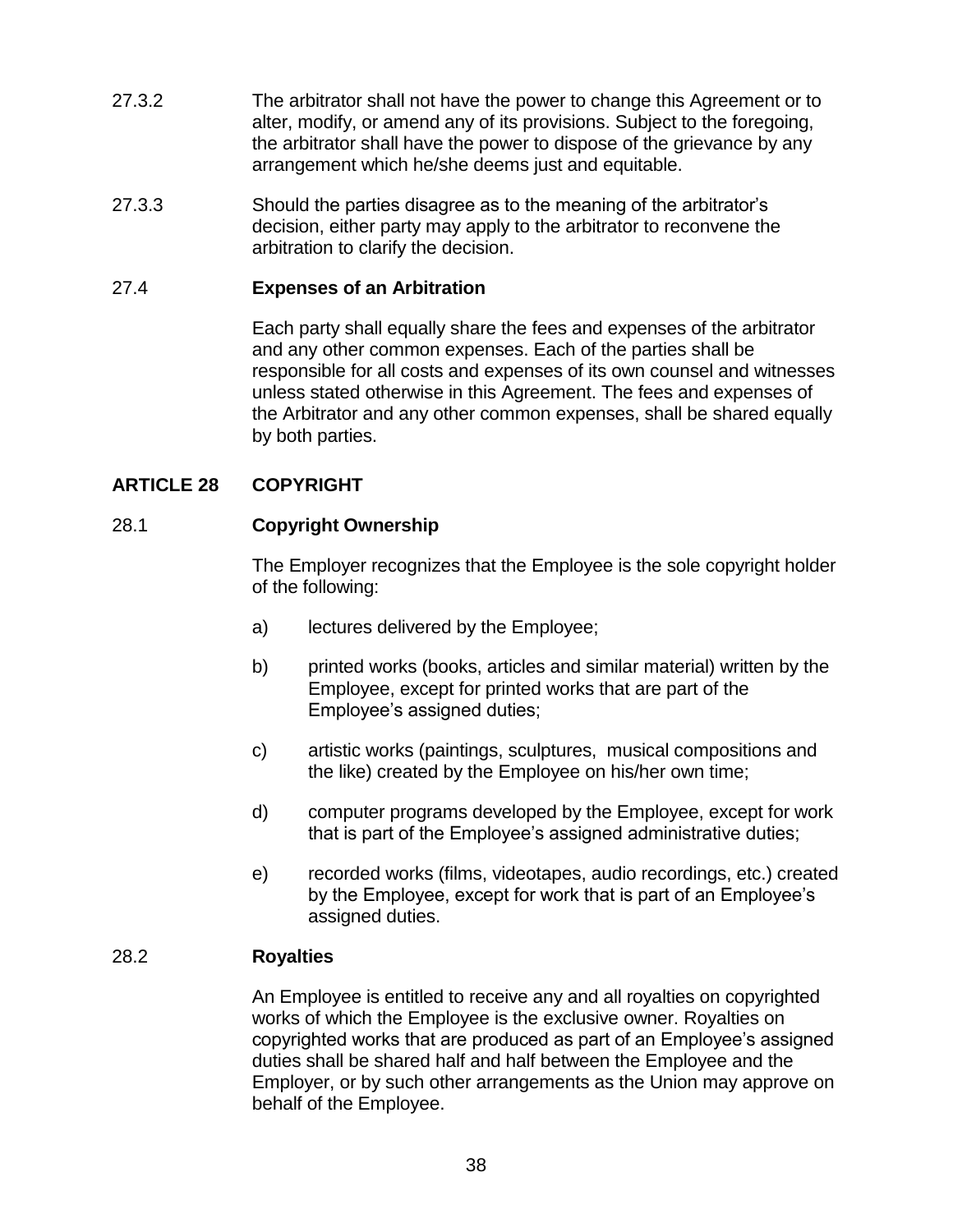28.3 Any work produced by an Employee and copyrighted by the Employer shall be withdrawn from educational or public use at the request of the Employee if the Employee can demonstrate that the content is in error or outdated, that the quality is unjustifiably poor, or that the work reflects badly on the employee's reputation. No copyrighted work produced by an Employee shall be used by the Employer in a manner not approved by the Employee.

## <span id="page-43-0"></span>**ARTICLE 29 ACADEMIC FREEDOM**

- 29.1 The common good of society depends upon freedom in the search for knowledge and in its exposition. Academic freedom in teaching, scholarship and research at the Employer is essential to society.
- 29.2 Accordingly, all employees, whether or not, and regardless of prescribed doctrine, are entitled to exercise their rights as citizens and to freedom in carrying out research and in publishing its results, freedom of discussion, freedom to teach the subject assigned in classes, and the freedom to criticize the Employer and the Union without suffering censorship or discipline. Academic freedom does not require neutrality on the part of the individual, but makes commitment possible. Academic freedom carries with it the duty to use that freedom in a manner consistent with the scholarly obligation, and to base teaching and research on an honest search for knowledge.
- 29.3 Employees shall not improperly represent themselves, as speaking for the Employer.

## <span id="page-43-2"></span><span id="page-43-1"></span>**ARTICLE 30 JOB CLASSIFICATION**

#### 30.1 **Maintaining a Classification Plan**

The Employer shall maintain a position classification plan in which positions of similar kind, difficulty and responsibility are included in the same class.

#### <span id="page-43-3"></span>30.2 **Classification Shall Be submitted to the Union**

The Employer agrees to submit to the Union, job description for all new positions and classifications. When a new job description is created the parties will negotiate its inclusion or exclusion within the scope of the agreement and, if included, the hours of work, salary range and classification.

#### <span id="page-43-4"></span>30.3 **Manual of Class Specifications**

A manual of Class Specifications, currently maintained, shall be kept in the Employer's office and the Union Office and shall be available for inspection.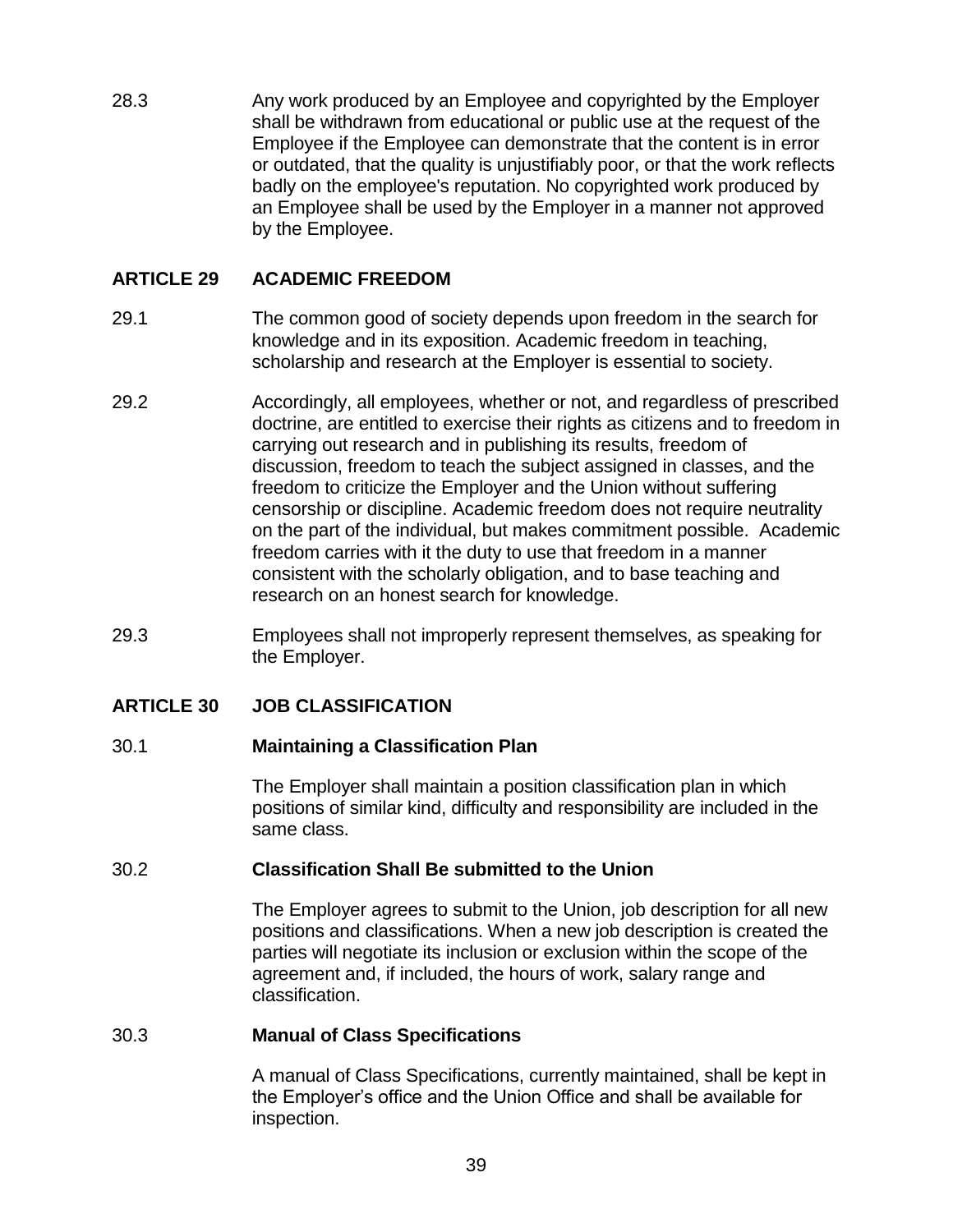## <span id="page-44-0"></span>30.4 **Changes in Classification**

When a permanent employee, the Union or the Employer feel that a position is incorrectly classified, a request for review of classification may be made as follows.

- a) The Employee, Union or Employer shall make a request for review of classification by writing to the President/CEO. The Employee's job description, along with a completed reclassification application will be attached. A copy of the request shall be sent to the Union concurrently by the Employer.
- b) Within ten (10) days of receiving the request for review, the President/CEO will provide written acknowledgement of receipt of the request to the Employee and the Union.
- c) Within fifteen (15) days of receiving the request for review, the President/CEO will notify the Employee and the Union of the President/CEO's decision. Such notification shall include a rationale for the decision. If the President/CEO does not notify the Employee and the Union within fifteen (15) days, the Employee will be awarded the reclassification.
- d) The Employee/Union may refer to the Grievance procedure as outlined in the CBA once all prior steps outlined above have occurred.

## <span id="page-44-1"></span>30.5 **Reclassified Positions**

If the position is reclassified, the following procedure will apply:

- a) The incumbent shall be appointed to the position subject to notification and challenge.
- b) The reclassification and the name of the incumbent will be circulated for information purposes.
- c) The notification is subject to challenge from more senior employees within the work unit who could have been assigned the duties which led to the reclassification.
- d) The President/CEO shall decide the validity of challenges, subject to grievance.
- e) If a challenge is successful, the challenger shall be appointed and the incumbent prior to the challenge shall be laid off and shall exercise the options in Article 23.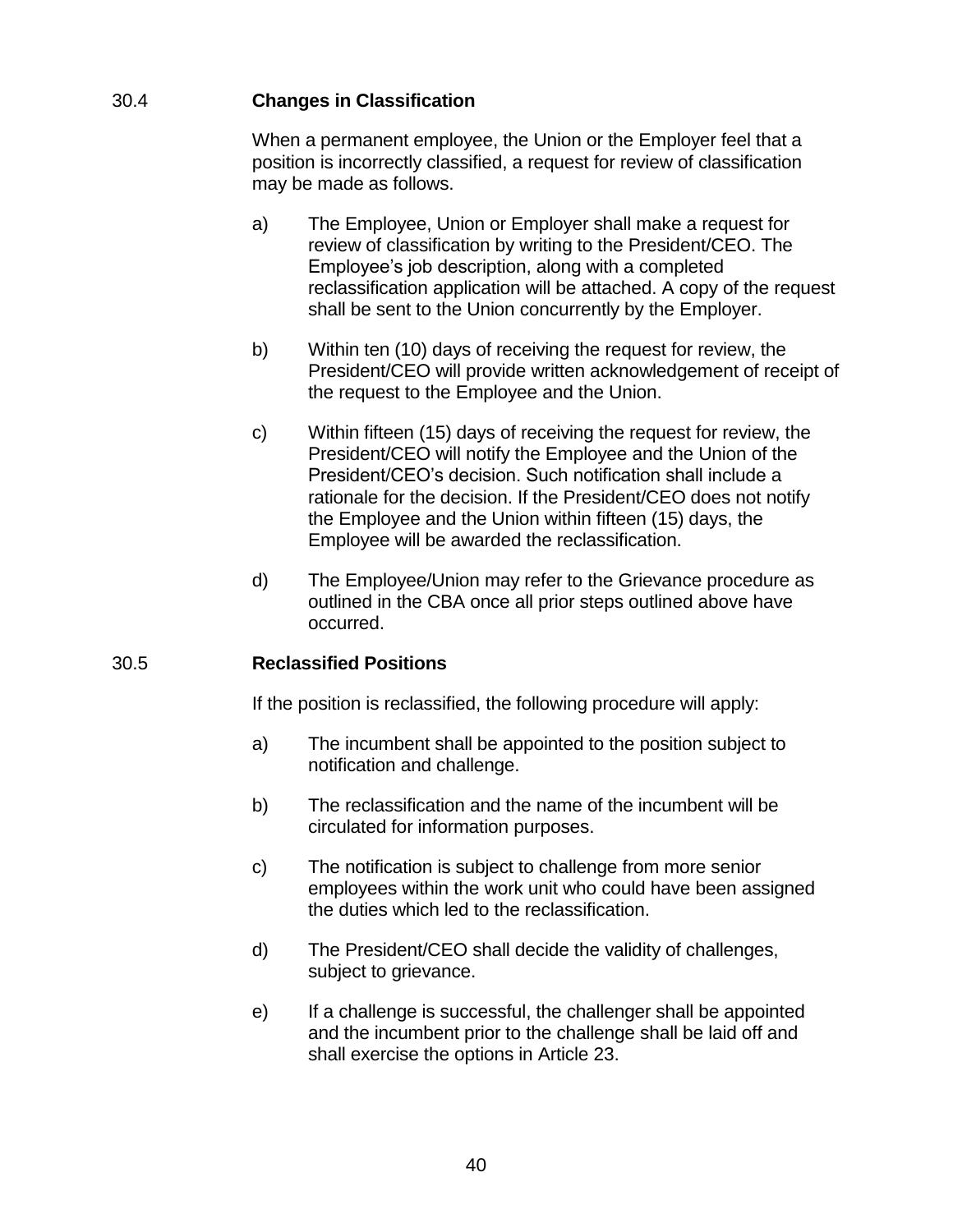f) The reclassification and any resulting change in pay shall be effective the nearest first of the month to the employee's request for review.

## <span id="page-45-0"></span>30.6 **Downward Classification**

No Employee shall have his wages reduced as a result of downward classification, unless such downward classification is a result of the demotion. Such an Employee's name shall be placed on a reemployment list for a class of positions similar to and with the same salary range as his position before it was downgraded. A period of probation will not be required if the downward classification is required of a permanent Employee. Increment dates and seniority shall remain as prior to the downward classification.

## <span id="page-45-1"></span>**ARTICLE 31 SCHEDULE OF SALARIES**

31.1 See Schedule A salary grids Group A & C Admin and Facilities. See Schedule B salary ranges Faculty.

## <span id="page-45-2"></span>**ARTICLE 32 NEGOTIATION PROCEDURES**

#### <span id="page-45-3"></span>32.1 **Term of Agreement**

- 32.1.1 Before the expiry of the Collective Agreement, either party may give notice in writing to the other party within the period set out in Article 32.1.2 to negotiate amendments to the Collective Agreement.
- 32.1.2 Written notice pursuant to Article 32.1.1 must be given not less than sixty (60) days and not more than one hundred and twenty (120) days before the expiry date of the Collective Agreement.
- 32.1.3 Any changes deemed necessary in this Agreement may be made by mutual agreement at any time during the existence of this Agreement.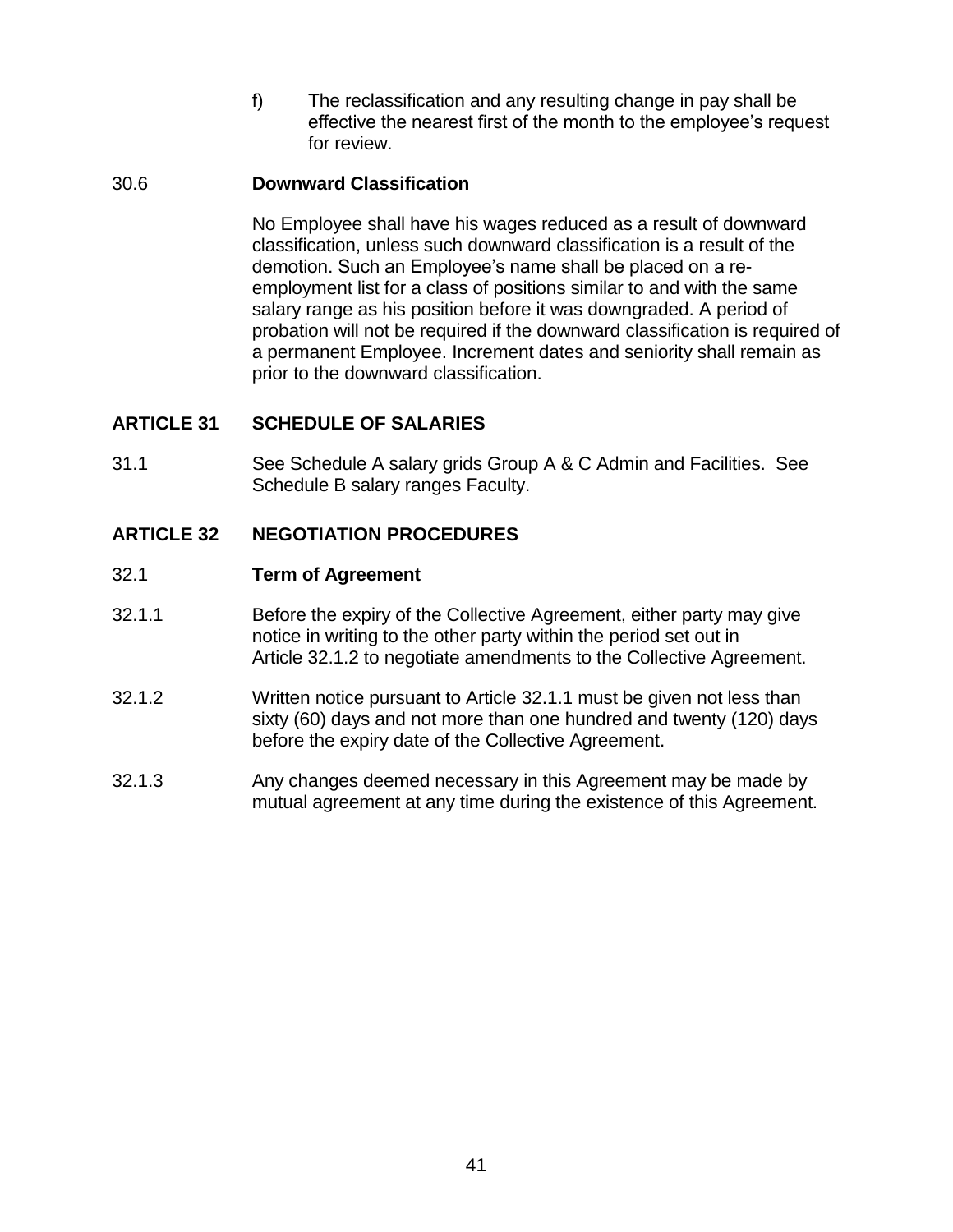## <span id="page-46-0"></span>32.2 **The Collective Negotiating Committee**

- 32.2.1 Each party acknowledges the right of the other party to appoint or otherwise select its representatives to engage in collective bargaining. The representatives of the two parties shall together constitute the Negotiating Committee.
- 32.2.2 Each party shall keep the other party informed, in writing, of the names of its representatives to the Negotiating Committee.
- 32.2.3 If mutually agreed, the parties may commence collective bargaining sessions more than sixty (60) days prior to the termination of the Agreement.
- 32.2.4 Collective bargaining shall take place at a time and place fixed by mutual consent.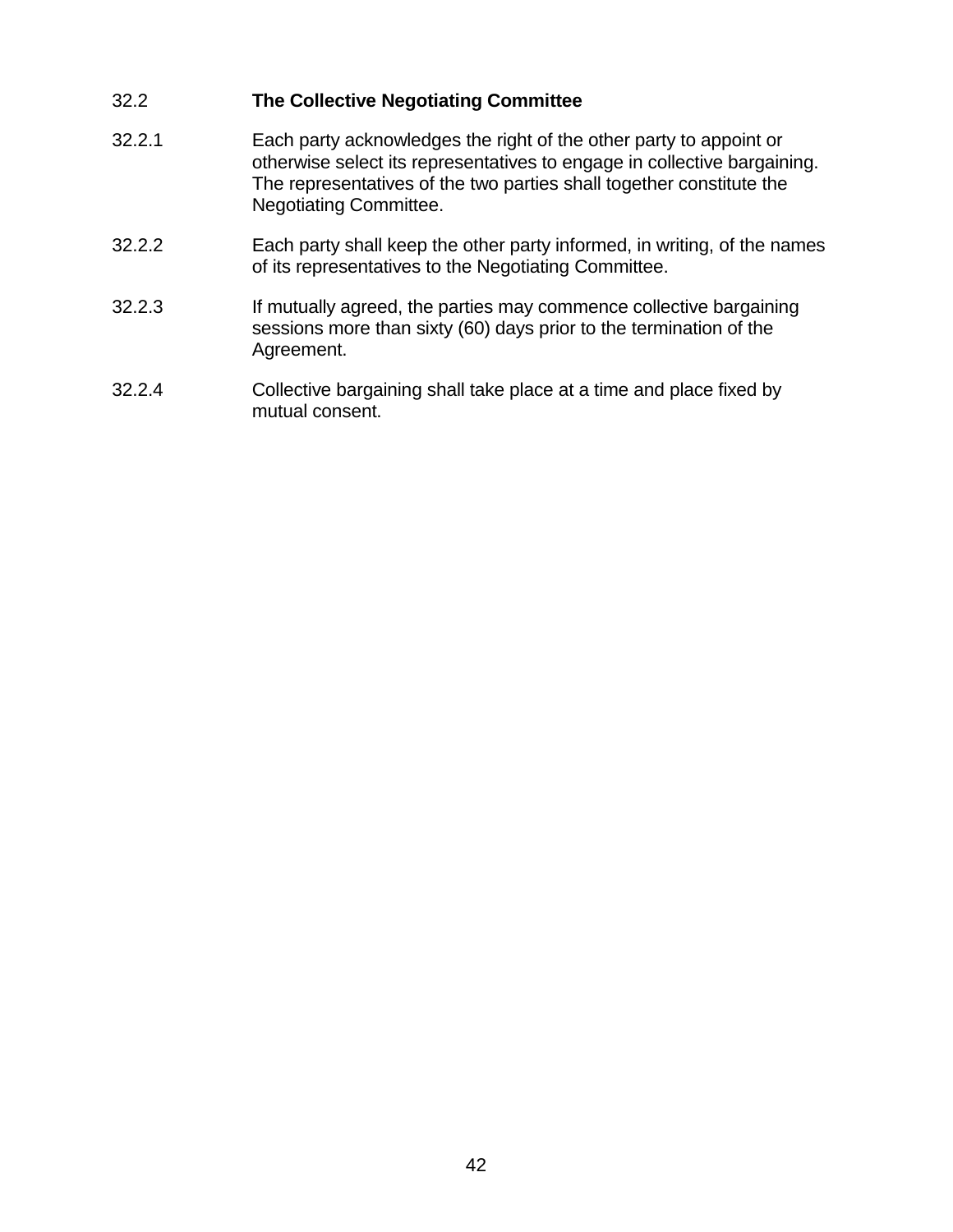#### **APPENDIX A WAGE GRIDS**

<span id="page-47-0"></span>

| PAY GRID OPTION SEPTEMBER 1, 2016 (1.5% Increase) MONTHLY |                                  |                          |        |        |        |                           |        |        |                          |
|-----------------------------------------------------------|----------------------------------|--------------------------|--------|--------|--------|---------------------------|--------|--------|--------------------------|
| <b>Position</b>                                           | <b>Job/Salary</b><br><b>Band</b> | Step 1<br><b>Minimum</b> | Step 2 | Step 3 | Step 4 | Step 5<br><b>Midpoint</b> | Step 6 | Step 7 | Step 8<br><b>Maximum</b> |
| Administrative Services, Level I                          |                                  | 2,610                    | 2,728  | 2,847  | 2,965  | 3,093                     | 3,276  | 3,458  | 3,641                    |
| Administrative Services, Level II                         |                                  | 2,956                    | 3,084  | 3,211  | 3,339  | 3,476                     | 3,653  | 3,829  | 4,005                    |
| Administrative Services, Level III                        | 3                                | 3,450                    | 3,568  | 3,732  | 3,919  | 4,102                     | 4,292  | 4,486  | 4,684                    |
| Administrative Services, Level IV                         | 4                                | 3,805                    | 3,996  | 4,188  | 4,380  | 4,562                     | 4,760  | 4,957  | 5,155                    |
| Administrative Services, Level V                          | 5.                               | 4,000                    | 4,200  | 4,410  | 4,631  | 4,862                     | 5,106  | 5,361  | 5,629                    |
| Administrative Services, Level V1                         | 6                                | 5,368                    | 5,621  | 5,886  | 6,163  | 6,454                     | 6,758  | 7,077  | 7,410                    |
| Faculty & Academic Support, Level I                       |                                  | 3,960                    | 4,206  | 4,453  | 4.699  | 4.945                     | 5,274  | 5,602  | 5,931                    |
| Faculty & Academic Support, Level II                      | 8                                | 5,207                    | 5,529  | 5,851  | 6.173  | 6,505                     | 6,966  | 7,428  | 7,894                    |
| Faculty & Academic Support, Level II (67%)                | 9                                | 3.472                    | 3,686  | 3.901  | 4.115  | 4.337                     | 4.644  | 4,952  | 5,263                    |
| Faculty & Academic Support, Level III                     | 10                               | 5,584                    | 5,938  | 6,291  | 6,645  | 6,980                     | 7.445  | 7,911  | 8,376                    |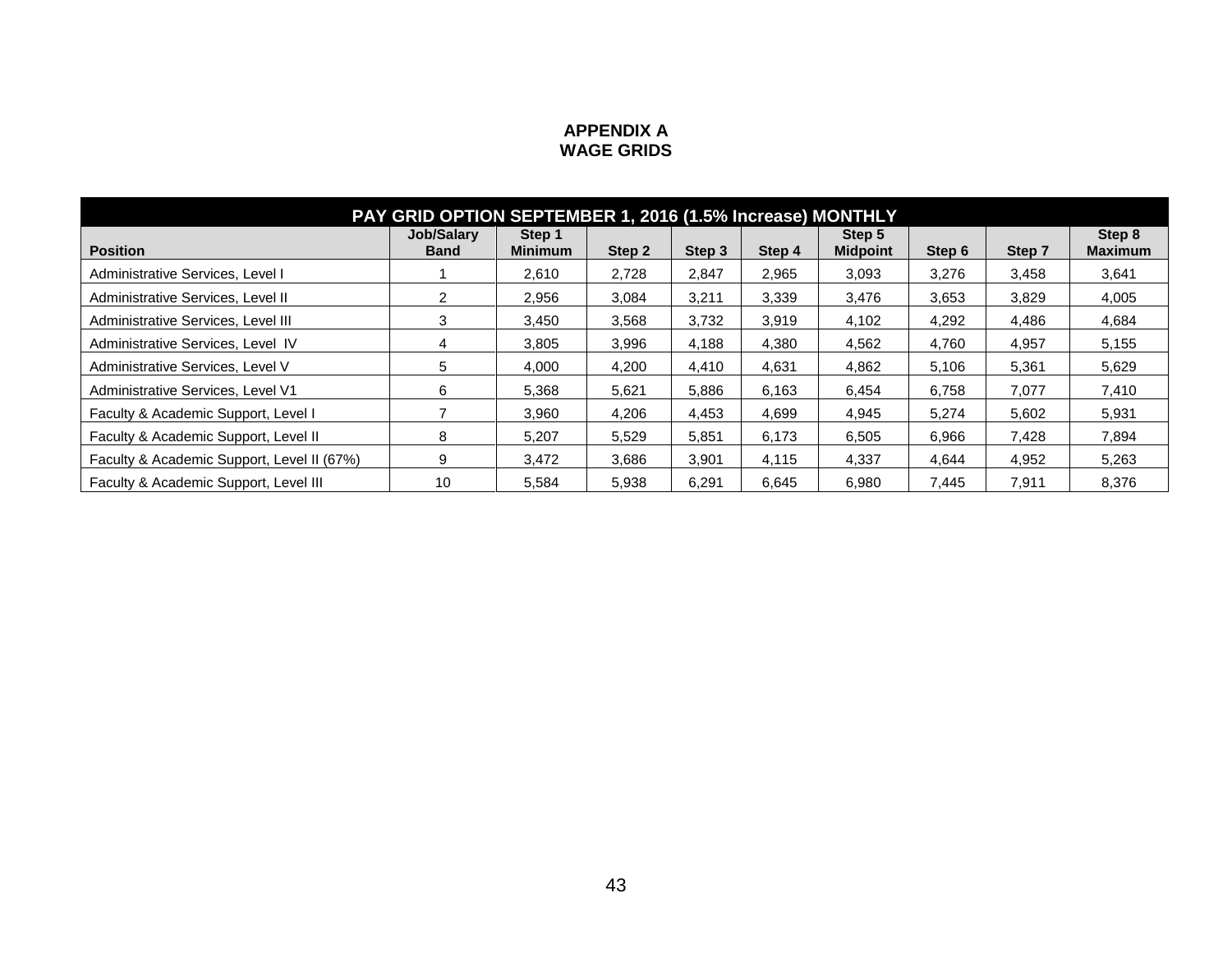## **APPENDIX B CERTIFICATION AND SALARY ADMINISTRATION: INSTRUCTORS**

<span id="page-48-0"></span>The provisions of this Appendix shall apply to all Instructors hired under the terms of this Collective Agreement.

Part I: Placement on Salary Ranges

1. The salary range of a newly appointed Instructor shall be determined by the number of years of relevant post-secondary education and experience that the Employee has completed successfully (Saskatchewan standards).

Level 1 Faculty

- Five (5) years of teaching experience plus A Bachelor's Degree in the area of specialty, plus a valid teaching Certificate; or
- Five years university teaching experience plus previous expertise in teaching in the area of specialty (e.g. Languages, arts, Drama); or
- A Bachelor's Degree in Education plus a second bachelor's degree

Level 2 Faculty

 Five (5) years of prior experience teaching university courses in area of specialty plus a master's degree in area of specialty

Level 3 Faculty

 A PHD in the area of specialty with a minimum of five (**5)** years' experience teaching at NORTEP-NORPAC or within a University

Part II: Salary Grid Placement

- 1. The salary step granted within the assigned Level recognizes the experience of Instructors. To be credited, experience must have occurred within five (5) years of the date of appointment.
- 2. Related experience will be recognized for salary purposes by granting:
	- a) One (1) increment for each of the first two (2) years of direct related experience.
	- b) One (1) additional increment for each subsequent two (2) years of related experience.
	- c) Experience increments will be granted to the maximum of the mid grid of the appropriate band.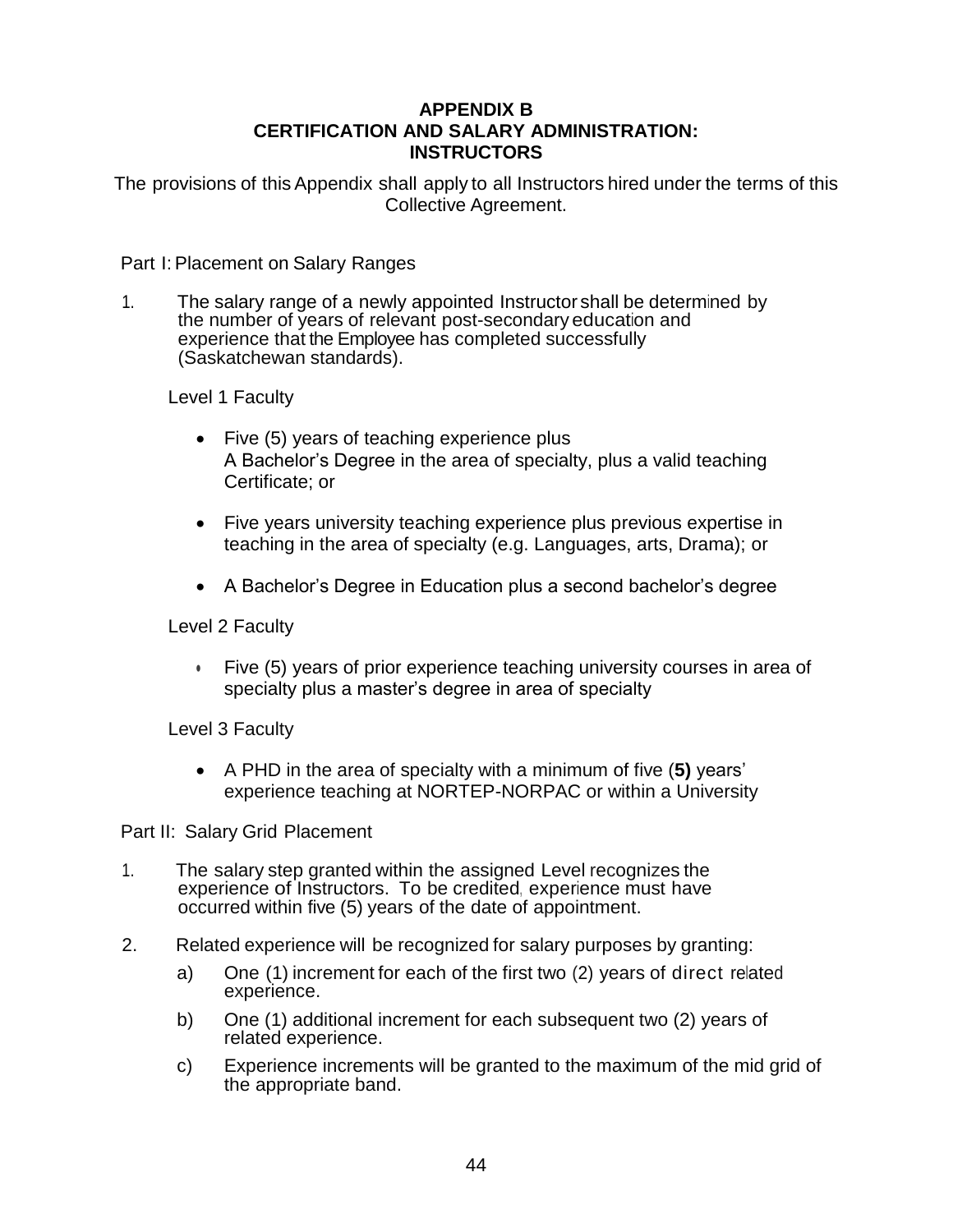## **APPENDIX C CERTIFICATION AND SALARY ADMINISTRATION: GROUP A AND C**

<span id="page-49-0"></span>The provisions of this Appendix shall apply to all Administration and Facilities Employees hired under the terms of this Collective Agreement.

Part I: Placement on Salary Ranges

**1.1** The salary range of a newly appointed Group A and Group C shall be determined by the number of years of relevant education that the Employee has completed successfully and the relevant experience. (Saskatchewan standards).

## **1.2 Administrative Services**

## **Level I**

- Grade 12, some college or post-secondary courses applicable to job is desirable
- 0-2 years' experience

## **Level II**

- Grade 12, some college or post-secondary courses applicable to the job,
- 1-3 years' experience, some supervisory capacity may be required.

## **Level III**

- Grade 12, some college or post-secondary courses applicable to the job,
- 2-3 years' experience.

## **Level IV**

- Grade 12 a Bachelor's degree is required in an applicable area
- 2-3 years' experience.

## **Level V**

- Bachelor's degree is required in an applicable area
- 3 to 5 years' experience in a post-secondary institution.

## **Apartment Services**

## **Level I**

- Grade 12, some college courses, trades training or journeyman's certificate
- 0-2 years' experience

## **Level II**

- Grade 12, with some college courses, trades training or journeyman's certificate
- 3-4 years' experience, some supervisory capacity may be required.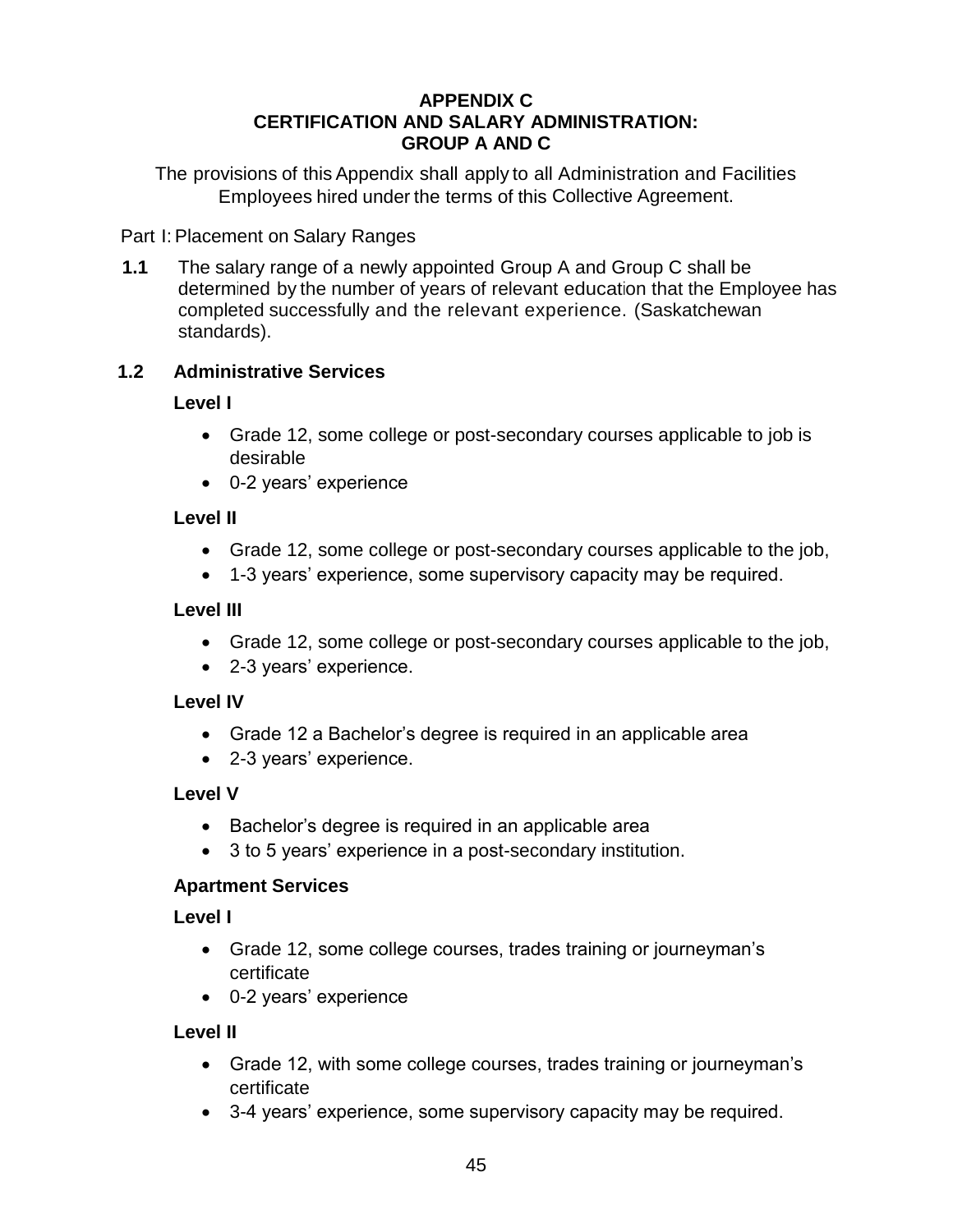Part II: Salary Grid Placement

- 1. The salary step granted within the assigned Level recognizes the experience of Group A and Group C. To be credited, experience must have occurred within five (5) years of the date of appointment.
- 2. Related experience will be recognized for salary purposes by granting:
	- a) One (1) increment for each of the first two (2) years of directly related experience.
	- b) One (1) additional increment for each subsequent two (2) years of related experience.
	- c) Experience increments will be granted to the maximum of the mid grid of the appropriate band.

## BANDS FOR GROUP A, B, AND C.

| <b>ADMINISTRATION</b>     | <b>BAND</b>                                                                                                             |                  | <b>FACILITIES</b>    | <b>BAND</b>                                                                                                                                                       |  |
|---------------------------|-------------------------------------------------------------------------------------------------------------------------|------------------|----------------------|-------------------------------------------------------------------------------------------------------------------------------------------------------------------|--|
| <b>ADMINISTRATION</b>     |                                                                                                                         |                  | <b>ASSISTANT</b>     |                                                                                                                                                                   |  |
| ASSISTANT1                |                                                                                                                         |                  | <b>FACILITIES</b>    |                                                                                                                                                                   |  |
|                           | $\mathbf{1}$                                                                                                            |                  | <b>MANAGER</b>       | $\mathbf{1}$                                                                                                                                                      |  |
| <b>ADMINISTRATION</b>     |                                                                                                                         |                  | <b>FACILITIES</b>    |                                                                                                                                                                   |  |
| <b>ASSISTANT 11</b>       | $\overline{2}$                                                                                                          |                  | <b>MANAGER</b>       | $\overline{2}$                                                                                                                                                    |  |
|                           |                                                                                                                         |                  |                      |                                                                                                                                                                   |  |
| <b>ACCOUNTING CLERK 1</b> | 3                                                                                                                       |                  |                      |                                                                                                                                                                   |  |
|                           |                                                                                                                         |                  | <b>FACULTY &amp;</b> |                                                                                                                                                                   |  |
|                           |                                                                                                                         |                  | <b>ACADEMIC</b>      |                                                                                                                                                                   |  |
|                           |                                                                                                                         |                  | <b>SUPPORT'</b>      |                                                                                                                                                                   |  |
|                           |                                                                                                                         |                  | <b>FACULTY &amp;</b> |                                                                                                                                                                   |  |
|                           |                                                                                                                         |                  |                      |                                                                                                                                                                   |  |
|                           |                                                                                                                         |                  |                      | 7                                                                                                                                                                 |  |
|                           |                                                                                                                         |                  |                      |                                                                                                                                                                   |  |
|                           |                                                                                                                         |                  |                      |                                                                                                                                                                   |  |
|                           |                                                                                                                         |                  |                      | 8                                                                                                                                                                 |  |
| <b>EXECUTIVE</b>          |                                                                                                                         |                  |                      |                                                                                                                                                                   |  |
|                           |                                                                                                                         |                  |                      |                                                                                                                                                                   |  |
|                           |                                                                                                                         |                  |                      | 10                                                                                                                                                                |  |
| <b>REGISTRATION CLERK</b> | 3                                                                                                                       |                  |                      |                                                                                                                                                                   |  |
| <b>REGISTRAR</b>          | 4                                                                                                                       |                  |                      |                                                                                                                                                                   |  |
| NETWORK ADMINISTRATOR     | 6                                                                                                                       |                  |                      |                                                                                                                                                                   |  |
| <b>BOOKSTORE CLERK</b>    | 1                                                                                                                       |                  |                      |                                                                                                                                                                   |  |
|                           | <b>RECRUITER</b><br><b>REGISTRATION CLERK</b><br><b>LIBRARY TECHNICIAN</b><br><b>ADMINISTRATION</b><br><b>ASSISTANT</b> | 3<br>3<br>3<br>3 |                      | <b>ACADEMIC</b><br><b>SUPPORT 1</b><br><b>FACULTY &amp;</b><br><b>ACADEMIC</b><br><b>SUPPORT 2</b><br><b>FACULTY &amp;</b><br><b>ACADEMIC</b><br><b>SUPPORT 3</b> |  |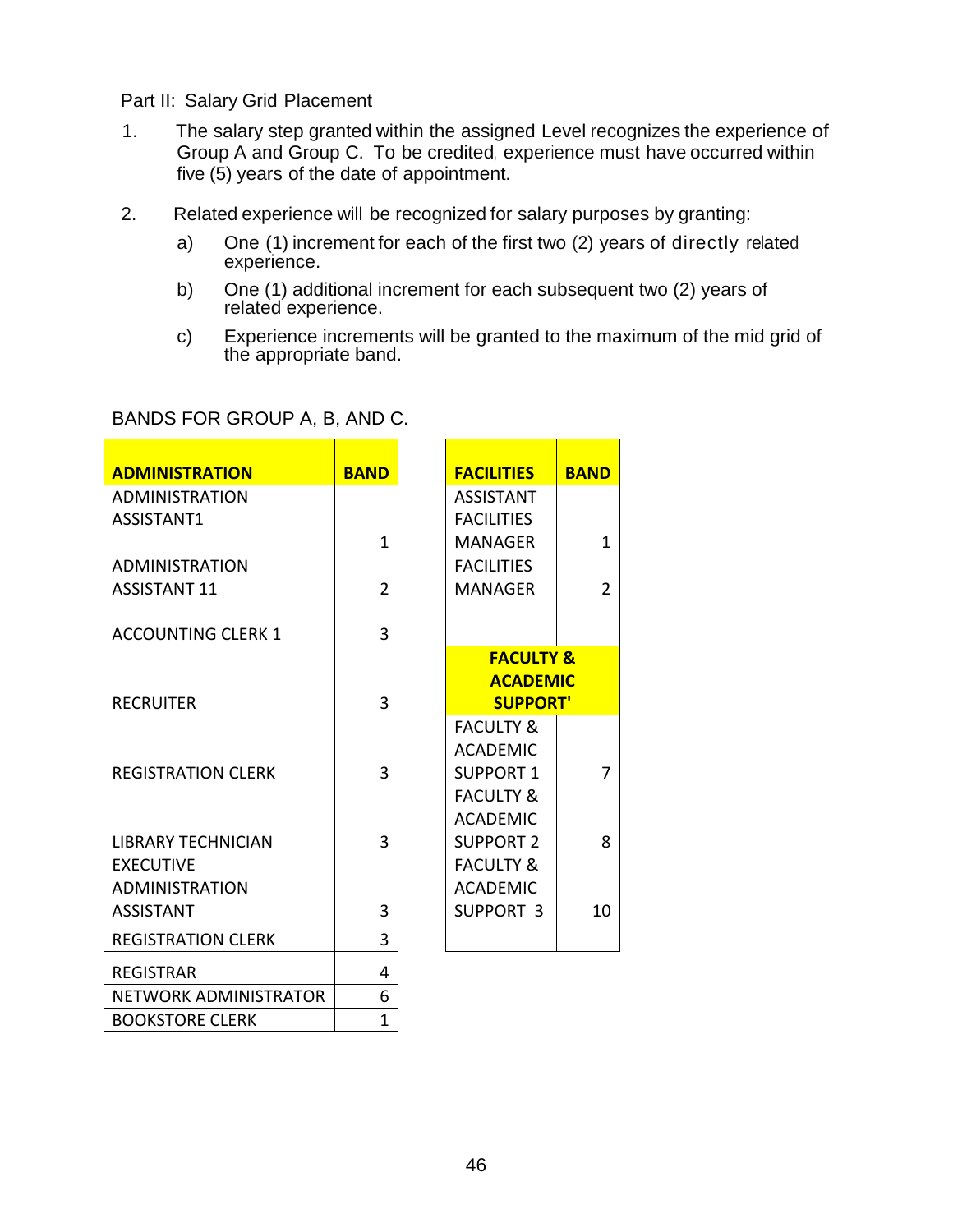## **APPENDIX D SPECIAL ALLOWANCES: PERFORMANCE MANAGEMENT (Faculty)**

## <span id="page-51-0"></span>**Preamble**

NORTEP-NORPAC recognizes that faculty and senior administrators perform assigned duties plus often provide additional and/or specialized services to students or the educational communities. This policy provides an opportunity for NORTEP-NORPAC hired faculty and senior administrators to access a special allowance through performance of duties outlined in a performance management plan.

## **Policy**

NORTEP-NORPAC faculty and senior administrators are eligible for a special allowance of 10% of salary. The allowance will recognize the performance of duties and services that go above and beyond teaching and administrative duties, and/or activities that improve efficiencies and effectiveness, and/or activities that improve student-oriented and Aboriginal focused learning.

This allowance does not apply to seconded faculty. Seconded faculty members have access to a consultants allowance through their association with the Northern Lights School Division.

## **Procedures**

## **1.0 Qualifying Activities**

- 1.1 The types of activities that may be defined in a performance plan for a special allowance will vary based on the individual faculty or administrator role. The activities that may potentially be recognized for the special allowance are wide ranging. As examples, they may relate to
	- Planning and preparation
	- Course loads
	- Curriculum
	- Intern supervision
	- Extensive travel working with students in field placements
	- Research
	- Mentorship
	- Actions that improve organizational efficiencies or effectiveness
	- Other specialized work or services

See the faculty criteria document for guiding examples.

## **2.0 Payment**

2.1 The allowance will be determined prior to the end of the academic year and will be paid monthly.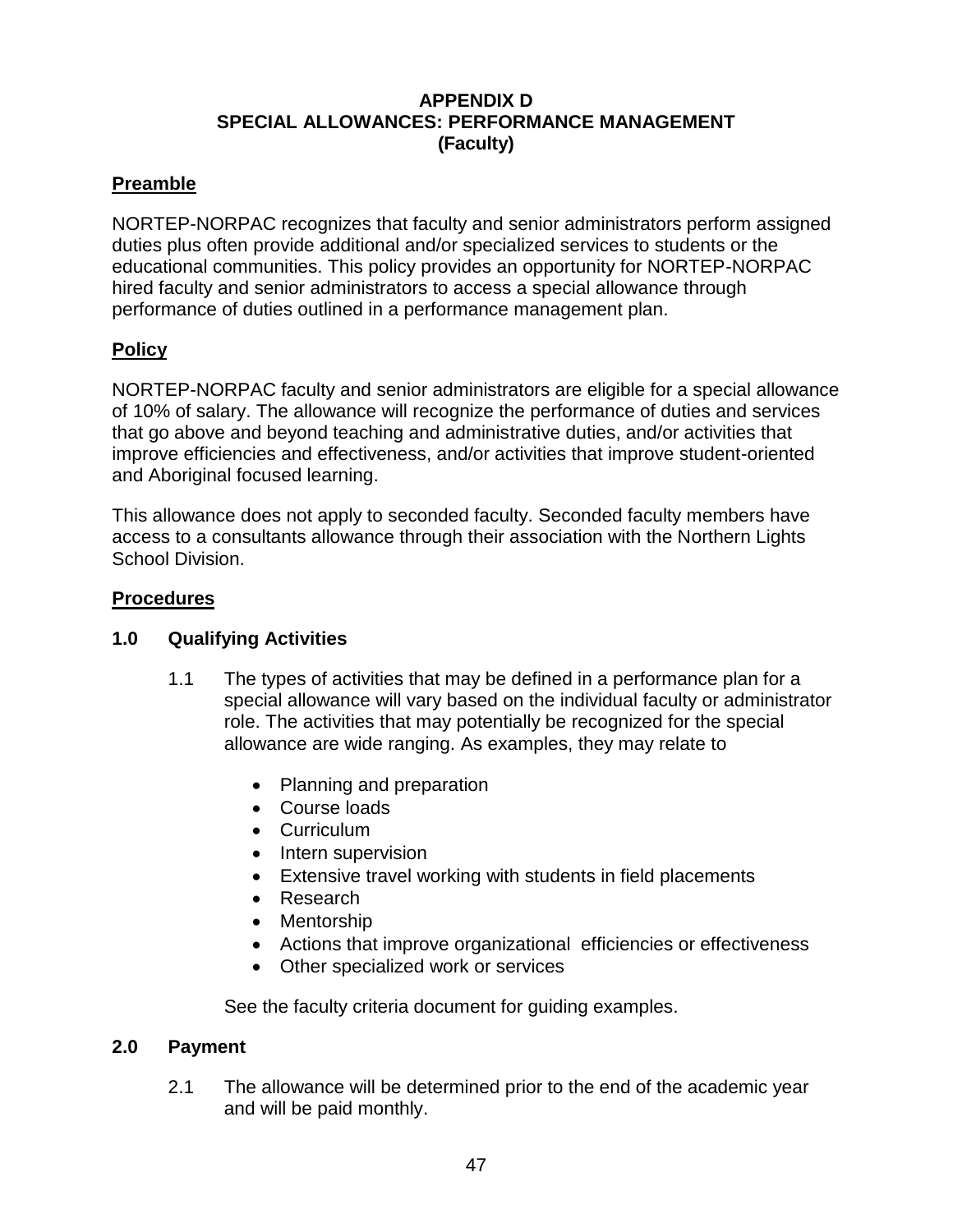## **APPENDIX E SPECIAL ALLOWANCES: PERFORMANCE MANAGEMENT Facility Manager**

## <span id="page-52-0"></span>**Preamble**

NORTEP-NORPAC recognizes that the Facility Manager performs assigned duties and often provides additional and/or specialized services to students or tenants. This policy provides an opportunity for the NORTEP-NORPAC hired Facility Manager to access a special allowance through the performance of duties outlined in a performance management plan on an annual basis.

## **Policy**

The NORTEP-NORPAC Facility Manager is eligible for a special allowance of 10% of the salary. The allowance will recognize the performance of duties and services that go above and beyond the regularly scheduled administrative duties, and/or activities that improve efficiencies and effectiveness, and/or activities that improve student/tenantoriented support.

This allowance only applies to the Facilities Manager.

## **Procedures**

## **1.0 Qualifying Activities**

- 1.1 The types of activities that may be defined in a performance plan for a special allowance will vary based on the individual's role. The activities that may potentially be recognized for the special allowance are wide ranging. As examples, they may relate to
	- Planning and preparation of special tenant events
	- Networking and relationship building with tenants
	- Attending to tenant concerns and emergencies after regularly scheduled hours
	- Mentoring new staff
	- Actions that improve organizational efficiencies or effectiveness
	- Other specialized work or services

## **2.0 Payment**

- 2.1 The allowance will be determined prior to the end of each fiscal year and will be paid monthly.
- 2.2 Stipends or other allowances are assumed to be paid in addition to base salary levels.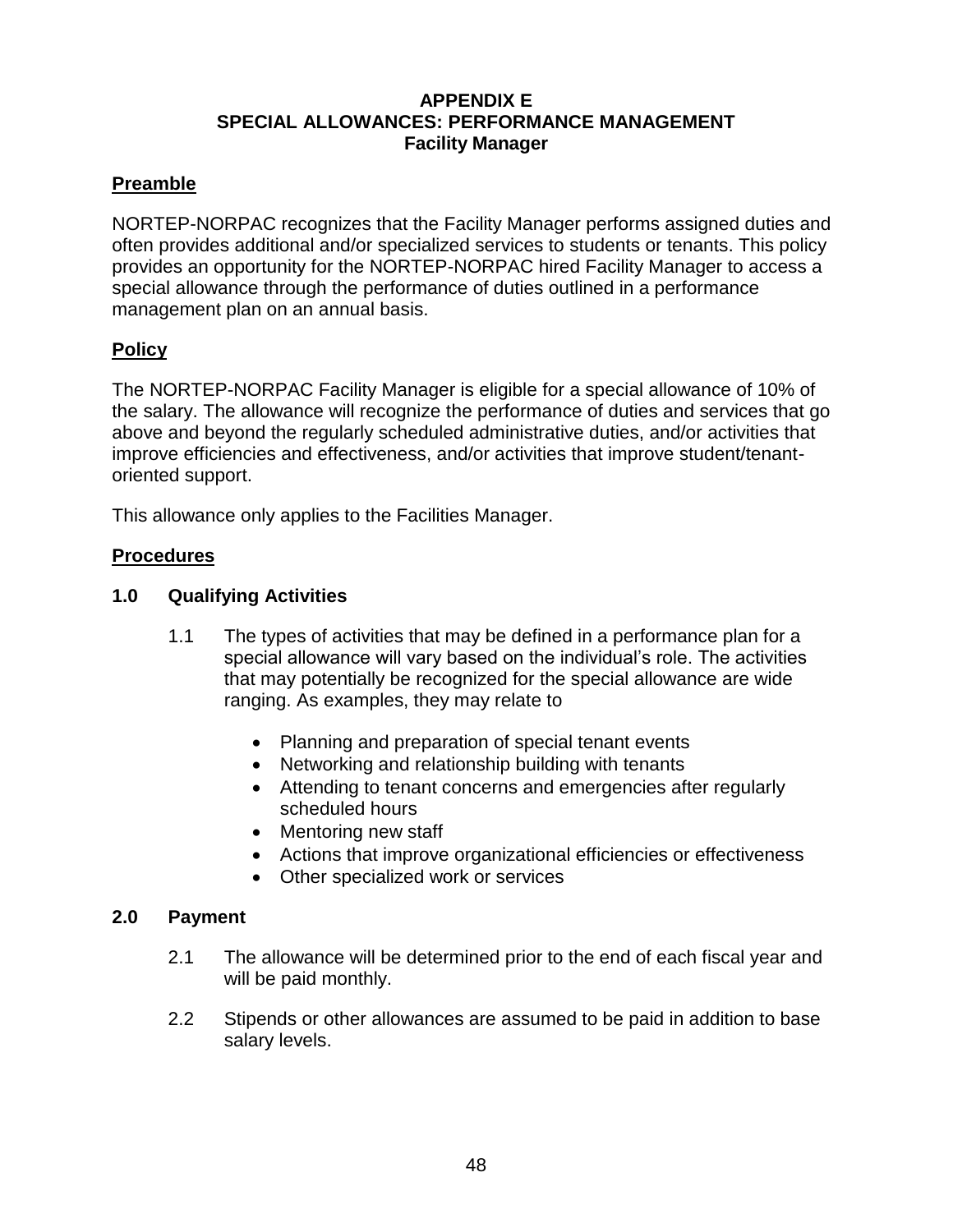## **APPENDIX F ADDITIONAL RESPONSIBILITIES ALLOWANCE**

## <span id="page-53-0"></span>**Preamble**

Staff may from time to time be required to temporarily undertake additional work or an area of responsibility which is not normally part of his/her regular job description within the program. This policy has been developed to outline the circumstances and processes involved in allowing staff to temporarily perform additional duties while undertaking duties of their position.

## **Policy**

Where the program requires an employee to temporarily act in a position of higher classification or take on additional duties, the employee will be paid an allowance of 10% of their monthly salary.

Where a position has become vacant, an employee appointed to act in the position will be paid an allowance until the position is filled. Upon the filling of the position, the employee will return to the original salary and position prior to the appointment of additional duties. In the event there is difficulty filling the position, the employee will be appointed to that position in an acting capacity until it is filled.

## **Procedures**

## **1.0 Allowance Criteria**

- 1.1 An allowance will be paid in the following circumstances:
	- The absence of the incumbent of the position while on long-term professional development leave;
	- A delay in the commencement of a new employee to a position;
	- A delay of an appointment to a newly established position within the program;
	- The extended absence of the incumbent of a position; or
	- The requirement for the performance of additional duties not related to an established position but associated with a short term need (e.g. special project)
- 1.2 A requirement for the performance of additional duties would not normally extend beyond 4 months (except in special circumstances as approved by the President/CEO) and should not extend beyond 6 months in any circumstance.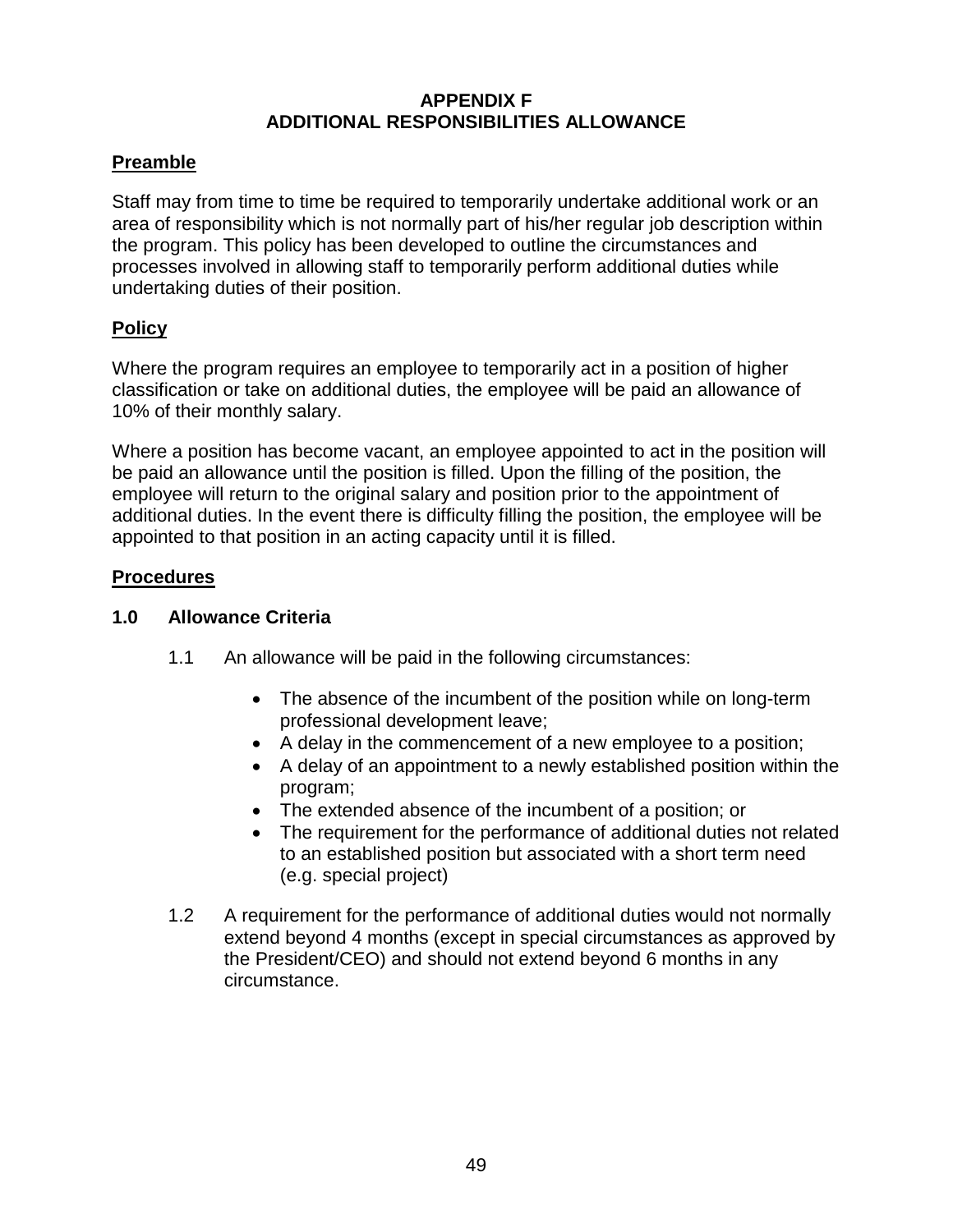## **2.0 Authorization**

2.1 All authorizations for payments of additional duties must be approved by the President/CEO and should be forwarded to the Secretary-Treasurer.

## **3.0 Salary Increments**

3.1 Incremental conditions relating to the employee's substantive position will continue to apply during periods of additional duties.